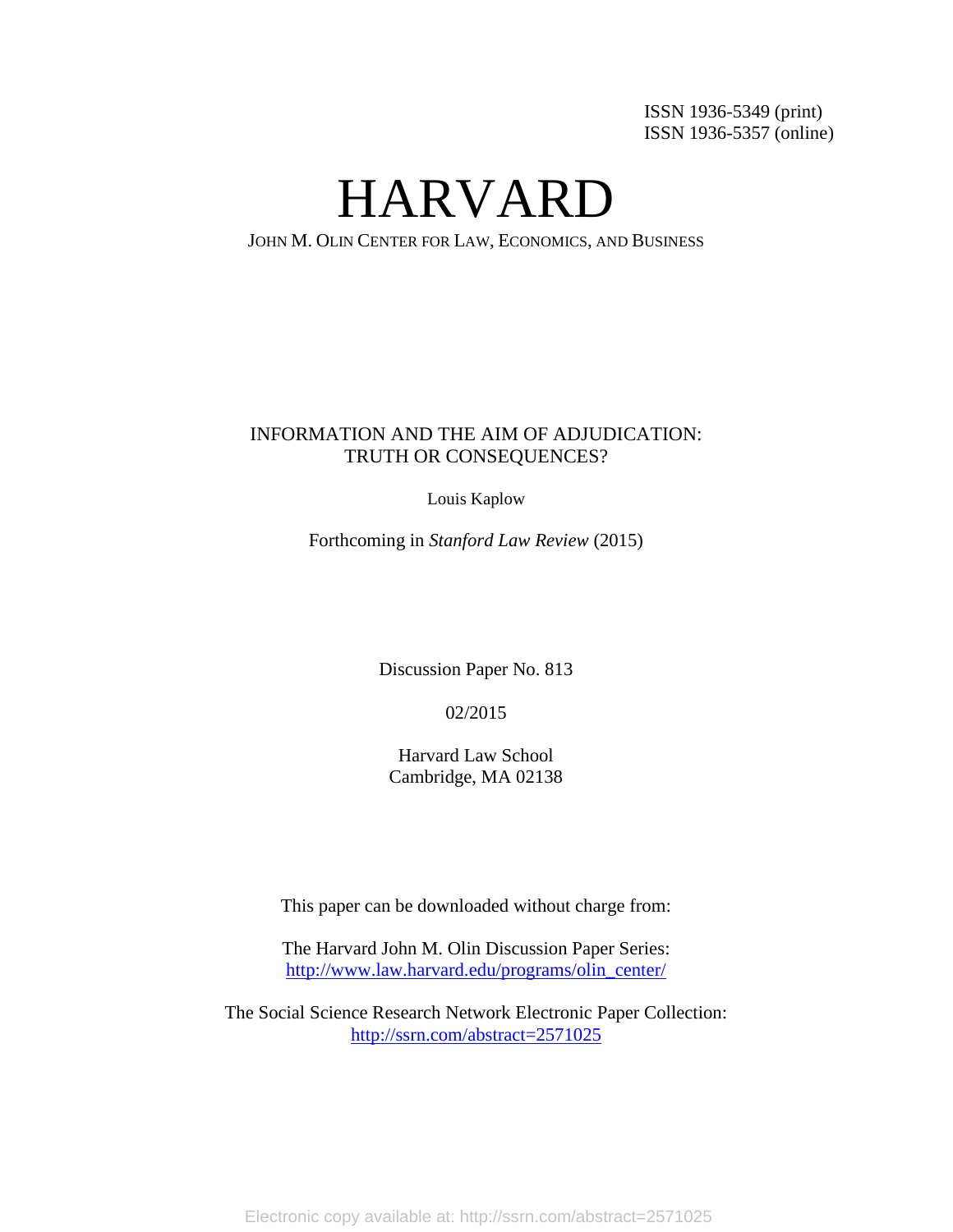# **Information and the Aim of Adjudication: Truth or Consequences?**

**Louis Kaplow\***

*Abstract*

Adjudication is fundamentally about information, usually concerning individuals' previous or proposed behavior. Legal system design is challenging because information ordinarily is costly and imperfect. This Article analyzes a broad array of system features, asking throughout whether design should aim at the truth or at consequences, how these approaches may differ, and what general lessons may be drawn from the comparison. It will emerge that the differences in approach are often large and their character is sometimes counterintuitive. Accordingly, system engineers concerned with social welfare need to aim explicitly at consequences. This message is not one opposed to truth per se but rather a strong admonition: it is dangerous to be attached to the alluring view that adjudication is primarily about generating results most in accord with the truth of the matter at hand.

© Louis Kaplow. All rights reserved.

*Forthcoming, Stanford Law Review (2015).*

<sup>\*</sup>Harvard Law School and National Bureau of Economic Research. I am grateful to Steven Shavell, Holger Spamann, and participants in workshops and conferences at Boston University, Chicago, Columbia, Harvard, Michigan, NYU, and Stanford for helpful discussions and comments; Jonathan Holbrook and Daniel Van Lunen for research assistance; and Harvard Law School's John M. Olin Center for Law, Economics, and Business for financial support. Disclaimer: I occasionally consult on antitrust cases, and my spouse is in the legal department of a financial services firm.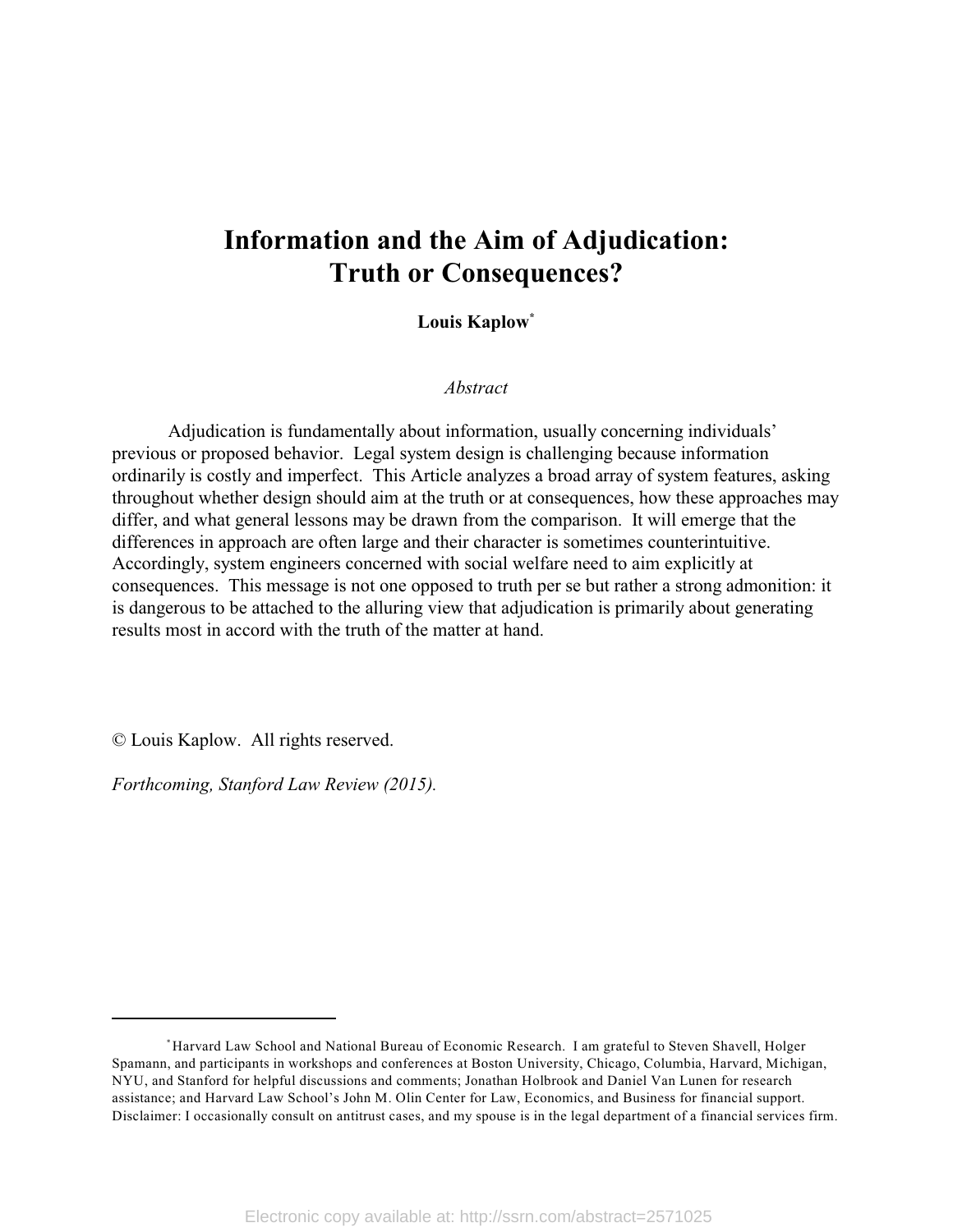# **TABLE OF CONTENTS**

# **INTRODUCTION**

- I. INFORMATION AND SUBSTANTIVE LEGAL COMMANDS
	- A. *Rules Versus Standards*
	- B. *Precision*
- II. DECISION CRITERIA IN ADJUDICATION
	- A. *Burden of Proof*
		- 1. *Regulation of proposed conduct*
		- 2. *Incentives for ex ante behavior*
	- B. *Pretrial Terminations*
	- C. *Substance Versus Procedure*
- III. ACCURACY IN ADJUDICATION
	- A. *Liability*
	- B. *Damages and Ex Ante Behavior*
	- C. *Damages and Compensation*
- IV. ENDOGENOUS BEHAVIOR IN ADJUDICATION
	- A. *Decision to File*
		- 1. *Private suits*
		- 2. *Public enforcement*
	- B. *Incentive to Generate Information*
- V. ADDITIONAL CONSEQUENCES OF TRUTH
	- A. *Legitimacy*
	- B. *Abuse of Power and Corruption*
	- C. *Participation and Other Process Values*
	- D. *Preferences for Truth Per Se*
- VI. TRUTH INSTEAD OF CONSEQUENCES

**CONCLUSION**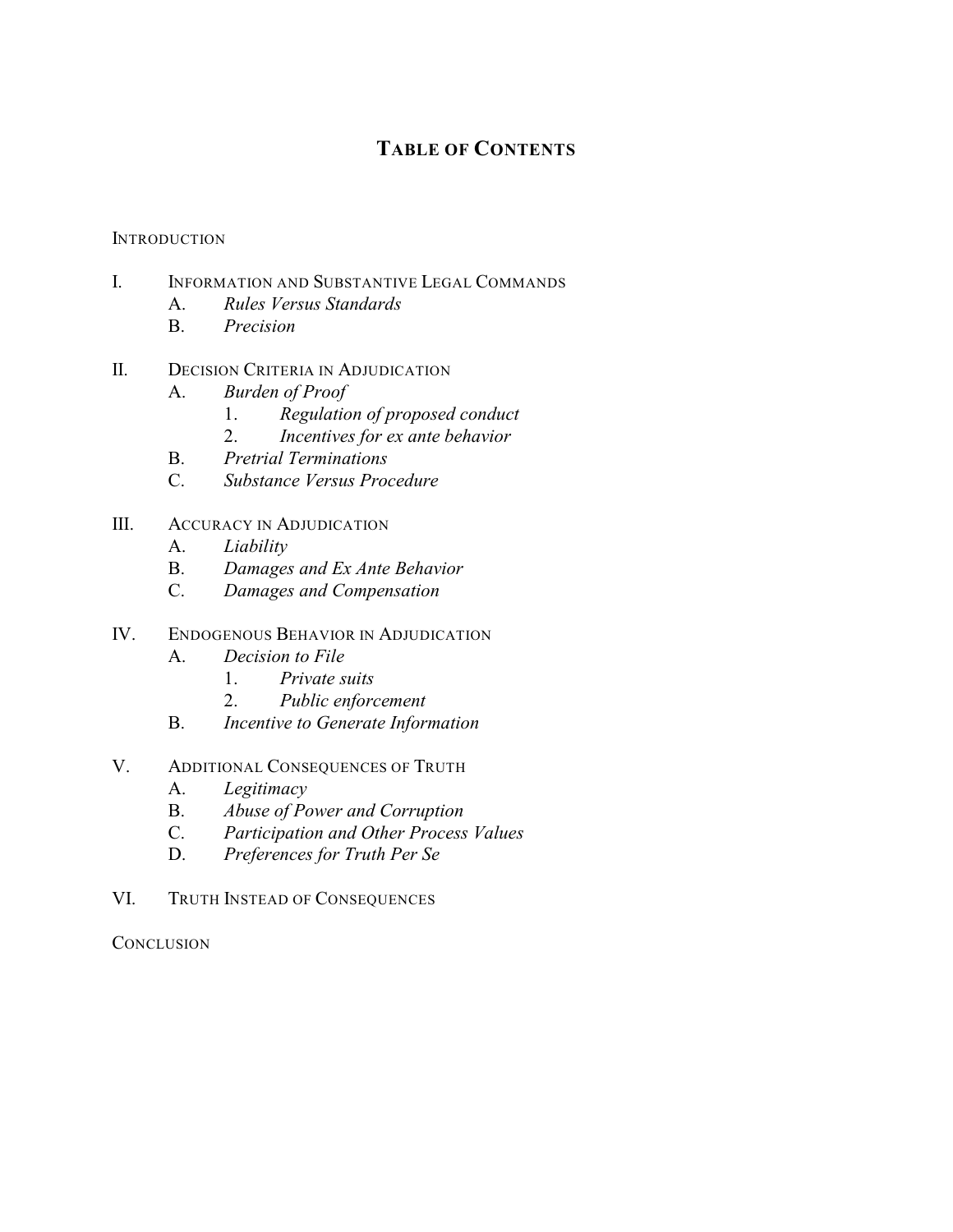#### **INTRODUCTION**

Adjudication, at its core, is a process by which information is generated and assessed for purposes of obtaining an appropriate legal outcome. In some domains, adjudication concerns individuals' previous behavior (contract breaches, torts, crimes), wherein the prospect of legal redress may deter harmful acts and also, as a side effect, chill benign conduct. In others, often involving specialized agencies, adjudication determines whether proposed behavior will be allowed or prohibited. Legal system design is challenging in significant part because information ordinarily is costly and imperfect.

This Article analyzes a broad array of features of the legal system, asking throughout whether system designers should aim at the truth or at consequences. Here, truth is not taken as an abstract concept or a normative principle. Nor is it taken to have a unitary meaning in different realms. Instead, the notion is to be understood as a proxy criterion (or even a metaphor) that seems appealing in particular domains and thereby is often taken as an appropriate target by policy analysts when they assess pertinent elements of the legal system.

This Article will assume, until the final Part, that system engineers are in fact concerned entirely with consequences for social welfare. The question then is whether, in undertaking their work, it is a plausible strategy to aim at the truth with the expectation that this protocol will ordinary lead to good consequences. Perhaps there are some moderate deviations, occasional exceptions, and limitations, but nevertheless the applicable notion of truth might typically provide a workable guide or at least a sensible starting point. A competing view is that system engineers need to focus quite explicitly on consequences themselves, largely setting truth to the side; indeed, perhaps they need to strive to ignore truth's siren call.

The Article examines how these two methodologies differ and what general lessons may be drawn from the comparison. It will emerge that a large divergence often exists and that its character can be counterintuitive. Accordingly, system engineers really do need to concentrate on consequences. This message is not one that is opposed to truth per se but rather a strong admonition: it is dangerous to be attached to the alluring view that adjudication is primarily about generating results most in accord with the truth of the matter at hand.

To frame the inquiry, it is useful to consider the underlying reason that truth and consequences can produce such divergent prescriptions. Start in an idealized world in which it is possible to achieve perfect accuracy in adjudication—such that every outcome corresponds to the truth—at zero cost. In such a world, in most instances and with some further simplifications, social welfare would be maximized by going with the truth. Adjudication should aim at the truth, it would in fact hit the bull's-eye every time, and the best consequences would be achieved. Harmful acts would always result in the appropriate sanction, benign acts would not be discouraged at all by the prospect of the mistaken imposition of sanctions, and system costs would be nonexistent. This is a first-best setting (or close to it), an analogue to a frictionless universe. Here, we do not see much reason for truth and consequences to conflict.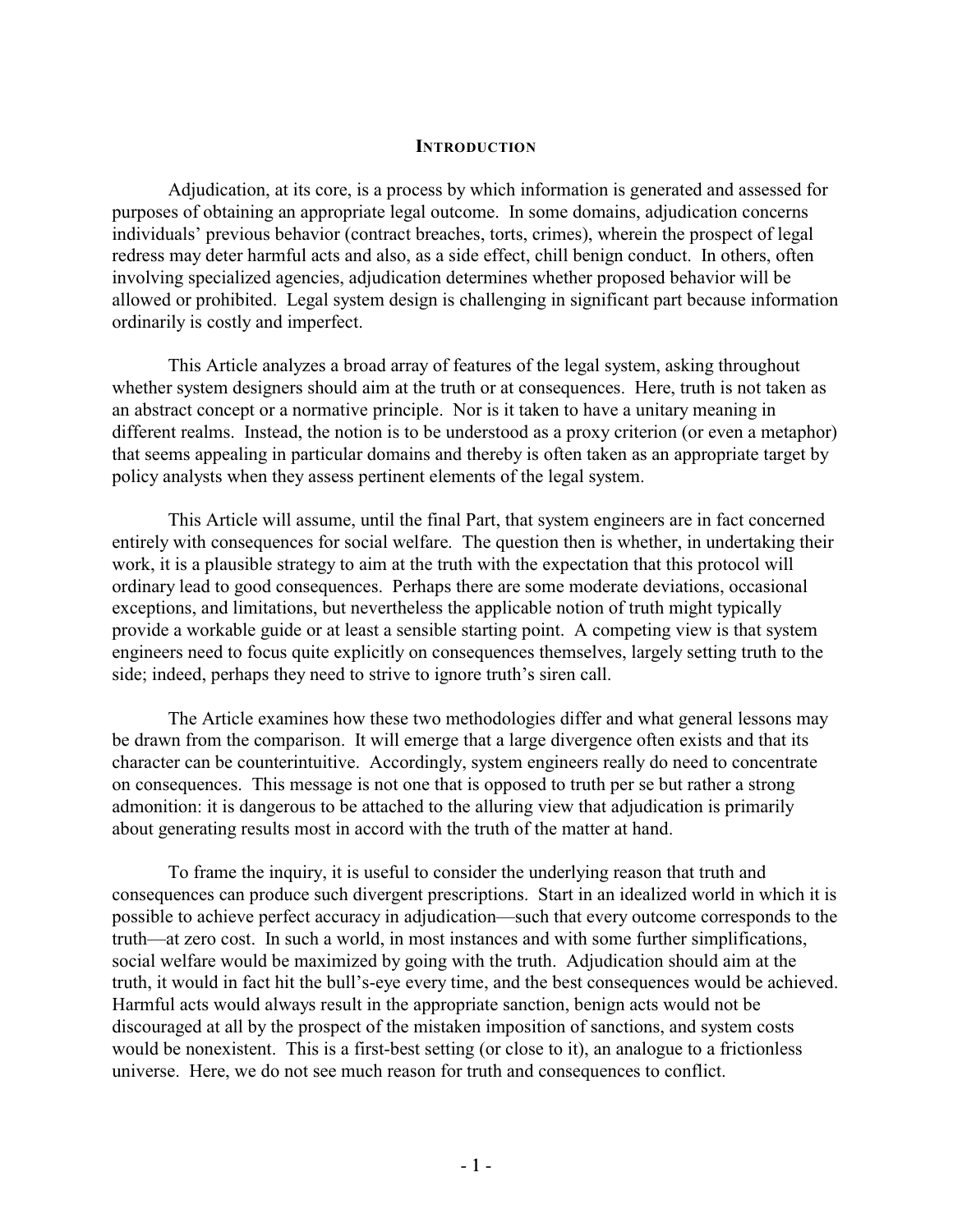Our actual system design problem, of course, is in the world of the second best. Nontrivial system costs must usually be incurred to obtain even an approximation of the truth. Attempting to move closer is increasingly costly, and perfect truth is unobtainable. Should we nevertheless pretty much always aim at the truth?

The obvious answer is in the negative. The presence of costs alone tells us that we will need to make tradeoffs. Spending the entire GDP to get as close as possible to the truth in a single torts dispute would destroy society, not maximize social welfare. This simple point instructs us to avoid excess, but it fails to illuminate a course of analysis that can prescribe what moderation would look like and what it should depend on.

Moreover, once complete truth is off the table, we confront significant hurdles: the lack of an obvious metric for degrees of truth or of a way to place a value on truth units, whatever they may be. Inquiries are sometimes conducted as if there were some sort of Platonic truth measure, but little reflection is required to appreciate the need to dig deeper. More explicit treatments may invoke various criteria, such as the command to minimize the number of errors in adjudication or to aim at some ratio of true positives to false positives. Such guidelines, however, are ad hoc, and conflicting, and they can have absurd implications. For example, it is obvious that adjudicative errors are minimized by eliminating adjudication, and further analysis indicates that some proposed performance ratios are improved by raising the flow of innocent acts into the system (because such may well improve the system's batting average). To foreshadow a bit, we can see from these examples that it is grossly insufficient to consider only what happens in adjudicated cases; underlying behavior and determinants of what enters the legal system will be central. The main purpose of the legal system is not for adjudication to look good according to some abstract standard but rather for its operation—including the anticipation thereof—to foster productive activity, restrain harmful conduct, and avoid undue expense.

More fundamentally, such precepts, whether focused entirely on some notion of truth or on related considerations involving types of errors, are ungrounded. As already mentioned, the approach adopted in this Article is that legal system engineers should be guided by the maximization of social welfare. That is, adjudication should, in principle, aim at consequences. Whether, how, and to what extent truth is important will emerge in the course of the analysis. Any truth metric or valuation of truth will be a byproduct of the inquiry, not its driver. Aiming at the truth may sometimes be a good summary or proxy for part of what matters, but it is never the entire story (if for no other reason than cost) and is often a misleading guidepost.

In complex systems, this sort of perspective is familiar. Indeed, even when the setting is simpler, one does not always aim directly as one would in an idealized world. A marksman might optimally aim high and to the left to account for distance and wind. But that involves just a modest refinement: the maxim that one should aim true is approximately correct. When building a road to the top of a mountain, however, aiming straight for the top—following the precept that the shortest distance between two points is a straight line—is a prescription for disaster. Switchbacks will be required, so that much of the time the road is actually going in the wrong direction by reference to the ultimate endpoint. Moreover, depending on the conditions, it might be best to go down, not up; around to the other side; and only then begin a zig-zagged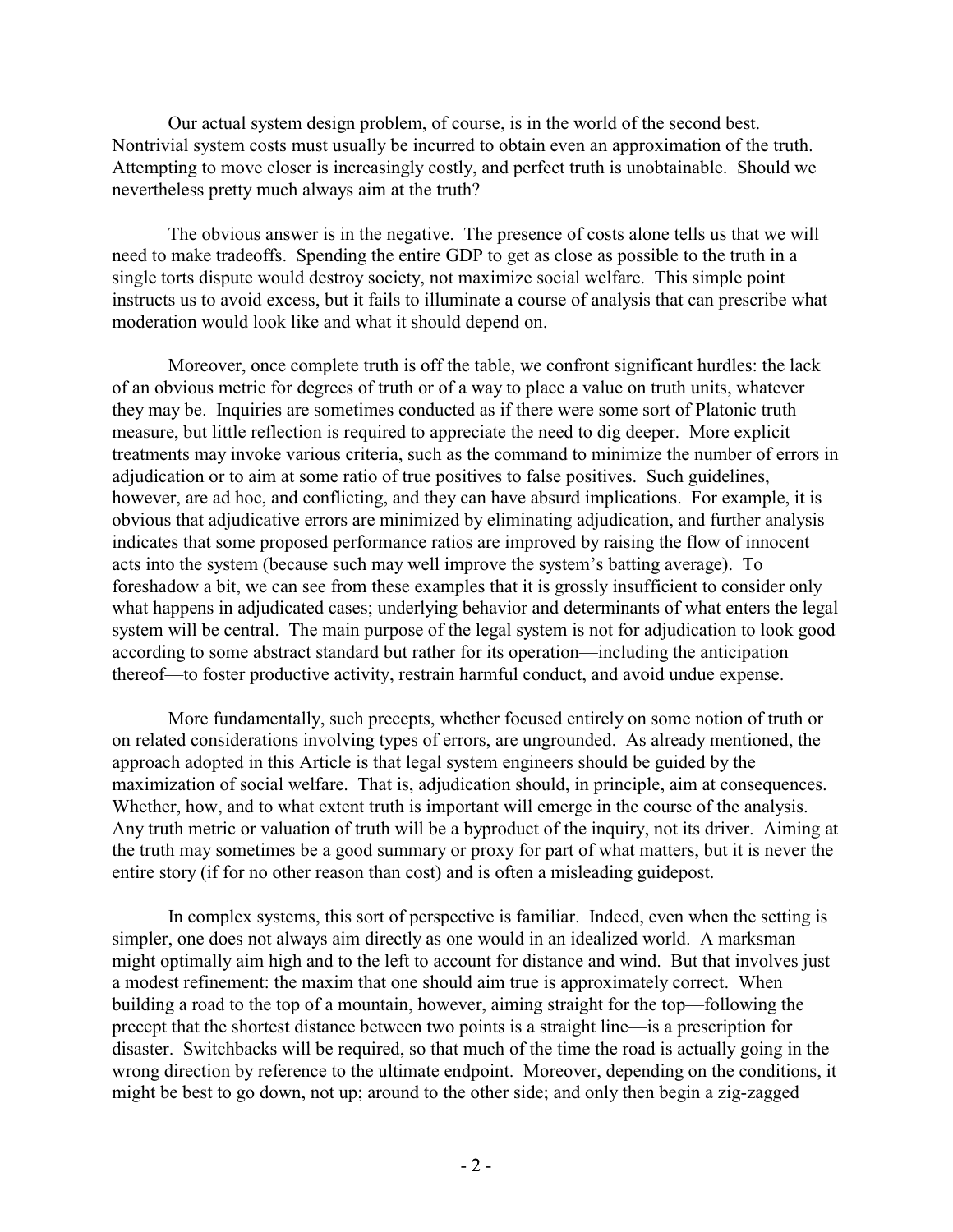ascent.

The foregoing should lead us to wonder whether adjudication design that aims primarily at the truth will perform poorly, but it does not tell us how worried we should be. That depends on whether this domain is more like a gradual incline with a few bumps or a treacherous mountainside with imposing obstacles. There are two general reasons to expect our challenge to be more like the latter.

The first is the presence of costs. Not only will we want to stop short of the top, but once we know this, it is impossible to determine how far to go without an explicit determination of the social value of moving closer. One can contemplate the meaning of truth until the end of days without illuminating that question. The value of truth in adjudication depends on its consequences, and valuing various outcomes is outside the realm of truth per se. As a comparison, how can we value an additional medical test of a stated precision without assessing the consequences of one or another course of treatment under different medical conditions? In this type of setting, truth is indeed something that matters, but it is only one element of a larger calculus. It is a start to recognize that tradeoffs must be made, but this recognition alone tells us little of their anatomy.

The second reason is that the design of adjudication in many settings influences behavior. We are centrally concerned about deterring harmful acts and avoiding the chilling of benign conduct. Such primary behavior, and also litigation itself, is endogenous; social welfare depends on the operation and feedbacks of the system as a whole. In such a complex and interactive environment, moving somewhat closer to truth in adjudication, by any simple metric, need not improve social welfare even without regard to costs. In addition, seemingly more expensive systems can be cheaper (for example, via deterrence, reducing the frequency of adjudication) and less expensive ones more costly. Due to these multiple and moving targets, the optimal design of adjudication may be more roundabout than building a road up a treacherous mountain: at least the mountain stands still.

This Article explores multiple dimensions of legal system design with a focus on information and, in particular, how information costs and limitations bear on the nexus between truth and consequences. Its scope is broad and, accordingly, the analysis is limited and often selective. In the process, however, we will see how key aspects of the interaction play out in many contexts and also identify some systematic similarities and differences across domains.

As mentioned at the outset, one should keep in mind that the core message here is not anti-truth. Truth, after all, is usually the right guide in an idealized world, which suggests that sometimes we should expect it to point us in a good direction. As a motivation for analysis, at least, thinking about truth is useful. Moreover, truth may be consequential for social welfare for additional reasons. The claim throughout this Article is that careful analysis must aim at consequences, not at truth, because the dictates of truth are almost always seriously incomplete and often enough misleading that we must be careful not to have our imagination, investigation, and prescription distorted by an infatuation with truth in adjudication.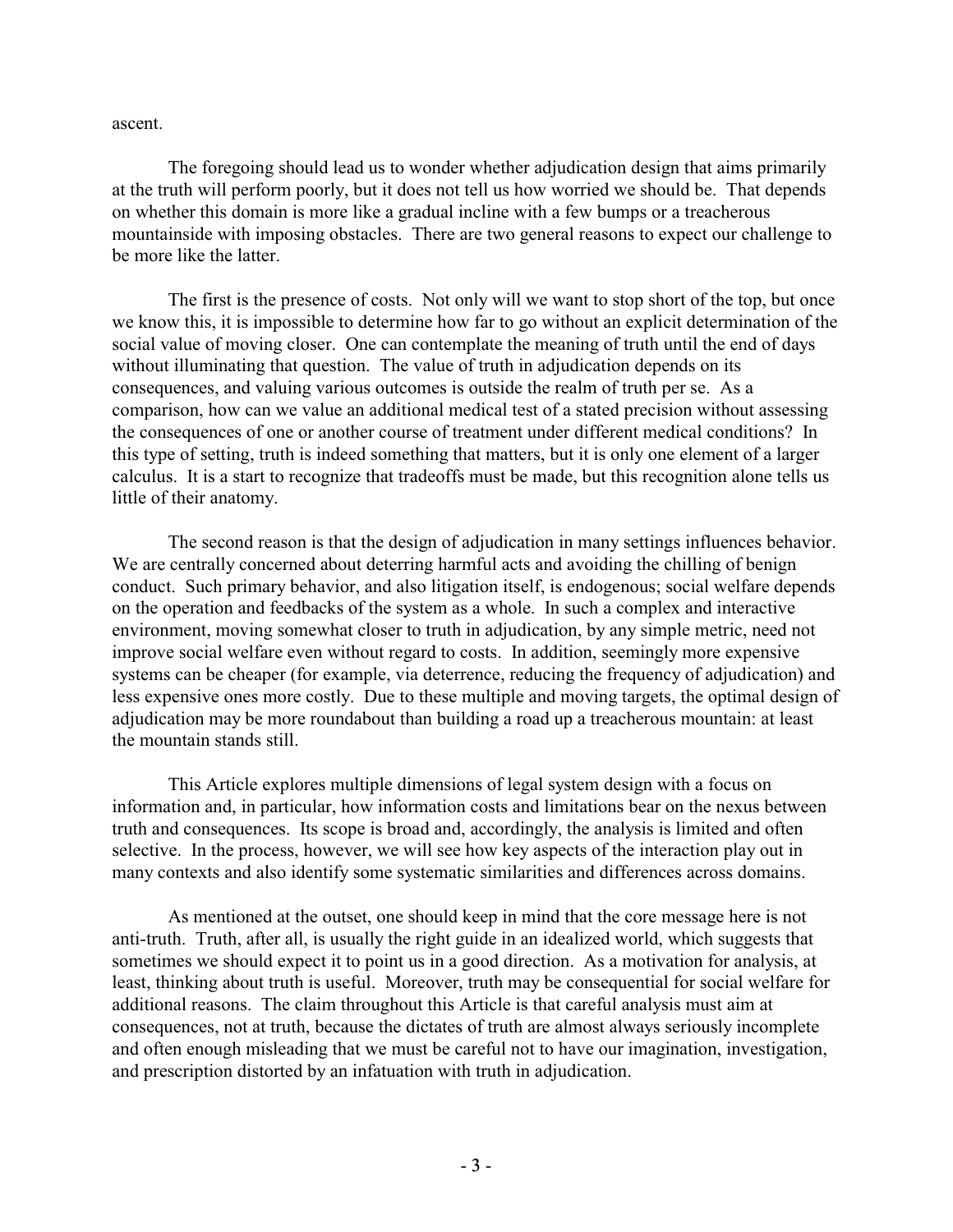Part I begins by examining information and substantive legal commands because the purpose of adjudication is to effectuate substantive law. The analysis of information and the aim of adjudication are inevitably about the relationship between procedure and substance. Accordingly, it is important to start with central design features of substantive legal commands, specifically, those most directly implicating the core informational dimensions that will be emphasized later. Notably, primary behavior is influenced by the expected consequences of adjudication, which accordingly is the core information about the legal system, procedure and substance, that proves to be consequential. Of course, administrative costs matter as well.

Specifically, Part I addresses the two dimensions of a taxonomy employed in some of the literature. One involves the distinction between rules and standards, wherein a rule for this purpose refers to specification of the content of a legal command ex ante, before parties engage in the primary behavior governed by the pertinent law, whereas under a standard the content is determined ex post, in adjudication, after parties have acted. The second dimension involves the precision—specificity or level of detail—with which the legal command is given content: that is, the extent to which it makes finer distinctions rather than placing conduct in broader categories. Both dimensions implicate information in several ways. They obviously govern the intensity of effort (and thus cost) of supplying legal content both ex ante and ex post. Moreover, they influence the law's consequences for individuals' behavior in the interim because such behavior depends critically on the extent to which individuals choose to become informed about the law before they act. One of the recurring themes of this Article emerges in both analyses: truth at the conclusion of adjudication—understood in this Part to refer to the alignment of outcomes with the substantive ideal—does not directly translate into ex ante behavior in conformance thereto. Indeed, the gulf can be wide: a regime closer to the truth in adjudication can result in individuals' actions in the world being less in accord with it than under an optimal regime aimed at consequences.

Part II analyzes the treatment of errors in adjudication—conventionally understood as setting a burden of proof or other decision threshold—taking as given the quality of information, a matter deferred to Part III. Examined first is a simpler context, set to the side in much of this Article, in which adjudication concerns the regulation of proposed conduct: license applications, zoning variances, or the approval of mergers or new drugs. Here, the optimal evidence threshold involves standard cost-benefit analysis for decisions under uncertainty, just as in the medical testing illustration above. The truth of the matter—the likelihood that the applicant, say, proposes an activity of a harmful rather than of a benign type—is certainly relevant, but one must also consider the possible social gains and losses from the proposed activity. When harm is great and the benefit of the benign act is small, prohibition is optimal even when the likelihood that the proposed action is a harmful one is low, and conversely when harm is slight and benign activity is highly beneficial, even though the truth of the matter is that it is most probably harmful. Better to make many mistakes of little consequence than a few that are momentous. In this basic setting, truth is an element of consequences but it is far from the entire story.

Next, the analysis returns to the setting examined in most of the Article, where individuals' actions (torts, contract breaches, and so forth) precede adjudication, in which case their behavior is influenced by their anticipation of outcomes in adjudication. Here, truth—in the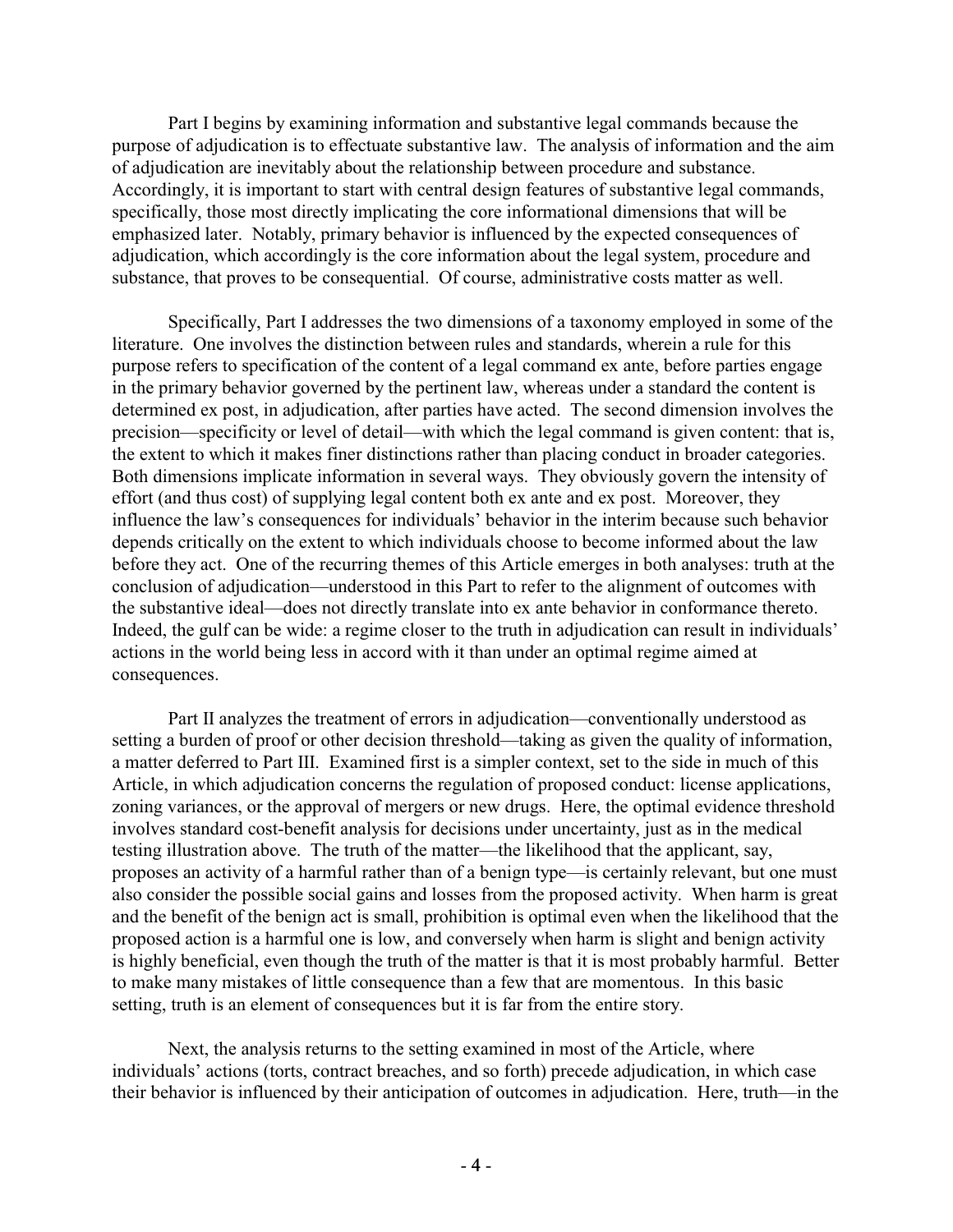sense of the likelihood that the individual before the tribunal in fact committed a harmful act—is not even a component of the more elaborate calculus that determines what evidence threshold is optimal with regard to the consequences it engenders. The explanation is that the truth of the matter at hand concerns the static, descriptive question of how best to characterize the case before the tribunal, whereas the consequences of setting an evidence threshold somewhat higher or lower turn on the dynamic question of how such a modification would change individuals' ex ante behavior. As suggested previously, the endogeneity of behavior can greatly obscure the relationship between truth and consequences. In general terms, this phenomenon carries over to the determination of optimal decision criteria at earlier stages of adjudication, including formal pretrial terminations and the informal conduct of investigations, such as by government agencies.

Part II also examines a particular relationship between procedure and substance, namely, whether concerns for errors involving the mistaken imposition of sanctions on (or application of prohibitions to) benign conduct are best dealt with through restrictions on substantive legal commands or with more demanding decision criteria in adjudication. The latter tends to be favored on informational grounds because raising, say, the burden of proof tends to remove the weakest cases from the system. In this instance, welfare is best advanced by keeping substantive law aligned with truth, in the sense of conformity to the substantive ideal, and relegating any needed adjustments to the burden of proof, perhaps by moving it in a direction less aligned with truth in the sense of whether outcomes accord with the fact of the matter in the case under adjudication.

Part III shifts the focus to the accuracy of adjudication. Because greater accuracy—attempting to move closer to the truth—comes at a cost, it is necessary to place a value on accuracy, which can be done only by assessing its consequences. The value of accuracy varies greatly on a number of dimensions. Raising the degree of accuracy in the determination of liability improves the error tradeoff that was taken as given in Part II's discussion of evidence thresholds and accordingly has a social value that reflects the corresponding consequences. Improving the accuracy with which damages are assessed has a relationship to ex ante behavior that is similar to that of making substantive legal commands more precise or refined. Specifically, the value of moving closer to the truth is not automatic but depends on the extent to which individuals will anticipate and thus react to the greater precision of adjudication. Interestingly, in some important settings, greater accuracy will be a pure waste of resources because the added ex post specification—concerning, for example, just how much a particular auto accident victim's future earnings are diminished by an injury—cannot plausibility be predicted ex ante. To the extent that more accurate damage awards improve the precision of compensation for risk-averse victims, accuracy has social value, in this instance measured by a risk premium. In all, whether the truth has any consequences at all and the social value of the consequences it does have vary greatly by the issue, the context, and in many settings the information possessed by actors before adjudication occurs.

The relationship between truth and consequences becomes even more complex and in some instances further attenuated when the analysis is extended to take account of the endogeneity of behavior in adjudication: which cases are pursued and how much information parties choose to generate. Part IV examines some of the possibilities that may arise. For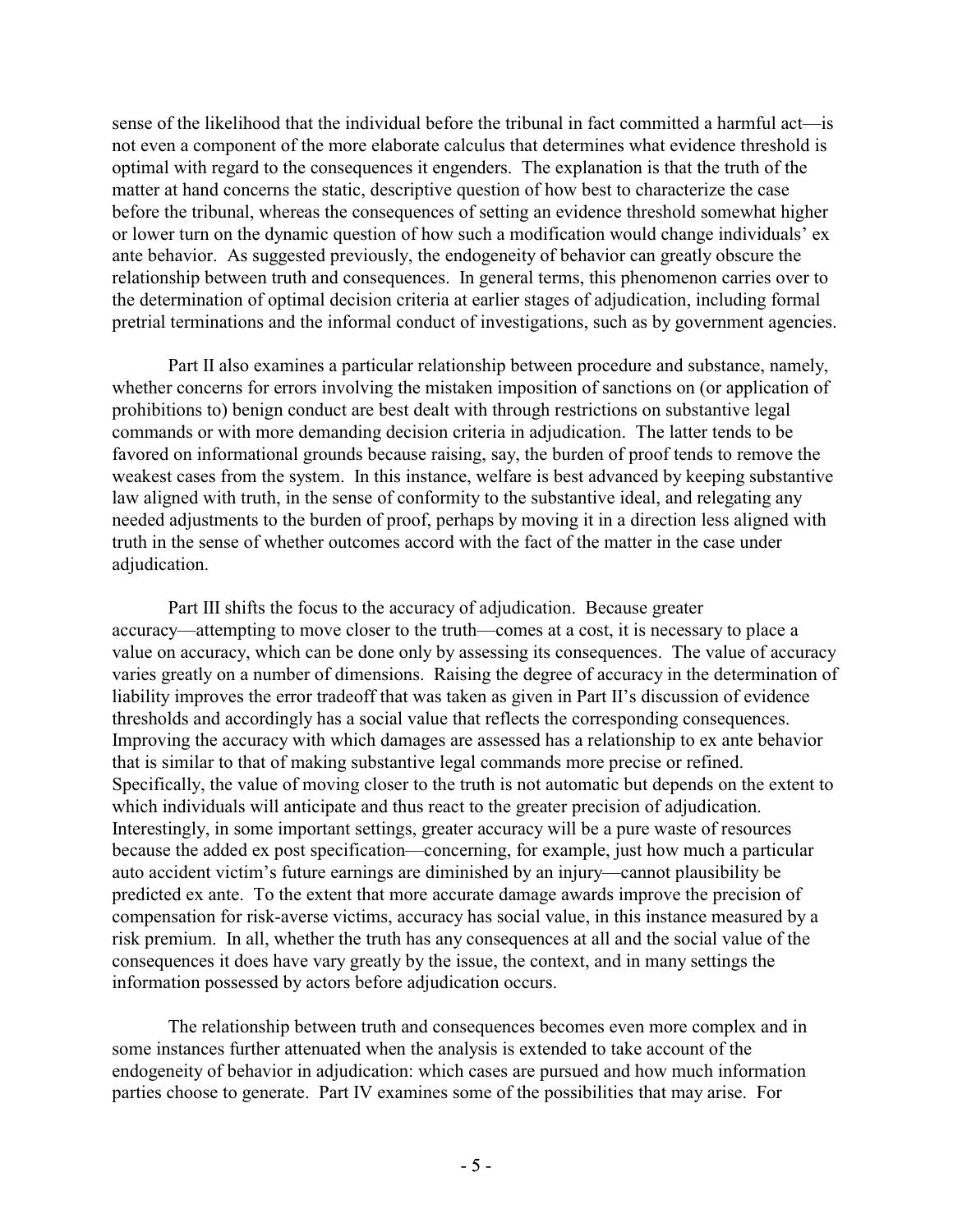example, private litigation is initiated when plaintiffs anticipate an expected recovery in excess of their costs. Anything that influences the costs or outcomes of adjudication affects these decisions, which in turn have feedback effects on primary actors' behavior that, as emphasized repeatedly, is predicated on their own expectations about adjudication, including how often it will occur. As one indication of the potential implications, it is explained that a reform that lowers the evidence threshold, so plaintiffs win more often, and simultaneously imposes a filing fee, to an extent that (altogether) keeps deterrence constant, will in some settings lower system costs and also reduce the extent to which benign conduct is chilled. That is, a concern for errors involving the mistaken imposition of liability may favor a reform that reduces, not raises, the evidence threshold. This situation arises when litigants possess information superior to the tribunal's. Truth in the outcomes of adjudication can be less consequential than the knowledge that motivates self-interested plaintiffs' filing decisions.

Part IV also considers parties' incentives to generate information in adjudication. In certain key settings—notably, some of those explored in Part III—litigants' incentives are excessive. Their private benefit from influencing the outcome favorably, even though truthfully, exceeds the social value, so the overall consequences for social welfare can be negative, precisely because too much truth is generated. Accordingly, one mechanism that might address the problem involves the tribunal being committed to ignore some truthful information that parties might present. In this instance, aiming at truth is directly in opposition to good consequences.

The final two Parts of the Article step back from the system-design methodology employed thus far to consider a broader perspective on the legal system's objectives. First, continuing to assume that the purpose of the legal system is to advance social welfare, Part V asks whether there are additional consequences of the degree to which adjudication generates the truth, specifically, consequences regarding perceived legitimacy, abuse of power and corruption, participation and other process values, and preferences for the truth per se. Then, Part VI briefly examines the pursuit of truth independent of its consequences for social welfare.

This Article does not attempt to be exhaustive either with regard to all the ways that truth and consequences may or may not diverge from each other, taking an optimal system design perspective, $\frac{1}{1}$  or all the reasons that aiming at the truth may be important after all. It seeks to present enough of the former to illustrate the range of possibilities and to demonstrate the significance of potential divergences, and to discuss enough of the latter to instigate further reflection. Information is indeed central to adjudication, and the wide variation and complexity of the subject indicate the need for explicit, ground-up analysis that clearly focuses on the system's objectives rather than an approach that starts in the middle and employs an appealing

Brief remarks are in order regarding two familiar categories of truth/consequences divergence. First, there are isolated pockets of recognized exceptions. For example, the exclusionary rule and the requirement of proof beyond a reasonable doubt are usually seen as deviations from the norm that are justified by special considerations. *See infra* note 109. Second, as already noted in this Introduction, the need for cost tradeoffs is widely acknowledged, as reflected in many features of system design, from judges regulating the length of trials to enforcers employing randomized rather than dragnet strategies (traffic control and tax audits). Cost tradeoffs motivate Part III's analysis of how to place a value on truth, which requires a systematic tracing of consequences that, as mentioned, is not much illuminated either by invocations of truth or by concessions of the need for moderation in light of costs.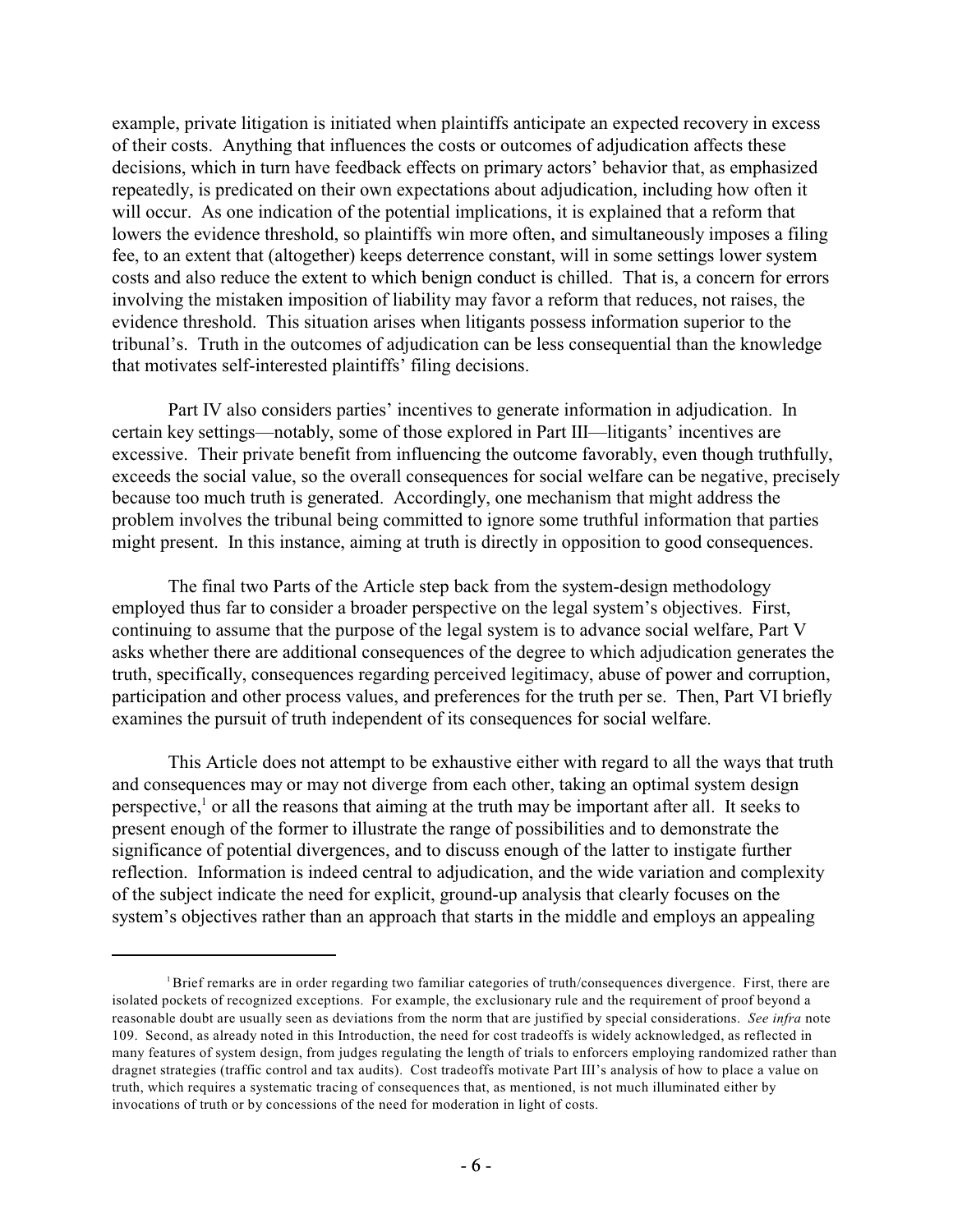but potentially misleading proxy criterion: aiming at truth.

#### **I. INFORMATION AND SUBSTANTIVE LEGAL COMMANDS**

Determination of the substance of legal commands is not ordinarily viewed as centrally involved with questions of information. In a world in which it was costless to figure out what rules should be, for parties to understand how they apply to their contemplated actions, and for the legal system to apply them to behavior, information would not be a major concern of legal design. However, since we are often far from such a world, especially in a modern society with complex transactions, regulations, and tax schemes, information is indeed fundamental to substantive law. The cost of information is a first-order consideration for rule promulgators, for actors seeking to comply with legal commands, and for a legal system that must enforce the law. Moreover, it cannot be assumed that decisions, by individual actors subject to the law or by adjudicators, will reflect a complete, correct understanding of what the rules are or how they apply to the matter at hand. In addition, not only is individuals' information limited, but it is also the case that the nature of this limitation itself depends on how substantive legal commands are formulated. Therefore, when analyzing the consequences of designing legal commands in one manner or another, we must be prepared for the possibility that the centrality of truth may recede, perhaps substantially, so we need to exercise caution with regard to its use as the dominant guiding principle.<sup>2</sup>

This Part employs a taxonomy advanced in my previous writing that distinguishes two questions.<sup>3</sup> First, *when* is a given level of content in a legal command determined: *ex ante* (before individuals act) or *ex post* (in adjudication)? Second, *with what level of precision* (detail, refinement) is a legal command formulated? With regard to the first distinction, ex ante formulation is referred to as a *rule* and ex post formulation as a *standard* (the difference often being a matter of degree, a point that will be abstracted from here). Subpart A examines this dimension, holding precision constant. Subpart B then analyzes different levels of precision.

In this Part and in some other passages where the context clearly indicates, "rule" will be used in this specialized sense; otherwise, the term will take a looser, broader meaning. This distinction between rules and standards, on one hand, and precision, on the other hand, is emphasized here because, despite similarities, there are some important differences in the implications of these two informational dimensions. The conflation of these features is confusing<sup>4</sup> and contributes to a common supposition in some of the literature that rules are

*See also infra* Part II.C (exploring another informational dimension of the relationship between substance and 2 procedure).

*See* Louis Kaplow, *Rules Versus Standards: An Economic Analysis*, 42 DUKE L.J. 557, 586-96 (1992). 3

<sup>&</sup>lt;sup>4</sup> Confusion is perhaps inevitable due to the fact that rules and standards, terms often deployed to indicate distinct notions, are routinely defined as synonyms for each other and used in ways that contradict the taxonomy used here and variations used by others. For example, standardization refers to what most legal commentators mean by rules and the opposite of what is supposed to be conveyed by the term standards.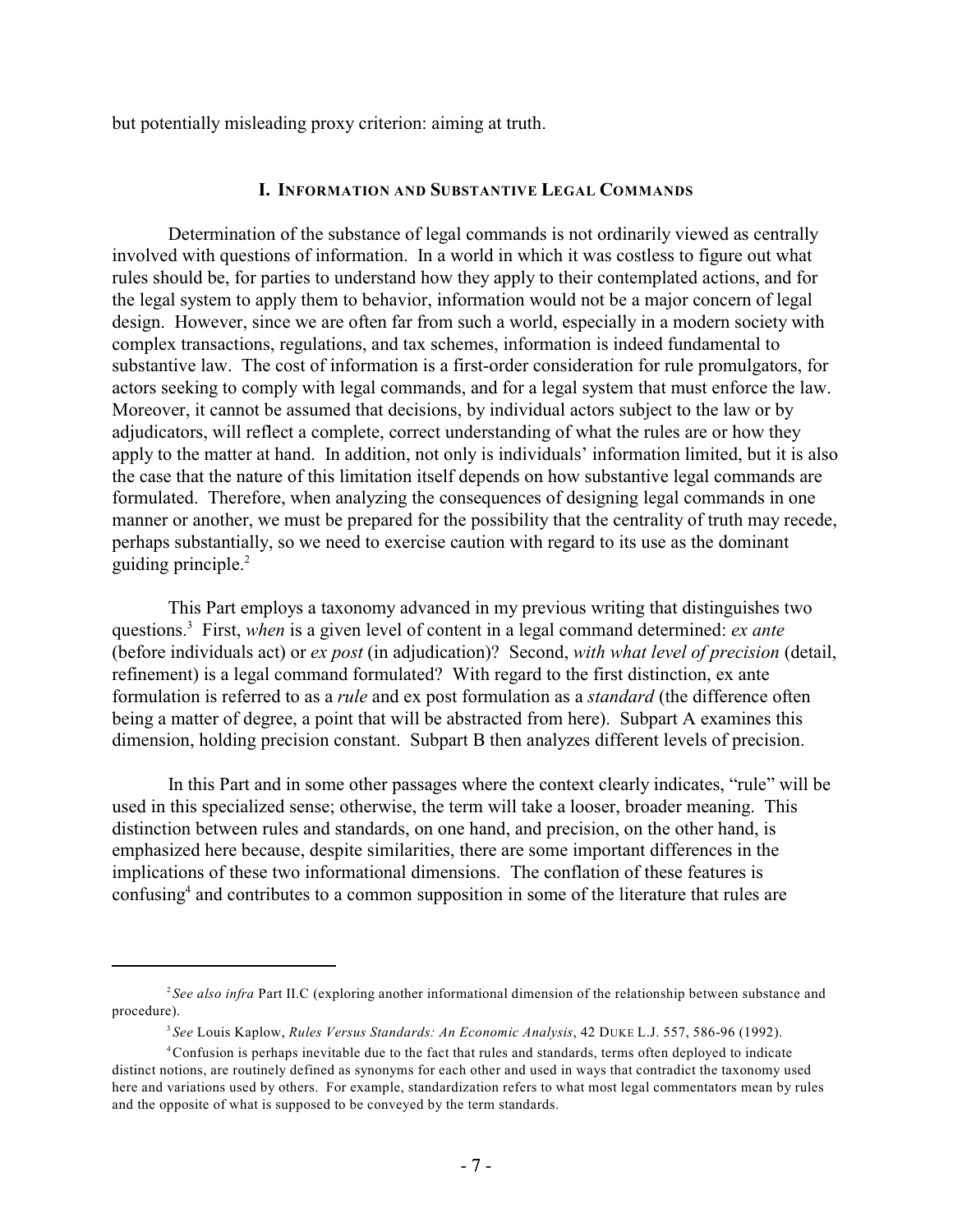somehow inherently simpler than standards, $<sup>5</sup>$  a view sharply at odds, for example, with the</sup> extravagant degree of detail exhibited by important parts of the modern regulatory state, including financial and environmental regulation and tax codes. $<sup>6</sup>$  As we will see in Subpart B,</sup> analysis of the informational differences between rules and standards helps to explain this phenomenon.

# A. *Rules Versus Standards*

As mentioned, under the taxonomy employed here, rules and standards differ only in the extent to which effort to give content to substantive legal commands is expended before or after individuals act.<sup> $7$ </sup> These efforts primarily involve the determination of what acts should and should not be subject to sanctions, and to what degree. As will become clear, what matters is not the superficial form of a legal command but the information actually conveyed.<sup>8</sup>

Consider the following setting, which has three stages.<sup>9</sup> First, a law is promulgated, either as a rule or as a standard. Second, individuals decide on their actions. Because they may be imperfectly informed about the law's commands, they either act based on their best guesses of what the law requires or they may acquire further information to guide their decisions. Third, after individuals act, an adjudicator determines the legal implications.

This view is often expressed by the assertion that rules are over- and underinclusive relative to standards. *See,* 5 *e.g.*, Isaac Ehrlich & Richard A. Posner, *An Economic analysis of Legal Rulemaking*, 3 J. LEGAL. STUD. 257, 268-70 (1974); Duncan Kennedy, *Form and Substance in Private Law Adjudication*, 89 HARV. L. REV. 1685, 1689, 1695 (1976).

<sup>&</sup>lt;sup>6</sup> Compare the level of precision that would actually arise if instead there existed standards dictating (respectively) prudence, protection of public health, or paying one's fair share, and these were given content ex post, in the adjudication of individual disputes.

<sup>&</sup>lt;sup>7</sup> As explained in note 33 and in Kaplow, *supra* note 3, at 606-08, the distinction collapses to a significant degree with regard to legal commands that regulate proposed conduct.

<sup>&</sup>lt;sup>8</sup> For example, a seemingly standard-like proclamation that the rules of etiquette should be observed may, in some circles, convey the proper mode of behavior with great clarity. *See also* Kaplow, *supra* note 3, at 615-16 (discussing additional ways to achieve predictability without formally articulated rules). Similarly, if an agency conducts and publishes a study indicating which substances it believes to be harmful and the agency and courts routinely rely on the study, then the setting is highly rule-like even if the studies' results have not been formally adopted to crystalize a seemingly open-ended standard.

The analysis is based on Kaplow, *supra* note 3. (The perspective that the choice between rules and standards can usefully be viewed as a problem in information acquisition and dissemination was offered explicitly, but briefly, in that article. *See id*. at 585-86.) *See also* Louis Kaplow, *General Characteristics of Rules*, *in* 5 ENCYCLOPEDIA OF LAW AND ECONOMICS 502, 508-14 (Boudewijn Bouckaert & Gerrit De Geest eds., 2000). Just as in that treatment, law regarding form, background (default) rules, and commands aimed at avoiding circumvention (notably, catch-all antiabuse standards aimed at strategic maneuvering around pre-specified rules and regulations) are not analyzed here. Additional literature relating to rules versus standards that takes an instrumental view includes Colin S. Diver, *The Optimal Precision of Administrative Rules*, 93 YALE L.J. 65 (1983), and Ehrlich & Posner, *supra* note 5. For some suggestions of how aspects of human psychology may influence an instrumental assessment of rules versus standards, see Russell B. Korobkin, *Behavioral Analysis and Legal Form: Rules vs. Standards Revisited*, 79 OR. L. REV. 23 (2000). Other prominent legal scholarship on rules and standards includes KENNETH C. DAVIS, DISCRETIONARY JUSTICE: A PRELIMINARY INQUIRY (1969); HENRY J. FRIENDLY, THE FEDERAL ADMINISTRATIVE AGENCIES: THE NEED FOR BETTER DEFINITION OF STANDARDS (1962); H.L.A. HART, THE CONCEPT OF LAW 126-31 (1961); FREDERICK SCHAUER, PLAYING BY THE RULES: A PHILOSOPHICAL EXAMINATION OF RULE-BASED DECISIONMAKING IN LAW AND IN LIFE (1991); and Kennedy, *supra* note 5.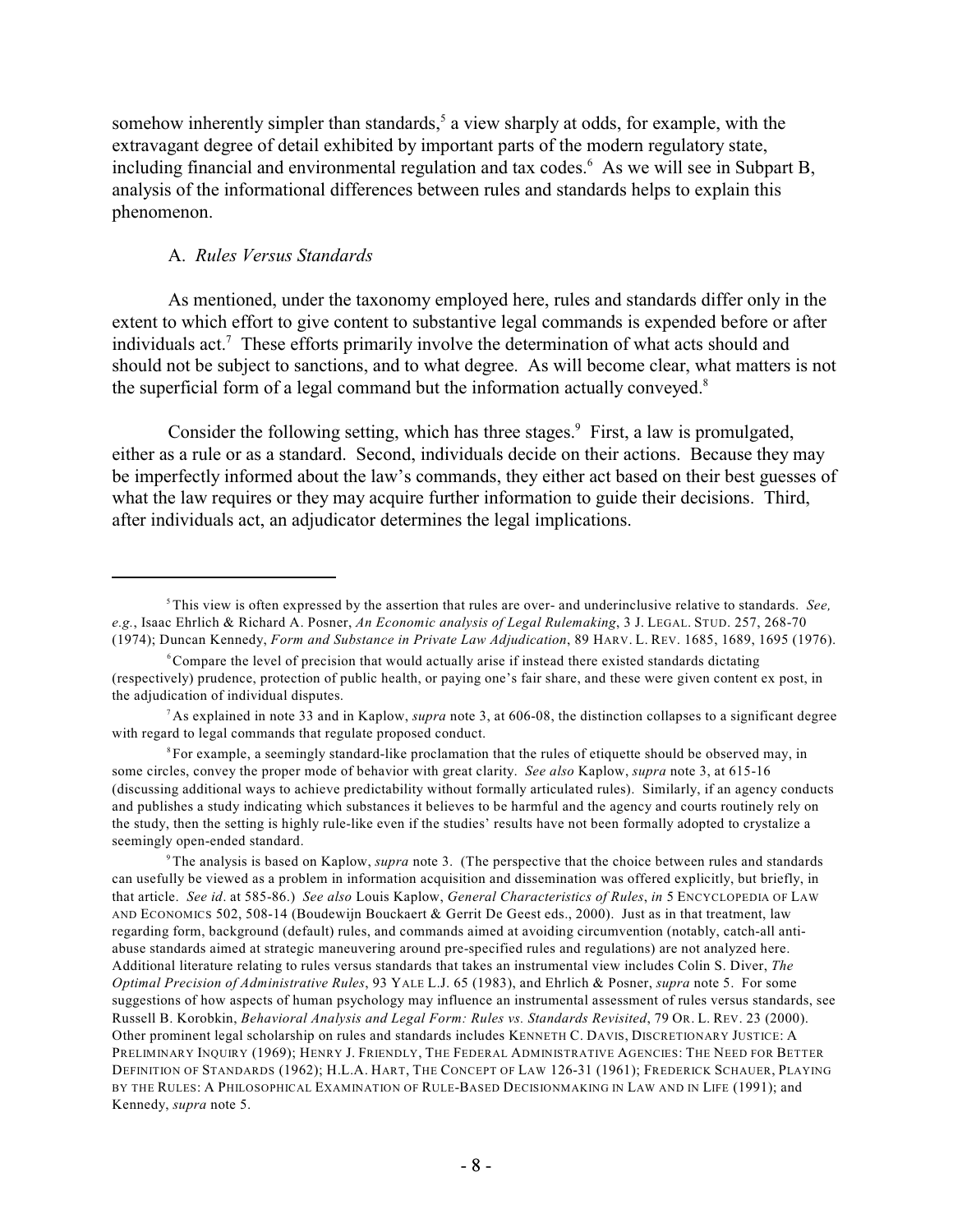One key set of differences between rules and standards involves differences in information costs at the first and third stages. Rules are more expensive up front because more effort is expended then, and standards are more costly in adjudication because substantive legal content must be determined at that time. The former is advantageous to the extent that there exist economies of scale and scope in information collection and in the activity regulated. This, in turn, relates to the regulated activities' frequency and homogeneity. For activity that is frequent, it is cheaper to figure out the answer once and for all, up front, rather than repeatedly, in adjudication.<sup>10</sup> But when particular actions, which may require particularized commands, are rare and highly varied, it may be cheaper to wait and see, so that the expense can be spared in the myriad instances that never arise. A significant caveat in this regard is that there may nevertheless exist significant economies of scope if, despite heterogeneity, there are common elements in the necessary inquiry; then, it may be cheaper to provide content en mass, and thus ex ante, than to make independent, one-off, ex post determinations even if they only need to be made in the subset of possible cases that actually occur.

The other main difference, which is of particular importance for present purposes, arises at stage two, where individuals decide how to act. A recurring theme in this Article is that one cannot take for granted that individuals' behavior will perfectly reflect adjudications' outcomes, because individuals' information at the time they act may be limited. Moreover, the degree of the limitation and the costs of surmounting it depend on design features of the legal system, here, the choice between rules and standards.

Because rules are given content up front, it will tend to be easier—cheaper—for prospective actors to ascertain what the law requires. Under standards, they must predict how an adjudicator would ultimately assess the matter, a more complex and costly endeavor. Hence, all else equal, rules will be cheaper in operation because of this cost advantage at stage two. Note that the magnitude of this advantage will depend, as in the stage-one versus stage-three cost comparison, on the frequency of the activity involved.<sup>11</sup>

Moreover, because determination (really, prediction) of the law's content under standards

 $^{10}$  An important qualification arises when (as is often not the case), say, the first case establishes a precedent, converting the standard into a rule, going forward. More broadly, it is useful to view the creation of precedent as a particular means of collecting information to give content to the law. In this regard, it should be noted that adjudication tends to be a costly and ineffective way to collect and disseminate information. More can be spent contesting a single case than would be required to fund a substantial empirical study of a mass of situations. And if the case ultimately settles or results in a general jury verdict, little or no information may actually be generated for subsequent use. It may take years or decades for a precedent to be formulated, with the result that large numbers of individuals' decisions in the interim lack guidance, and the number of adjudications (including frequent settlements, after significant expenditures have been made) in the interim may consume tremendous resources while producing only modest information of use to the tribunal that ultimately promulgates the precedent. *See* Kaplow, *supra* note 3, at 577-79, 611-14.

Frequency at stage two can be much greater than that at stage three because most individuals' actions may 11 never give rise to liability (consider a precaution that averts a substantial harm that has a low probability) and most cases may settle, often informally and early in the process. A mitigating factor is that this very frequency will generate a market for predictive advice that will, to an extent, become routinized, drawing on the sorts of economies of scale and scope discussed with regard to the promulgation of rules at stage one. To that extent, standards will become more rulelike in operation, although the relevant substantive content will not be that which an adjudicator would actually supply ex post but rather professional advisors' predictions thereof.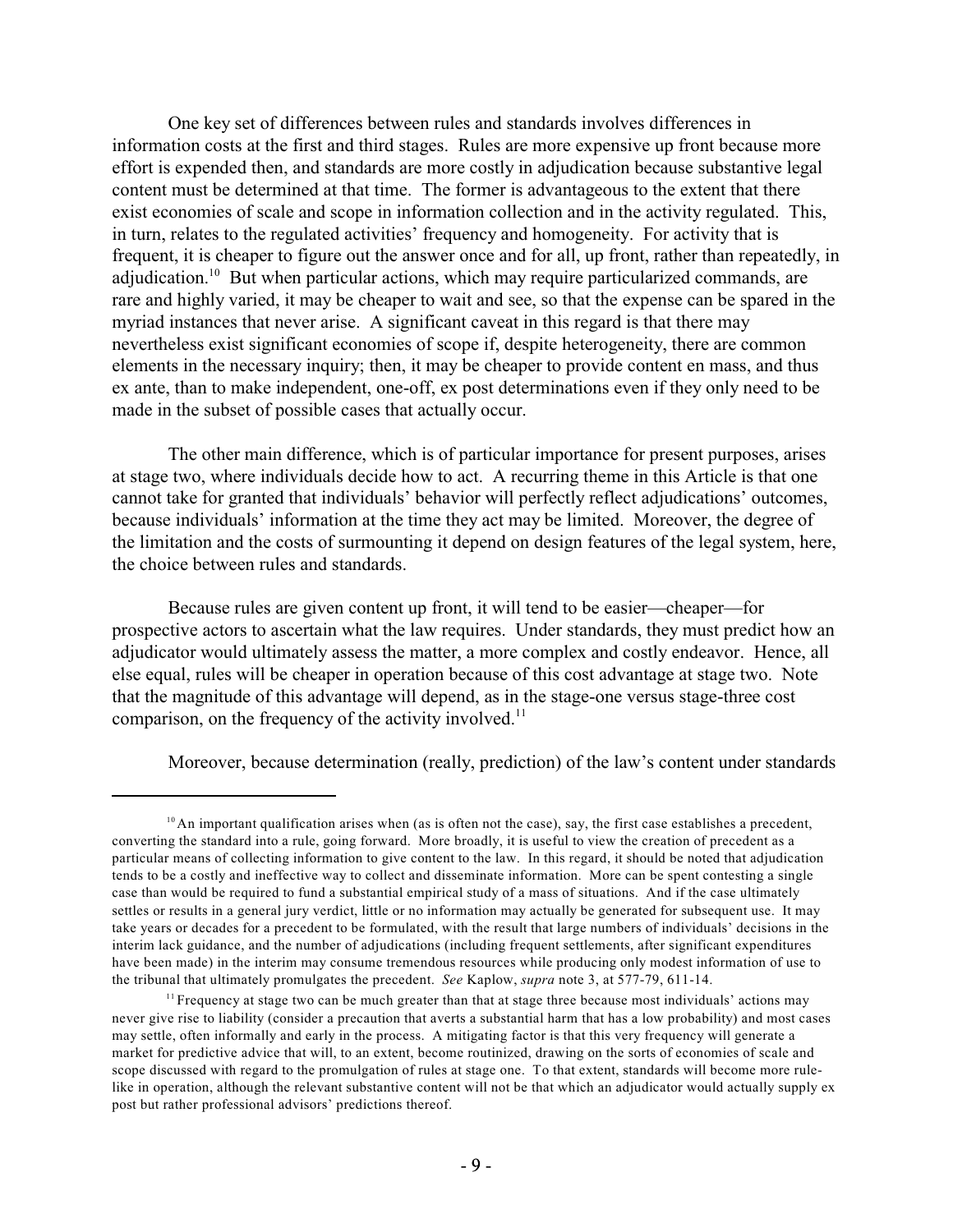is more costly, and to some degree impossible in certain realms, behavior may differ as a result. Specifically, individuals acting under rules will (endogenously) often be more informed than under standards and thus their activity will conform to a greater degree to the content of legal commands—that is, it will more conform with truth in the sense of alignment to the substantive legal ideal. For example, a dry cleaner or an auto repair shop may better know how to properly dispose of possibly hazardous fluids if it can consult a rule that states how to do so than if it must predict what an adjudicator would subsequently deem to be the proper method. As a result, behavior may conform more closely to truth under rules even when the degree to which the substantive law and its application in particular cases reflect the ideal—the true nature of the act—would, in the end, be identical under rules and under standards.<sup>12</sup> This may be so even if the content ultimately supplied under standards would be superior in this regard, because individuals may be unable to—or, on cost grounds, rationally choose not to—ascertain this content ex ante. $^{13}$ 

Information is quite central to the substantive legal commands that ultimately are applied in adjudication. With standards, more of the effort is supplied in adjudication itself, whereas under rules the work is shifted to the promulgation stage, one of the effects of which is to make adjudication more predictable to individuals at the time they choose their actions in light of their expectations of what lies ahead. If we are significantly concerned about the legal system's effects on behavior and not just on the truthfulness of pronouncements in adjudication for its own sake, then legal system design needs to aim explicitly at consequences. Information costs must be included in the calculus, but we should also keep in mind that, whatever the costs, information can only guide individuals' actions if they obtain it. Because information is key both to how private actors behave and how the system operates—and, moreover, how the latter feeds back on the former—information is indeed at the heart of legal system design, including here the formulation of substantive legal commands. Truth ex post does not automatically translate into either truth or consequences in accord therewith ex ante.<sup>14</sup>

 $12$ One possibility is that individuals, at stage two, will both spend less and be more informed under rules, in which case the implications for social welfare will be clear—supposing that the content of the law and its associated sanctions are such that we indeed wish individuals to act with knowledge of the law, an assumption largely maintained throughout. For an exploration of qualifications with regard to when and to what extent individuals' incentives to obtain information ex ante regarding whether their contemplated behavior is in accord with legal commands is socially appropriate, see Kaplow, *supra* note 3, at 602-05; Louis Kaplow, *Optimal Deterrence, Uninformed Individuals, and Acquiring Information About Whether Acts Are Subject to Sanctions*, 6 J.L. ECON. & ORG. 93 (1990); Louis Kaplow & Steven Shavell, *Private Versus Socially Optimal Provision of Ex Ante Legal Advice*, 8 J.L. ECON. & ORG. 306 (1992); and Steven Shavell, *Legal Advice About Contemplated Acts: The Decision to Obtain Advice, Its Social Desirability, and Protection of Confidentiality*, 17 J. LEGAL STUD. 123 (1988).

 $13$ This point overlaps with considerations of precision, the subject of Subpart B. For example, it may be imagined that, ex post, when a particular case arises and is in adjudication, a standard will be given content in a highly refined manner, taking myriad subtleties into account. This precision will be irrelevant for compliance, however, if individuals would not appreciate it at the time that they act. As will be further explained, for this reason and others, it also does not ordinarily make sense to be very precise ex post, even when such would have been optimal ex ante, that is, under a rule.

 $<sup>14</sup>$  For discussion of this theme with regard to legal advice provided after parties act, in the course of</sup> adjudication, see note 91.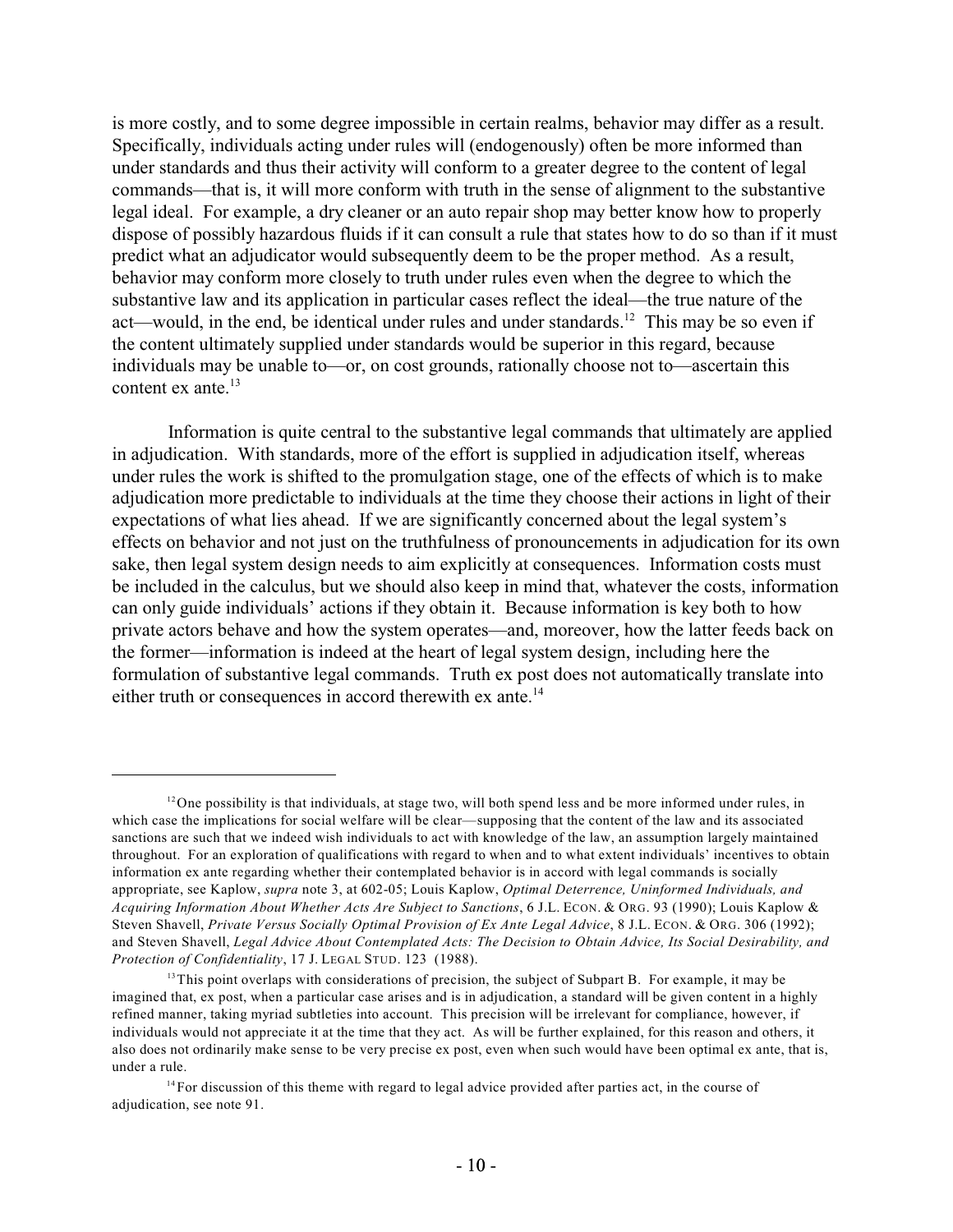#### B. *Precision*

Let us now set aside the question whether a legal command is given content ex ante or ex post—for concreteness, suppose that we are considering rules—and turn to the second dimension: the degree of precision (detail, refinement) with which a legal command is formulated.<sup>15</sup> Obviously, many areas of law, such as regimes for workplace safety, toxic substances, and income taxation, are highly detailed, yet not infinitely so. An environmental regulation may distinguish more or fewer types of pollutants or places in which they may be discharged into the air or bodies of water. An income tax may grant different sorts of deductions for various expenses, each of which might be defined more generally or precisely.

In particular, suppose that we are considering some particular category of regulated behavior, however broad or narrow it may be, and the design challenge we face is whether it would be worthwhile to introduce a further distinction within it. Perhaps a subset would be carved out as an exemption or be subjected to a different sanction. Assume further that, in an ideal world, the additional refinement would be desirable because the different subcategories are associated with different levels of harm (perhaps one involves no harm whatsoever). Therefore, if information were free to both individual actors and the legal system, greater precision—formulating substantive legal commands that align more closely to the truth regarding the desirability of regulating different activities—would be socially desirable.

Greater precision, however, involves additional costs at all three stages: more precise rules are more costly to promulgate, for individuals to take into account when deciding how to behave, <sup>16</sup> and for adjudicators to apply. Regarding the latter, note that even if the cost of their understanding the more refined rule is negligible, there may be significant additional factfinding costs in determining in which subcategory the behavior under adjudication falls. At first blush, the question of optimal precision presents a simple cost-benefit tradeoff: Is the sum of the information costs more or less than the benefit of improved behavior? Observe that this question is qualitatively different from asking whether introducing additional refinement that reflects true differences in activities advances truth: it always does, so aiming at truth is uninformative about

The analysis here follows that in Louis Kaplow, *A Model of the Optimal Complexity of Legal Rules*, 11 J.L. 15 ECON. & ORG. 150 (1995), which also extends the analysis to regimes that incorporate actors' self-reporting to the enforcement authority. *See also* Kaplow, *supra* note 9, at 503-08. An interesting result for the present investigation is that inducing individuals to report their acts truthfully is not always socially desirable, a significant reason being that they may be required to expend significant resources in order to do so when the consequence does not involve a significant improvement in behavior. *See also* Giuseppe Dari-Mattiacci, *On the Optimal Scope of Negligence*, 1 REV. L. & ECON. 331 (2005) (using similar analysis to assess how many dimensions of behavior should be assessed in determining negligence); Louis Kaplow, *Accuracy, Complexity, and the Income Tax*, 14 J.L. ECON. & ORG. 61, 64-70 (1998) [hereinafter Kaplow, *Income Tax*]; Louis Kaplow, *How Tax Complexity and Enforcement Affect the Equity and Efficiency of the Income Tax*, 49 NATL. TAX J. 135, 138-44 (1996); *infra* Part III.B (discussing accuracy in the assessment of damages, a subject patently about information that, upon examination, bears many similarities to the present analysis of the optimal precision of substantive legal commands).

 $16$  Not only do individuals need to only learn what distinctions the law draws, but also (and sometimes much more costly) they will have to understand its implications for their activities. For example, when regulations on toxic substances make finer distinctions among various chemicals or modes of discharge, actors may need to employ scientists and engineers in order to better understand the byproducts of their production processes.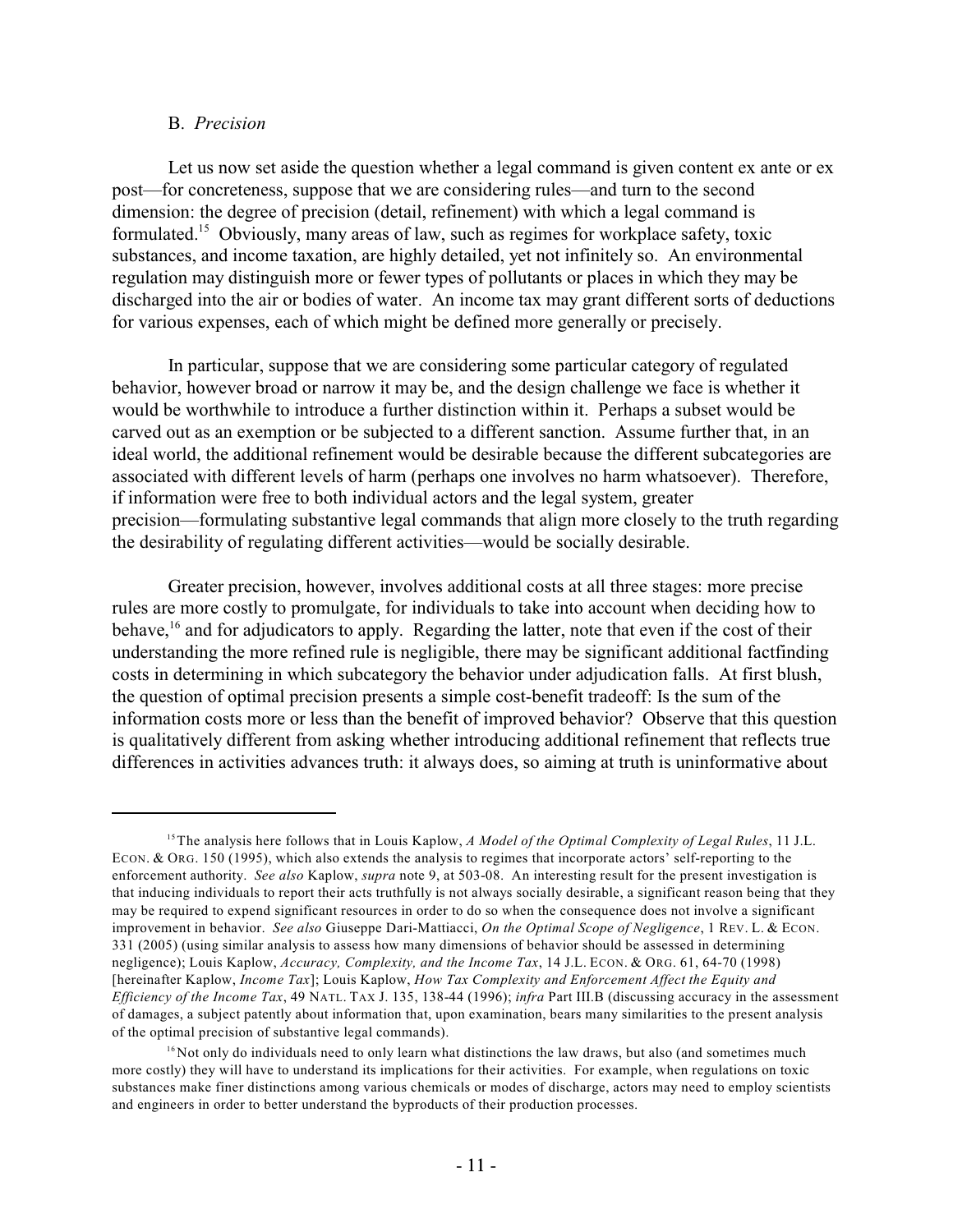whether and where we should stop short due to cost considerations, which are not on their face of a common denominator with truth.

Moreover, we learned in Subpart A that assessing the consequences regarding individuals' behavior is not so simple, for any behavioral improvement presupposes that individuals will find it worthwhile to expend the resources necessary to appreciate the additional refinement. If they do not, we have the additional costs at stages one and three but no benefit. In this instance, it is socially desirable for substantive legal commands to be less in conformity with the truth regarding underlying behavior.

A necessary condition, therefore, for greater precision to advance social welfare is that individuals will choose to become informed when contemplating how to act. If they do, there will tend to be a net social benefit at stage two—the behavioral gain exceeding individuals' costs of information<sup> $17$ </sup>—which in turn can be weighed against the additional costs incurred at stages one and three.<sup>18</sup> Note that this behavioral advantage will tend to be larger the greater is the difference in the levels of harm associated with the different subcategories of activity.

Another interesting feature of this situation is that there is a tendency for individuals in different circumstances to sort themselves favorably along this dimension.<sup>19</sup> Some individuals, particularly repeat players or others with high stakes, will tend to become informed before they act, and for them the social gain from improved behavior will be greatest, whereas other individuals, one-shot players with small stakes, will tend to remain relatively ignorant, which likewise tends to be socially advantageous since for them the behavioral benefit may well fall short of the cost involved.<sup>20</sup> Further implications are that, in a well-designed legal system, many individuals may remain uninformed about the law, and, relatedly, it may well reduce social welfare to heighten penalties for remaining ignorant in order that more actors would know the truth about what the law requires and act accordingly. Again, if information were free to all, aiming at the truth would generate good consequences, but when it is not, it is necessary to aim at consequences directly, and the result may, perhaps for most individuals, not align with the truth.

Finally, the present focus on information, the substance of legal commands, and adjudication points to a synergy between precision and the choice between rules and standards.<sup>21</sup>

<sup>&</sup>lt;sup>17</sup>See sources cited *supra* note 12 (discussing caveats regarding whether information that individuals find privately valuable to obtain is equally socially valuable as well).

 $18$ This cost-benefit test, like most in this Article, illustrates the point in the Introduction that, even if there existed some natural metric for the truth, which is hard to imagine in this context, we would immediately be confronted by the need to place a value on the units because information is costly. Regarding the present instance, we have a complex tradeoff, with key elements involving endogenous behavior—both whether individuals become informed and how they act in light of what information they possess—that determine the value of further refinement, which value will generally be subject to diminishing returns.

 $19$ This phenomenon is likewise applicable to the analysis of stage two with regard to rules versus standards but was omitted for simplicity in Subpart A's exposition.

 $2<sup>20</sup>$  There will be exceptions, such as for highly hazardous activity wherein small players may individually or collectively impose a substantial risk of harm. Optimal regulatory approaches in such cases may not simply involve applying appropriately high penalties for actually causing harm, for many actors may remain unaware of them.

*See* Kaplow, *supra* note 3, at 579-84. 21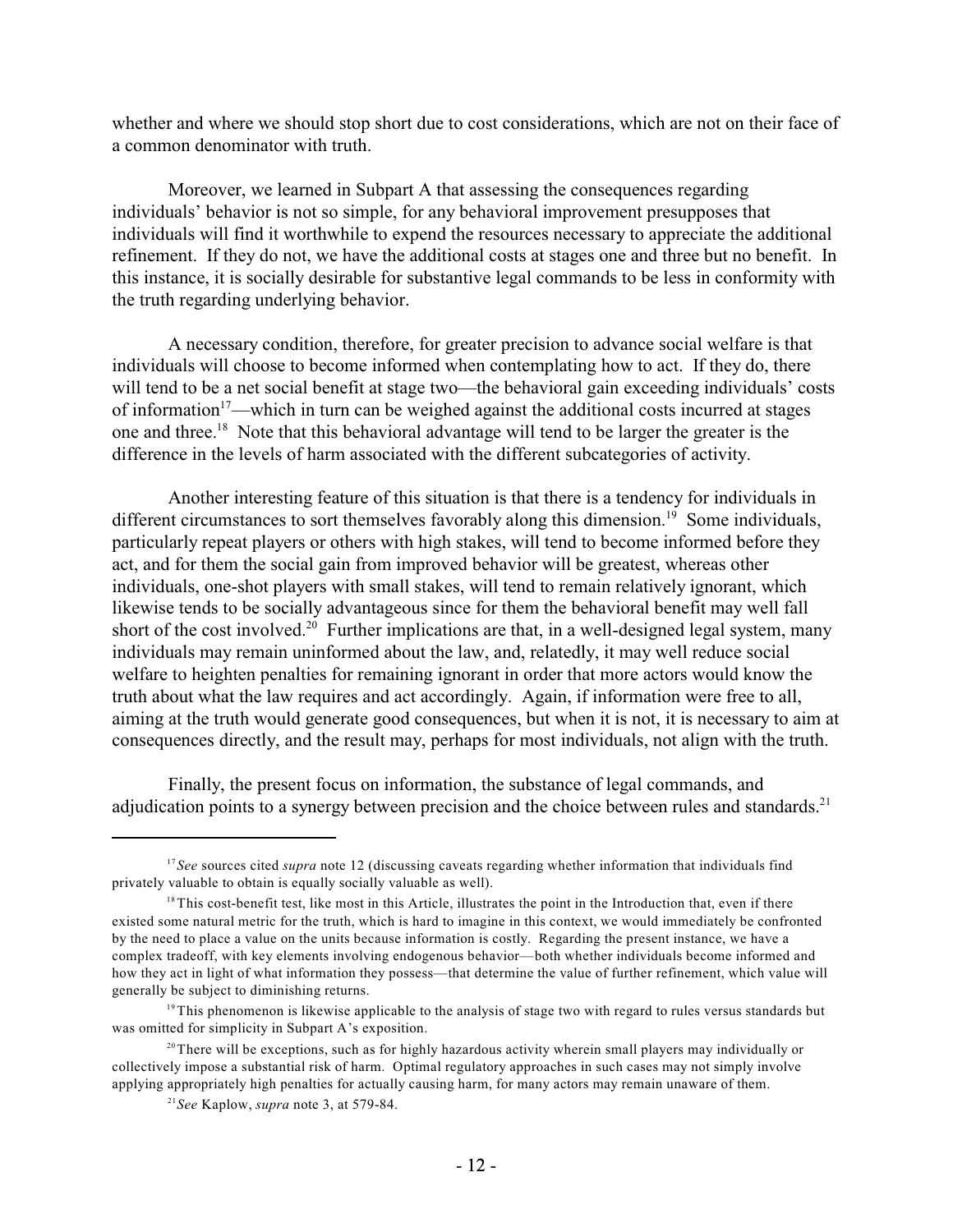Consider a realm of activity that is reasonably frequent. Because a rule would govern a substantial amount of conduct, it may well be worth undertaking additional effort at stage one to develop legal content with a fairly high degree of refinement. That is, the optimal rule scheme would be a fairly precise one. But under standards, wherein content is provided in a one-off fashion in adjudication, the optimal investment in precision may be quite low. Economies of scale and scope are not present: getting the decision just right will affect only one case rather than many. In addition, individuals at the time they decide how to act may find it too expensive to predict the details anyhow, rendering the ex post expenditure a waste in light of the fact that behavior is unaffected by the prospect of precision. Thus, under standards—which on their face and in principle allow for maximal truth in adjudication—optimal precision and thus realized truth may be quite low.<sup>22</sup> These considerations may help to explain why tax codes and modern regulatory schemes both take the form of rules to a substantial extent and can be extremely detailed, whereas it is hard to imagine that, say, a tribunal in an individual case would or could achieve anywhere near that level of refinement under an open-ended standard, solely for purposes of making a single, after-the-fact decision.

Throughout this Part, we have seen that information costs have two types of implications. Most obviously, they pose important tradeoffs, requiring that we stop short of complete truth when formulating substantive legal commands. How short we should stop, moreover, is not illuminated by reflections on this notion of truth. In addition, the degree to which the final outcomes of adjudication reflect truthful pronouncements with regard to what the law would ideally command does not translate directly into desirable individual behavior, which is the purpose of legal regulation in the first place. Indeed, aiming to provide greater truth in adjudication may reduce both the degree to which individuals' actions conform to the truth and produce socially desirable consequences. The choice between rules and standards and determination of the level of precision are challenging problems, with endogenous behavior at the core. Therefore, they require that system designers aim explicitly at consequences.

# **II. DECISION CRITERIA IN ADJUDICATION**

#### A. *Burden of Proof*

This Part, like most of the Article as well as prior economically oriented literature on adjudication, will continue to focus on settings in which the core function of the legal system is to provide incentives for appropriate ex ante behavior. However, another important function of the legal system involves the regulation of proposed conduct—permitting or prohibiting an applicants request to take a particular action—wherein adjudication (usually by an administrative agency) is also employed. This Subpart on the burden of proof therefore addresses both settings because of their independent importance and because the juxtaposition of the analyses brings out a fundamental and largely unappreciated difference between them regarding the role of information and thus the relationship between truth and consequences. It begins with future-

 $2<sup>22</sup>$  An exception would arise when the adjudication is setting a precedent, thereby converting an initial standard into a rule. *See supra* note 10.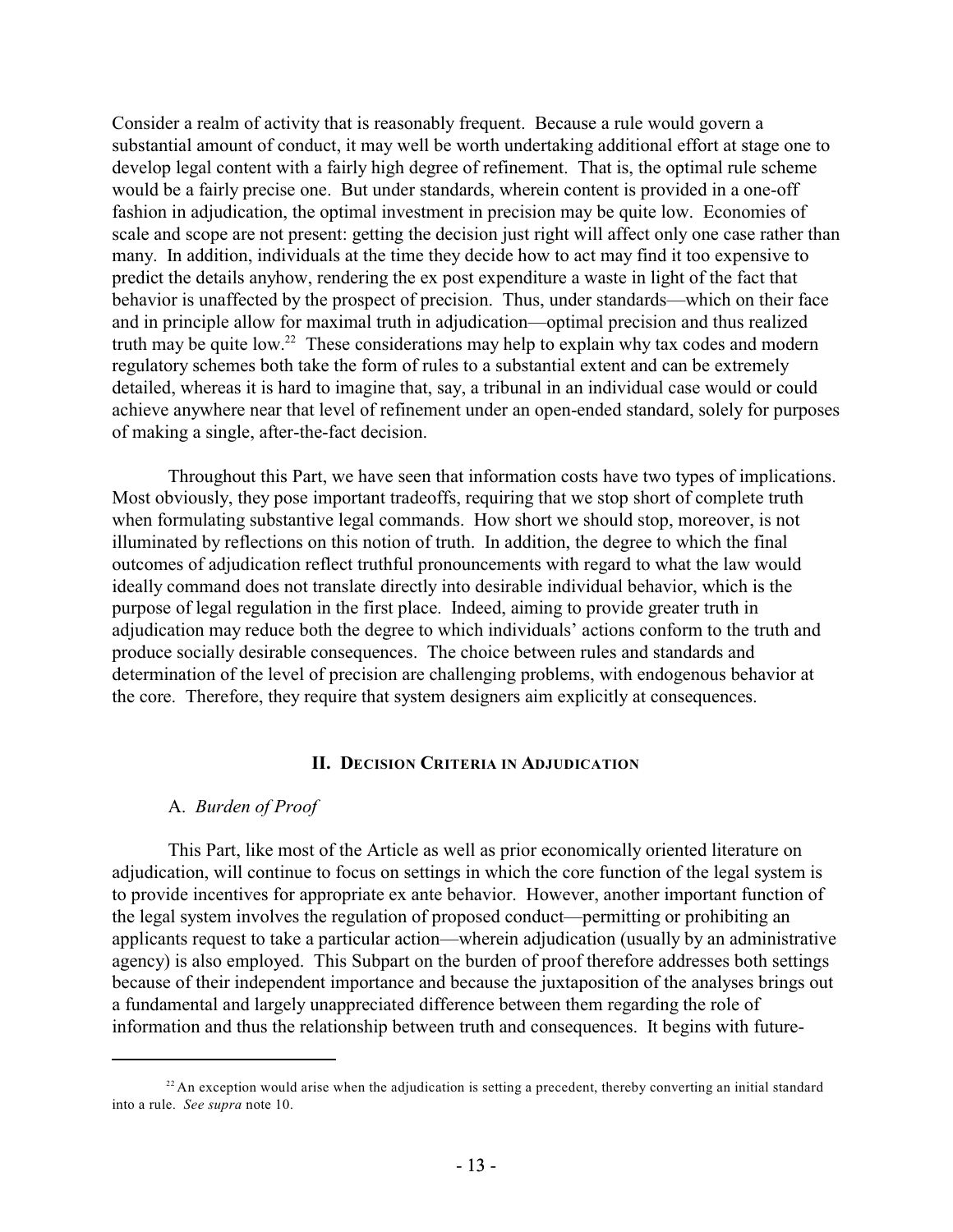oriented regulation because it is simpler to analyze. As we shall see, it might be viewed as a setting in which we care about both truth and consequences—more precisely, that truth in adjudication, as it is ordinarily understood, is an important component of an assessment of overall consequences. In contrast, the same sense of truth is substantially irrelevant, or at least deeply submerged, when the sole purpose of adjudication is to provide incentives for ex ante behavior. 23

# 1. *Regulation of proposed conduct*

In a number of important settings, the law dictates applicants' proposed conduct, and the purpose of adjudication is to determine whether they should be permitted to behave as they wish or instead be prohibited from acting. Applicants may seek licenses to practice various professions, to be allowed to drive, or to operate facilities ranging from liquor stores to nuclear powerplants. They may need building permits or zoning variances for construction or to conduct business in certain locations. Or they may wish to merge corporations or market new pharmaceuticals. In such instances, a tribunal will need, based on imperfect information, to determine whether to permit or prohibit the activity.<sup>24</sup>

Suppose that there exists a given flow of applicants to an adjudicatory body, perhaps operating under the auspices of a specialized agency. In each case, it must decide whether to permit or prohibit the proposed action. Acts, for simplicity, are taken to be of two types, harmful and benign. Each type of act provides a benefit to the proposing individual. What is referred to as the harmful type of act generates, in addition to this private benefit, a harm that is external to the actor. Left to their own devices, many individuals—those with positive benefits—would commit these acts, and many of these acts may cause harm in excess of their benefits. Although some of these acts might nevertheless be socially desirable because sometimes the benefits will exceed the costs, in this Subpart it will be assumed that this is not so on average (and, moreover, that our agency cannot determine an individual actor's benefits). Hence, if the act is in fact of the harmful type, prohibition would be optimal. The benign type of act is one that does not involve any external harm. Hence, when individuals wish to undertake these activities—which they will when their benefits are positive—the net social impact will be positive as well. Accordingly, it is optimal to permit acts that are in fact of the benign type.

The system design challenge arises due to information limitations, which make error unavoidable. The question is how best to set the legal decision criterion, more familiarly known as the burden of proof. The pertinent information-based cost-benefit tradeoff is of a different sort

<sup>&</sup>lt;sup>23</sup> Some applications involved mixed cases—for example, drug approval decisions directly regulate proposed conduct but also affect ex ante incentives for research and development—in which event the system design project would need to combine the analyses of the two pure cases examined in Subparts 1 and 2.

 $2<sup>4</sup>$ In some low-stakes settings, the application process may be routine and not involve anything like formal adjudication. Still, such as in the case of a driving test, a government agent based on limited information must decide whether to approve the application.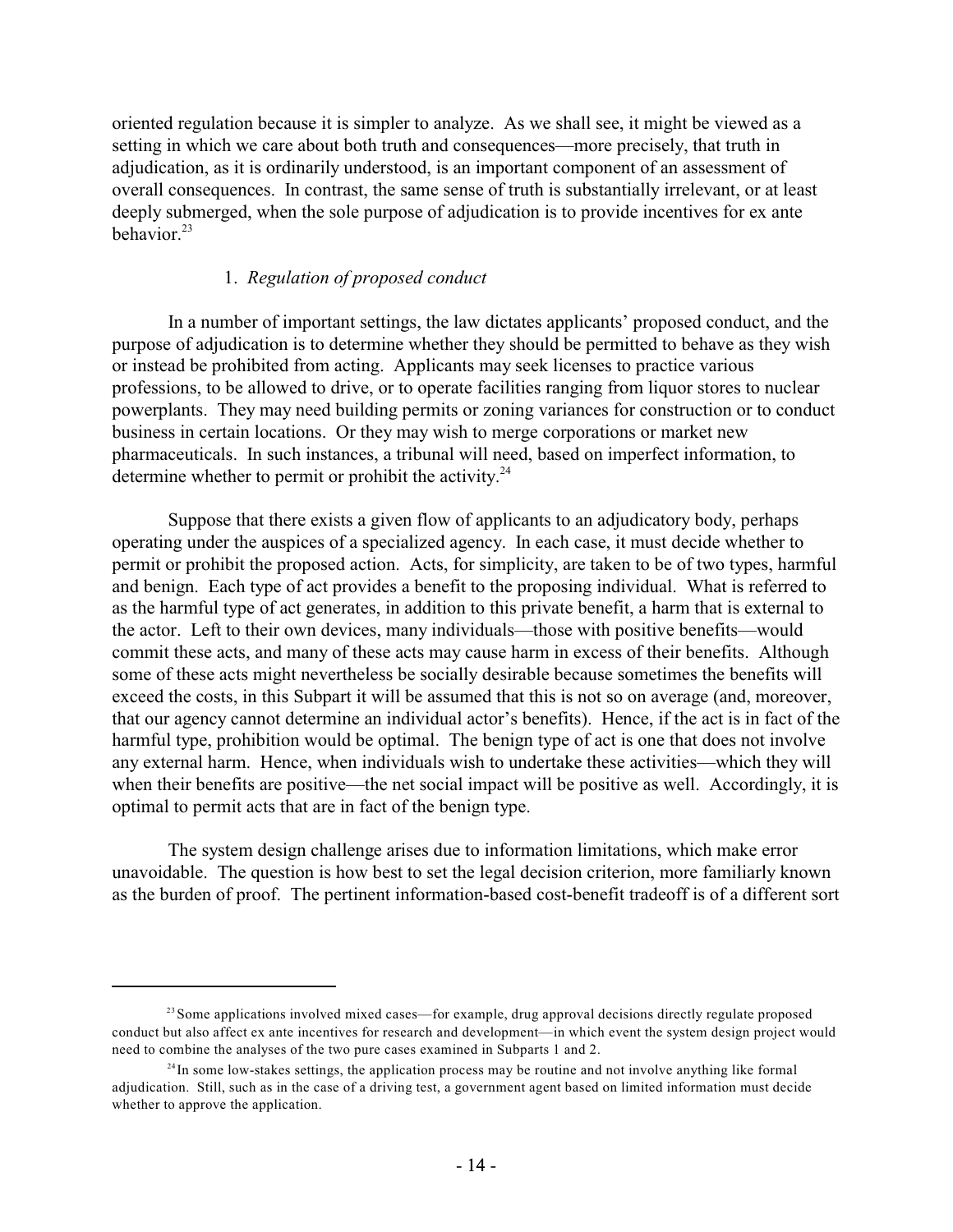# from those examined in Part I. 25

For convenience, let us take the baseline outcome as permission and ask how strong the evidence should have to be that the act before the tribunal is of the harmful type in order to warrant prohibition. That is, we are setting an evidence threshold such that the act will be prohibited if and only if the evidence is above (stronger than) the threshold.

It will be helpful in this Subpart and some of those that follow to be more explicit about evidence: what it means, how it relates to different types of acts, and what is meant by the strength of evidence.<sup>26</sup> Evidence, at its core, is information. Each act gives rise to a body of evidence.<sup>27</sup> Stronger evidence is taken here to mean that a harmful act is more likely to generate the evidence than is a benign act. Both harmful and benign acts might be associated with evidence that ranges from extremely weak to very strong. However, harmful acts generate stronger evidence relatively more often than benign acts do. One might find it useful to imagine that each type of act is associated with a distribution of different strengths of evidence, wherein the distribution of evidence strength for harmful acts is an upward shift of the distribution for benign acts.

Return now to our design question: What is the minimal strength of evidence that should be demanded to prohibit a proposed act? The expected gain from prohibition is the probability that the act is of the harmful type times the net harm to be avoided. (The net harm is the external harm of the act minus the actor's expected benefit; as mentioned, we are supposing that this net harm is on average positive, making prohibition desirable.) The expected cost from prohibition is the probability that the act is instead of the benign type times the forgone expected benefit to the actor. Prohibition is optimal when this expected gain exceeds the expected loss, a standard cost-benefit test for decision-making under uncertainty. Each side of this balancing test involves a probability and an effect on social welfare. As will now be explained, the former components have a direct correspondence to truth in a familiar sense (in a probabilistic setting) and the latter do not, which means that truth is a component of consequences in this setting, not constituting the whole but nevertheless being a central element.

Let us start with the probabilities, that is, the truth dimension. The probability that the act is of the harmful type indicates the likelihood that it is true that the act before the tribunal should,

*See* Louis Kaplow, *Burden of Proof*, 121 YALE L.J. 738, 837-48 (2012) [hereinafter Kaplow, *Burden of* 25 *Proof*]; Louis Kaplow, *Likelihood Ratio Tests and Legal Decision Rules*, 16 AM. L. & ECON. REV. 1, 16-20 (2014) [hereinafter Kaplow, *Likelihood Ratio Tests*].

<sup>&</sup>lt;sup>26</sup> For a more elaborate, informal discussion, see Kaplow, *Burden of Proof, supra* note 25, at 756-62, and Kaplow, *Likelihood Ratio Tests*, *supra* note 25, at 6-10. Seminal formal treatments include J. Neyman & E.S. Pearson, *On the Problem of the Most Efficient Tests of Statistical Hypotheses*, 231 PHIL. TRANSACTIONS OF THE ROYAL SOC'Y OF LONDON, SERIES A, CONTAINING PAPERS OF A MATHEMATICAL OR PHYSICAL CHARACTER 289 (1933); Samuel Karlin & Herman Rubin, *The Theory of Decision Procedures for Distributions with Monotone Likelihood Ratio*, 27 ANNALS MATHEMATICAL STAT. 272 (1956); and Paul R. Milgrom, *Good News and Bad News: Representation Theorems and Applications*, 12 BELL J. ECON. 380 (1981).

 $2<sup>27</sup>$ The set of evidence as a whole is ordinarily multidimensional and may involve complex interactions among its elements, but for present purposes it is often helpful to think of it as collapsed into a single dimension.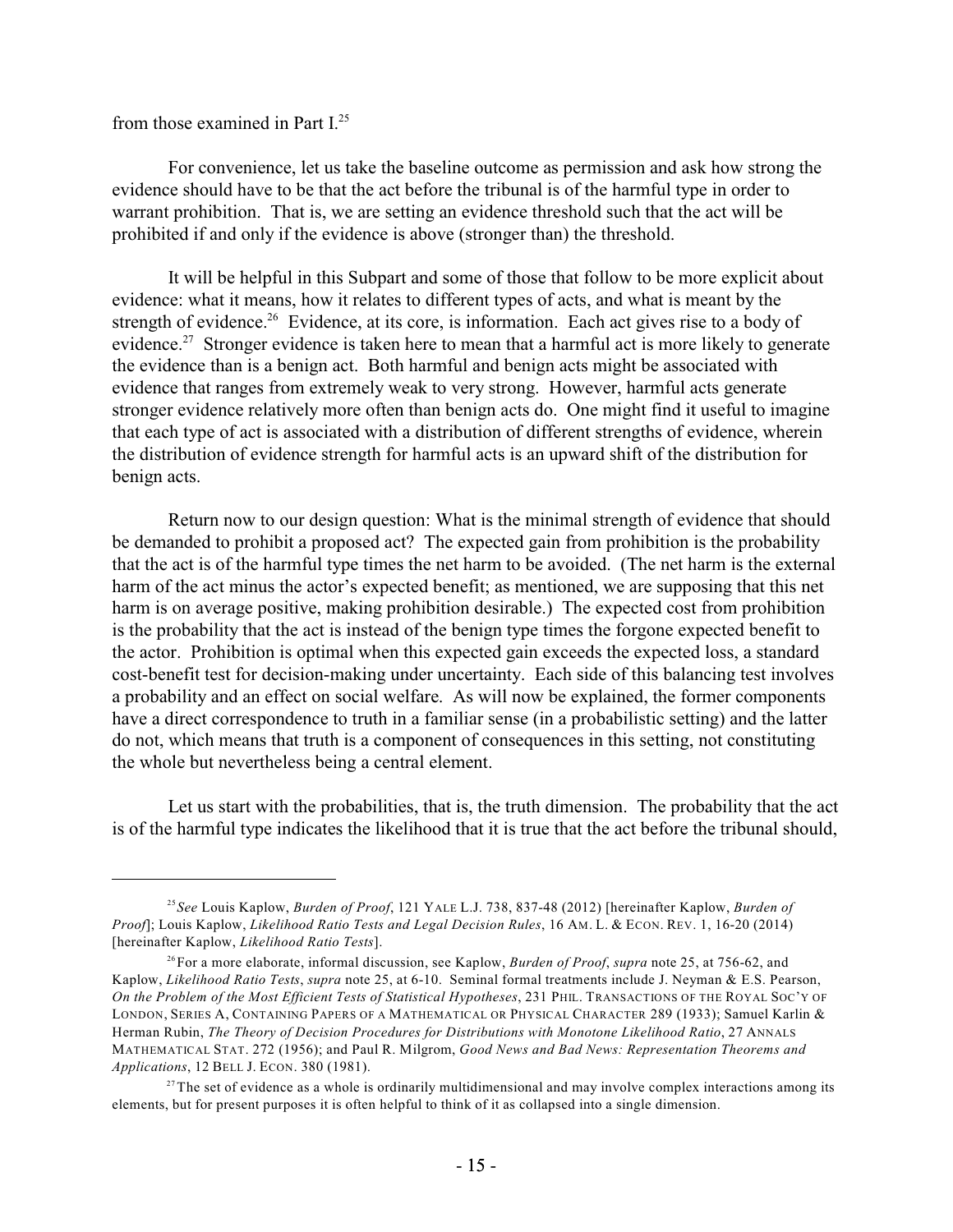under our ideal rule, be prohibited. To ascertain this probability from the evidence in the case at hand involves a standard application of Bayes' Theorem (Rule). The probability that the act is of the harmful type in a given case is called the Bayesian posterior probability that the act is harmful. It is derived from the Bayesian prior probability—the portion of acts coming before the tribunal that are of the harmful type (also called the base rate)—adjusted (in standard parlance, updated) in light of the evidence in the case at hand. The stronger the evidence, the higher is the posterior probability for a given prior probability.<sup>28</sup>

One could imagine a decision criterion that depends solely on the Bayesian posterior probability. One threshold that comes to mind is the preponderance of the evidence rule, which would prohibit the act if it was more likely than not of the harmful type.<sup>29</sup> Under this rule, the tribunal's decision is most likely to accord with the truth; if we wish to aim at the truth, this rule seems to be the closest we can get in the presence of uncertainty.<sup>30</sup> But such a criterion will generate awful consequences in many settings. Compare decision-making for medical treatment, which is structurally quite analogous to the question under consideration. Should treatment be provided if and only if the likelihood of benefit exceeds fifty percent? Obviously the answer would depend on the possible ailment and the treatment under consideration. Are we talking about vitamin supplements? Immunizations? Band-aids? Setting broken bones? Chemotherapy? Brain surgery?

The message is simple and powerful: Truth—here, the probability that the act before the tribunal is of the harmful type—is certainly part of the proper social calculus. However, truth alone provides little indication of what decision is optimal unless combined with an assessment of the welfare consequences, here, the net benefit of prohibiting a harmful act and the cost of prohibiting a benign act, as described previously. Truth is an element of consequences, but, because it omits much, determination of a proper evidence threshold needs to focus explicitly on

*See, e.g.*, HOWARD RAIFFA, DECISION ANALYSIS: INTRODUCTORY LECTURES ON CHOICES UNDER 28 UNCERTAINTY 17-19, 30-31 (1968); Kaplow, *Likelihood Ratio Tests*, *supra* note 25, at 10-14.

 $^{29}$  For further explanation of the relationship between Bayesian posterior probabilities and the preponderance rule (and other conventional proof burdens), see Kaplow, *Burden of Proof*, *supra* note 25, at 772-80, and Kaplow, *Likelihood Ratio Tests*, *supra* note 25, at 13-16. On the probabilistic interpretation of the preponderance rule, see, for example, 2 MCCORMICK ON EVIDENCE 484 (Kenneth S. Broun ed., 6th ed. 2006), and David Kaye, *Naked Statistical Evidence*, 89 YALE L.J. 601, 603 (1980) (reviewing MICHAEL O. FINKELSTEIN, QUANTITATIVE METHODS IN LAW: STUDIES IN THE APPLICATION OF MATHEMATICAL PROBABILITY AND STATISTICS TO LEGAL PROBLEMS (1978)).

 $10^{30}$  It is familiar in writing on evidence that the preponderance rule minimizes the total number of mistakes (implicitly, when behavior is taken as given). *See* Kaplow, *Burden of Proof*, *supra* note 25, at 803 n.111 (citing sources). The simple reason is that if, say, an act is 57% likely to be of the harmful type, deeming it to be so results in error 43% of the time whereas deeming it to be benign involves error 57% of the time. Hence, whenever the probability exceeds 50%, it should be treated as if it is truly of the harmful type, and whenever the probability is below 50%, of the benign type—that is, if the objective is to minimize the probability of error in each case and hence to minimize the total number of errors in all cases, taking the set of cases that will arise as given. For further discussion of such truth-based objectives, see Part VI.

Also note that the foregoing proviso that behavior is taken as given is highly significant. When it is not (specifically, with regard to the decision to bring a case to the tribunal), the rule that minimizes the total number of errors is one that never finds liability—as the Introduction mentions, the elimination of adjudication—for then no cases are filed in the first place. This observation foreshadows the key result in Subpart 2 that truth, in the sense of the likelihood that the outcome in a given case before a tribunal is correct, is very far removed from what emerges from an analysis of the optimal evidence threshold when behavior is endogenous.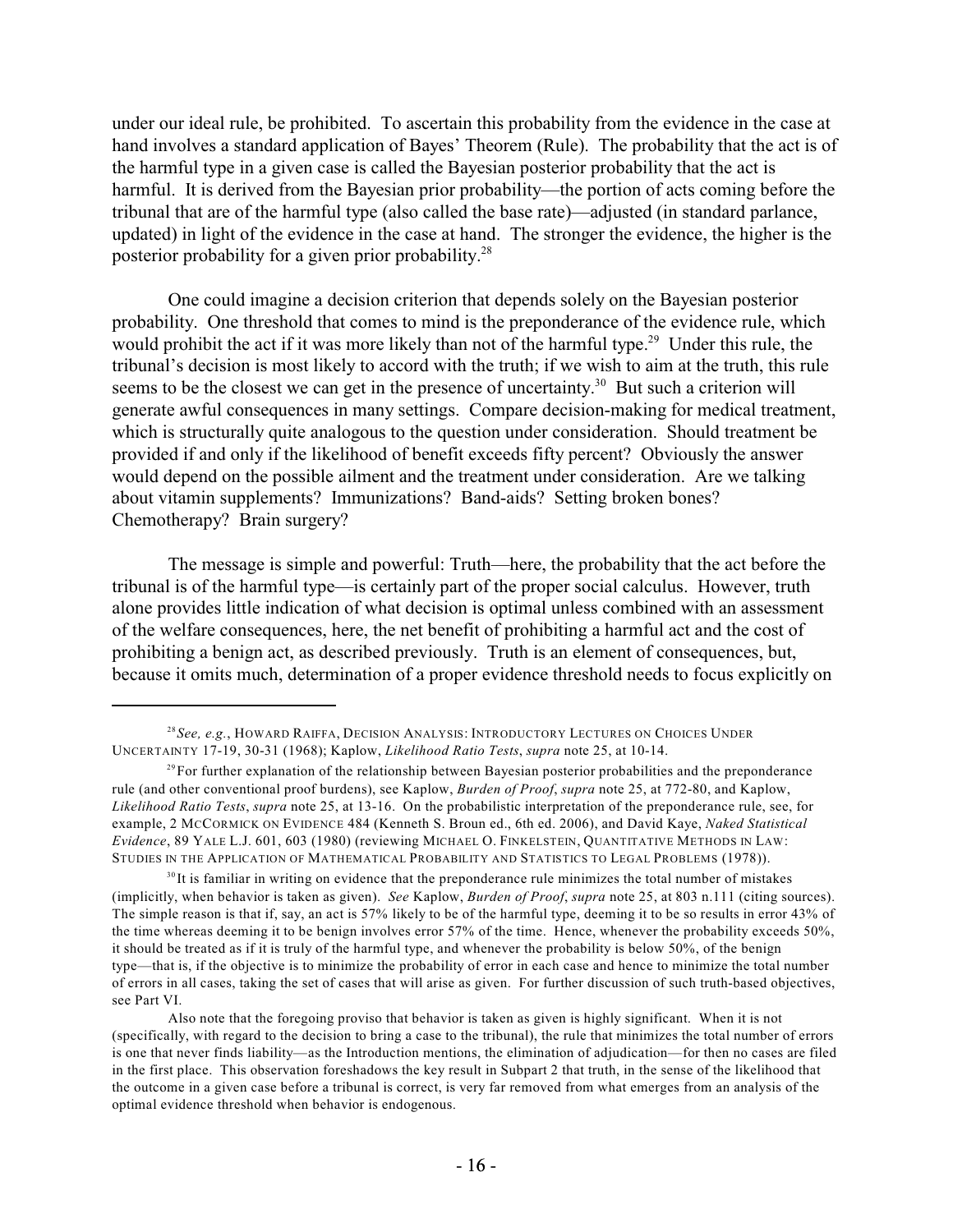the consequences of the decisions under consideration. We imagine, and surely hope, that the actual decision criteria in adjudication involved in the regulation of proposed conduct indeed aim at consequences.<sup>31</sup> An implication is that there should not be (and is not) a universal probability threshold applicable in determining whether to allow all sorts of drugs, mergers, license applications, zoning variances, and so forth. $32$  In contrast, Platonic truth is unconcerned with such details.

To summarize, when the decision criterion involves the regulation of proposed conduct, the optimal evidence threshold is based on a standard cost-benefit test in which truth is a component. In the next Subpart, and for most of the remainder of this Article, we return to the setting in which adjudication provides incentives for ex ante behavior, where we will see that the proper analysis and the role of truth vis-à-vis consequences is quite different.<sup>33</sup>

# 2. *Incentives for ex ante behavior*

Following the general structure employed in Part I, suppose that adjudication comes after individuals' actions, wherein its central function is to provide incentives for ex ante behavior. Some prospective actors may commit harmful acts and others may commit benign acts, each having the attributes described in Subpart 1. It is worth pausing on this feature because functional analysis of the legal system often focuses on the attempt to deter harmful activity at minimum cost. But, when our subject is the optimal burden of proof, which trades off errors of mistaken exoneration and of mistaken imposition of sanctions, we are also centrally concerned with the prospect of chilling benign activity. Much policy analysis in substantive fields of law—for example, securities law, antitrust, and medical malpractice—focuses on this phenomenon (a subject to which we will return in Subpart C), which arises because many legitimate acts might be confused for harmful ones that are the intended target of legal

<sup>&</sup>lt;sup>31</sup> As noted, most regulation of proposed conduct is undertaken by specialized agencies rather than resulting from remedies in civil adjudication (notably, injunctions). Agencies, moreover, are not governed by a preponderance rule in many settings and are quite accustomed to cost-benefit analysis. Furthermore, judges and juries in civil litigation that is formally governed by a preponderance of the evidence rule may in fact make common-sense judgments that are more consequentialist. *See* Kaplow, *supra* note 45, at 805-09.

 $32$  This conclusion remains applicable in the setting of Subpart 2 on ex ante behavior; indeed, we will see that there are many more factors that vary by context and are relevant in determining the optimal evidence threshold.

<sup>&</sup>lt;sup>33</sup> Having examined the optimal decision criterion when the problem involves the regulation of proposed conduct rather than the provision of incentives for ex ante behavior, we are now in a position to reconsider briefly the analysis of Part I. Returning to the choice between rules and standards in the present setting involving the regulation of proposed conduct, it is apparent that the previous analysis must be modified substantially. The three-stage sequence of formulation, behavior, and adjudication no longer holds; instead, adjudication precedes behavior, which here we are taking to be dictated, that is, permitted or prohibited, rather than chosen freely by individuals in light of expectations concerning possible subsequent adjudication. This difference in sequencing largely collapses the stated distinction between rules and standards, which regarded whether content is provided ex ante or ex post, because now all content is given prior to behavior. Part I.A's comparison of stage-one versus stage-three costs still holds in that economies of scale and scope would favor a comprehensive determination of the law's content before individual applications are filed rather than case-by-case inquiries, whereas low frequency would favor a wait-and-see approach. Part I.B's analysis of the optimal precision of legal commands would be modified similarly.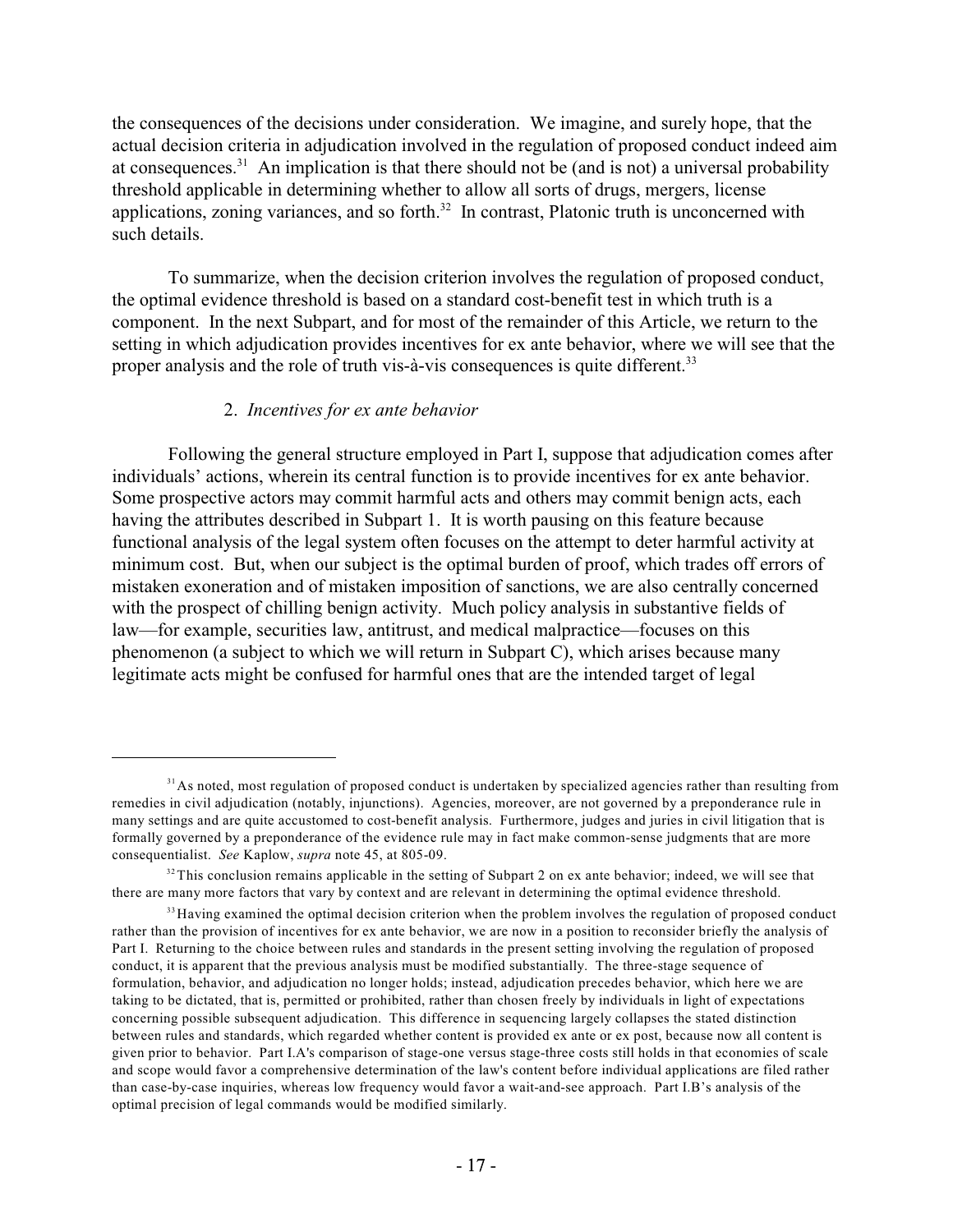# regulation.<sup>34</sup>

Individuals will choose to commit their acts, whether of the harmful or benign type, when their benefit from doing so exceeds the associated expected sanction.<sup>35</sup> Those with lower benefits are deterred (the terminology employed here for harmful acts that are discouraged by the legal system) or chilled (referring to benign acts). Some fraction of each type of act that is committed enters adjudication.<sup>36</sup> At that point, an actor pays the sanction (a damage award or a fine) if and only if the strength of the evidence in the case at hand exceeds the stated evidence threshold.

How, then, should the optimal evidence threshold be set when the context involves providing optimal incentives for ex ante behavior?<sup>37</sup> Changing the threshold affects the frequency with which liability is assessed, which in turn affects both the deterrence of harmful acts and the chilling of benign conduct. It is expositionally convenient to elaborate the pertinent cost-benefit tradeoff by starting with some initial evidence threshold and assessing the consequences of lowering it slightly. Because acts entering adjudication would accordingly face a somewhat higher probability of being subject to sanctions, both deterrence and chilling would

<sup>35</sup>The expected cost side of their calculus also includes expected legal costs (which may be relatively important with regard to the chilling of benign acts), which are set to the side here but considered explicitly in Subpart B. The present analysis also abstracts from risk aversion and other sanction costs, which are examined in Kaplow, *Burden of Proof*, *supra* note 25, at 820-24 & n.149, and Louis Kaplow, *On the Optimal Burden of Proof*, 119 J. POLIT. ECON. 1104, 1130-33 (2011). As these sources explain, the introduction of social costs from the imposition of sanctions does not unambiguously favor a higher evidence threshold: although such an increase would result in sanctions being imposed less often on any given harmful or benign act that comes before the tribunal, the concomitant reduction in deterrence and chilling would increase the number of acts that enter adjudication, contributing to an increased application of socially costly sanctions. For further discussion of risk aversion, see A. Mitchell Polinsky & Steven Shavell, *The Theory of Public Enforcement of Law*, *in* 1 HANDBOOK OF LAW AND ECONOMICS 403, 414-16 (A. Mitchell Polinsky & Steven Shavell eds., 2007), and Part III.C (examining the compensatory function of damages when victims are risk averse).

<sup>36</sup>Other forms of enforcement, such as the use of investigation wherein efforts are triggered by the commission of a harmful act, require somewhat different analysis, although the general conclusion regarding truth versus consequences is much the same. *See* Kaplow, *Burden of Proof*, *supra* note 25, at 833-36; Kaplow, *supra* note 35, at 1122-28. The present discussion abstracts from the endogeneity of adjudication, examined in Part IV, and also from settlement, on which see note 77.

*See* Kaplow, *Burden of Proof*, *supra* note 25, at 750-72 (presenting an informal analysis); Kaplow, *supra* note 37 35 (offering a formal analysis). The analysis when the only concern is deterrence (so that the only adverse effect of the mistaken imposition of sanctions is to reduce the deterrence of harmful acts by making inaction less advantageous) is simpler and quite different, although truth in the sense of the Bayesian posterior probability is also irrelevant in that setting for much the same reason as it is here. *See id*. at 1121-22; Louis Kaplow, *Optimal Proof Burdens, Deterrence, and the Chilling of Desirable Behavior*, 101 AM. ECON. REV. PAPERS & PROC. 277 (2011). The main earlier paper in the law and economics literature that incorporates the chilling of benign conduct is Ivan P.L. Png, *Optimal Subsidies and Damages in the Presence of Judicial Error*, 6 INT'L REV. L. & ECON. 101 (1986), but it does not analyze the burden of proof.

<sup>&</sup>lt;sup>34</sup> For empirical evidence suggesting the importance of these phenomena, see, for example, Hui Ling Lin et al., *An International Look at the Lawsuit Avoidance Hypothesis of IPO Underpricing*, 19 J. CORP. FIN. 56 (2013); Daniel P. Kessler, William M. Sage & David J. Becker, *Impact of Malpractice Reforms on the Supply of Physician Services*, 293 JAMA 2618 (2005); and David M. Studdert et al., *Defensive Medicine Among High-Risk Specialist Physicians in a Volatile Malpractice Environment*, 293 JAMA 2609 (2005).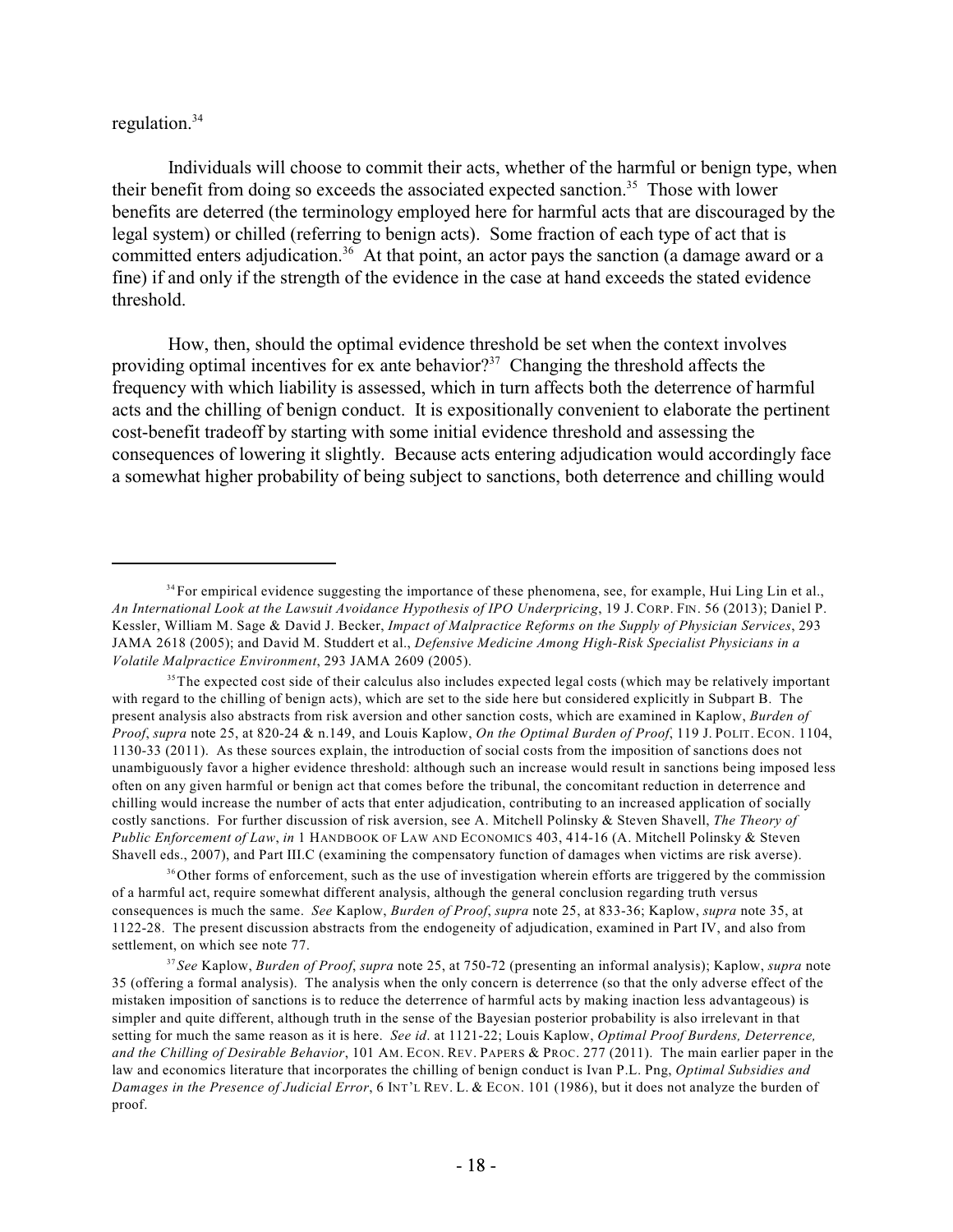rise, producing a benefit and a cost, respectively.<sup>38</sup>

Starting with deterrence, we wish to know how many additional harmful acts would be deterred and, for each additional deterred act, what is the impact on social welfare. Regarding the former, the reduction in the evidence threshold raises the deterrence punch, so to speak, by the product of the probability that harmful acts enter the legal system, the heightened likelihood of liability (due to the lower threshold) conditional on the act being under adjudication, and the magnitude of the expected sanction. This increase in the expected sanction, in turn, will deter those harmful acts that were previously on the margin, that is, for which individuals' benefits from committing them barely exceed the initial, somewhat lower, expected sanction. (Those with higher benefits remain undeterred, and those with lower benefits were already deterred.) If we are near the "sweet spot" of the distribution of individuals' benefits from harmful acts—that is, if it is common for individuals' private benefits to be in the pertinent range—many additional acts would be deterred, whereas otherwise, the number will be lower and perhaps quite small.

Turning to the net social gain from each act deterred, we have the harm avoided, but there is also the forgone private benefit from the act that is no longer committed. Furthermore, because the freshly deterred acts are marginal acts—ones for which individuals' benefits approximately equal the expected sanction—the level of the expected sanction likewise indicates the magnitude of this forgone benefit. If the deterrence deficit is large, which is to say, if the expected sanction and hence the forgone marginal benefit is small relative to the harm caused by the act, then the net social gain per deterred act is large. And conversely if the deterrence deficit is small.

Combining the foregoing points, the deterrence gain as a consequence of a reduction in the evidence threshold will equal the number of acts deterred thereby times the net social gain per act deterred. The overall chilling cost is determined analogously: the number of chilled acts has the same components (although the magnitude of most of those components may differ greatly from the pertinent magnitudes for deterrence) and the social cost per act chilled is simply the forgone private benefit (determined similarly; it will equal the expected sanction for benign acts). $39$ 

The optimal evidence threshold is determined by this cost-benefit tradeoff: If the reduction in the evidence threshold indeed produces a deterrence gain in excess of the chilling cost, a lower threshold will raise social welfare. If the opposite, then raising the threshold will enhance social welfare. When the threshold is set optimally, the marginal social gain and cost of

<sup>&</sup>lt;sup>38</sup> Throughout, it will be assumed that additional deterrence at the margin is socially desirable and that additional chilling is socially detrimental, but there exist reasons why this need not be so, which reinforces the importance of attending explicitly to consequences.

<sup>&</sup>lt;sup>39</sup>The only qualitative difference between the deterrence gain and chilling cost is that the latter, in computing the social impact per discouraged act, does not have a component corresponding to external harm. Note that this chilling cost per discouraged act will be large when the expected sanction for benign acts is high, and it will be small when the expected sanction is low.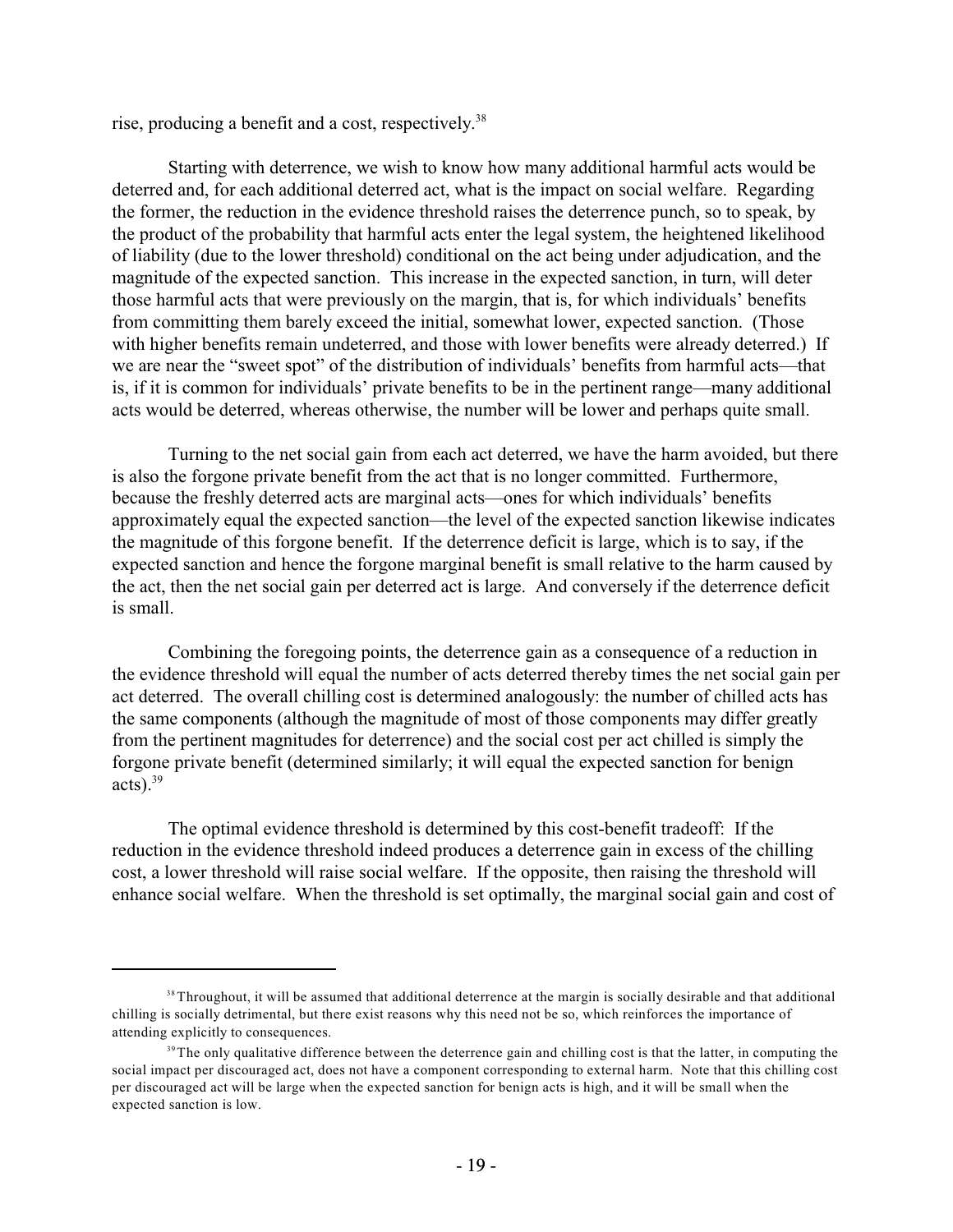any adjustment will be in balance. 40

The optimal evidence threshold for the regulation of proposed conduct, as analyzed in Subpart 1, prominently features, as one of two main components of both the benefit and the cost, the truth of the matter: the probability that the case before the tribunal involved a harmful or a benign act. The calculus in this Subpart, where the setting involves incentives for ex ante behavior, is much more complex, involving many more factors. Interestingly, the components are not merely more numerous, but also their overall character is qualitatively different. In particular, truth—the Bayesian posterior probability that the act is of the harmful type—does not even appear in the list of factors. In this instance, therefore, it is not merely that aiming at the truth misses an important part of what is important for social welfare, but rather that it is not per se relevant to consequences at all.<sup>41</sup>

What is the explanation for this surprising conclusion? We already know that aiming at the truth diverges from consequences quite generally because truth by itself does not embody regard for the social welfare impact of different outcomes. When the problem involves ex ante behavior, however, we have an additional difference in the nexus between the welfare-relevant question and the nature of the proper answer. Truth pertains to the fact of some matter, a description of an existing (static) state of affairs: What is the probability that the case before the tribunal involves a harmful type of act? Consequences, in contrast, pertain to a dynamic question concerning individuals' endogenous response to the adjustment of a policy instrument: How does behavior *change*, and thus the impact on social welfare *change*, in response, say, to a downward *change* in the evidence threshold?

Truth in the ordinarily understood sense does not figure in the answer to this latter type of question. Information—evidence—does. Specifically, in calculating the change in the deterrence punch (and in the chilling punch), one of the factors is how much the probability of liability for harmful (and for benign) acts rises as a consequence of a reduction in the evidence threshold. This probability, in turn, refers to the likelihood that harmful (and benign) acts generate evidence at or near the evidence threshold. It is certainly not surprising that the nature of the evidence associated with harmful and benign acts, and in particular the relative likelihood with which harmful versus benign acts generate evidence of a given strength, is relevant to whether or not that strength of evidence should give rise to liability.<sup>42</sup>

Evidence strength in the sense just described is also a determinant of the Bayesian posterior probability—the probability that the act before the tribunal is of the harmful type—that constituted the truth component of the cost-benefit test in Subpart 1 for the regulation of

 $40$  As a technical note, equality of the marginal social benefit and cost is a necessary but not sufficient condition for an evidence threshold to be optimal. *See* Kaplow, *supra* note 35, at 1113, 1136.

 $A<sup>1</sup>A$  further point is that, due to the endogeneity of behavior, it is not even the case that a given truth target (such as that embodied in the preponderance of the evidence rule) is uniquely defined in the present context. *See* Kaplow, *Burden of Proof*, *supra* note 25, at 790-95 & n.93; Kaplow, *supra* note 35, at 1120-21.

 $42$ <sup>2</sup>The relative likelihood—the likelihood that harmful acts generate such evidence divided by the likelihood that benign acts generate such evidence—is referred to as the likelihood ratio. *See* Kaplow, *supra* note 25, at 6-10.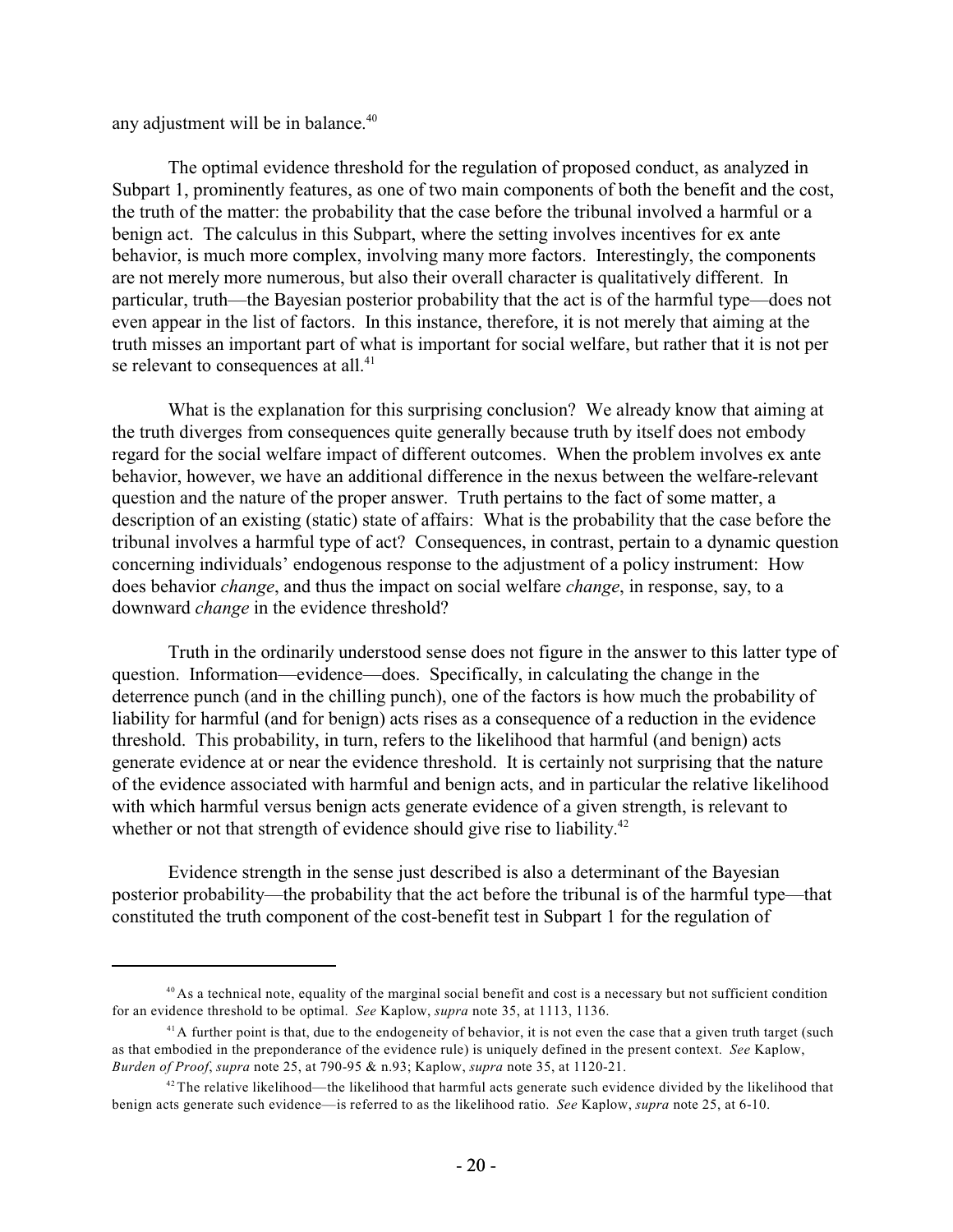proposed conduct. As explained there, however, the Bayesian posterior probability is, in turn, determined by beginning with the prior probability and updating it in light of the strength of the evidence at hand. That is, evidence strength figures in both tests, but the indicator of truth—the Bayesian posterior probability—is not part of the calculus here, and one of its key determinants, the Bayesian prior probability, likewise does not figure in the optimal evidence threshold for ex ante behavior.<sup>43</sup>

We have seen that, with regard to the legal system's influence on ex ante behavior—the commission of harmful and benign acts—truth's role is not merely partial but essentially absent. The core reason is that individuals' behavior is endogenous, so that social welfare consequences depend on how changes in policies, here, in the height of the evidence threshold, lead to changes in behavior, which in turn need to be assessed in terms of their impacts on welfare. In this setting, therefore, system design that aims at the truth is entirely unhelpful in ascertaining what system settings produce good social consequences.<sup>44</sup>

# B. *Pretrial Terminations*

Continuing in the vein of Subpart A.2, we now consider optimal decision criteria at earlier stages of adjudication in a setting in which it generates incentives for ex ante behavior.<sup>45</sup> Earlier terminations are an important feature of the legal process.<sup>46</sup> In U.S. civil litigation there

 $43$ If we extended the analysis to include, for example, legal system costs, then the Bayesian prior probabilities would be relevant, but this still would not make truth even a component because the way these priors enter is additive rather than relative. *See infra* note 51. In addition, certain background conditions, notably, some bearing on the volume of acts of each type entering the legal system, may influence both the relevant Bayesian prior probabilities as well as the deterrence and chilling punches. *See* Kaplow, *supra* note 35, at 1110 & n.7, 1119.

Regarding previous legal literature on evidence and the burden of proof, it is interesting that, on one hand, most commentators simply accept that the appropriate decision criterion relates in some way to the likelihood that the case before the tribunal truly involves a harmful act, which we have seen is indicated by the Bayesian posterior probability, but, on the other hand, many of them eschew the notion that Bayesian prior probabilities should be used in making this determination. There is a double irony in that, first, the notion of a Bayesian posterior probability derived without use of a prior probability is incoherent, and, second, the optimal evidence threshold, properly understood (but not appreciated in this literature) does not involve the use of prior probabilities. *See* Kaplow, *Burden of Proof*, *supra* note 25, at 796-99; Kaplow, *Likelihood Ratio Tests*, *supra* note 25, at 34-37.

*See also supra* note 31 (suggesting that legal decision-makers might engage in consequentialist factfinding 44 despite burden-of-proof rules that nominally require truth-based judgments); *infra* Part VI (indicating that various truth measures can be highly misleading proxy indicators).

<sup>&</sup>lt;sup>45</sup> One could likewise analyze adjudication that regulates proposed conduct, in which case the analysis would be similar to that in Subpart A.1 with respect to the relationship between truth and consequences. *See* Louis Kaplow, *Multistage Adjudication*, 126 HARV. L. REV. 1179, 1250-52 (2013). That analysis, in turn, is similar to the standard value of information problem in decision analysis. *See* RAIFFA, *supra* note 28, at 27-33, 157-87. In addition, one can extend this framework to incorporate some aspects of appeals, which may in the present context be viewed as constituting additional stages in a multistage process. *See* Kaplow, *supra*, at 1213 n.83.

<sup>&</sup>lt;sup>46</sup>This Subpart focuses on terminations that finally resolve a (potential) dispute with no sanction being applied. Some systems also provide for pretrial resolution that assigns liability—in the United States, a plaintiff may be granted summary judgment, for example. The applicable analysis would parallel that in the text. *See* Kaplow, *supra* note 45, at 1236-39.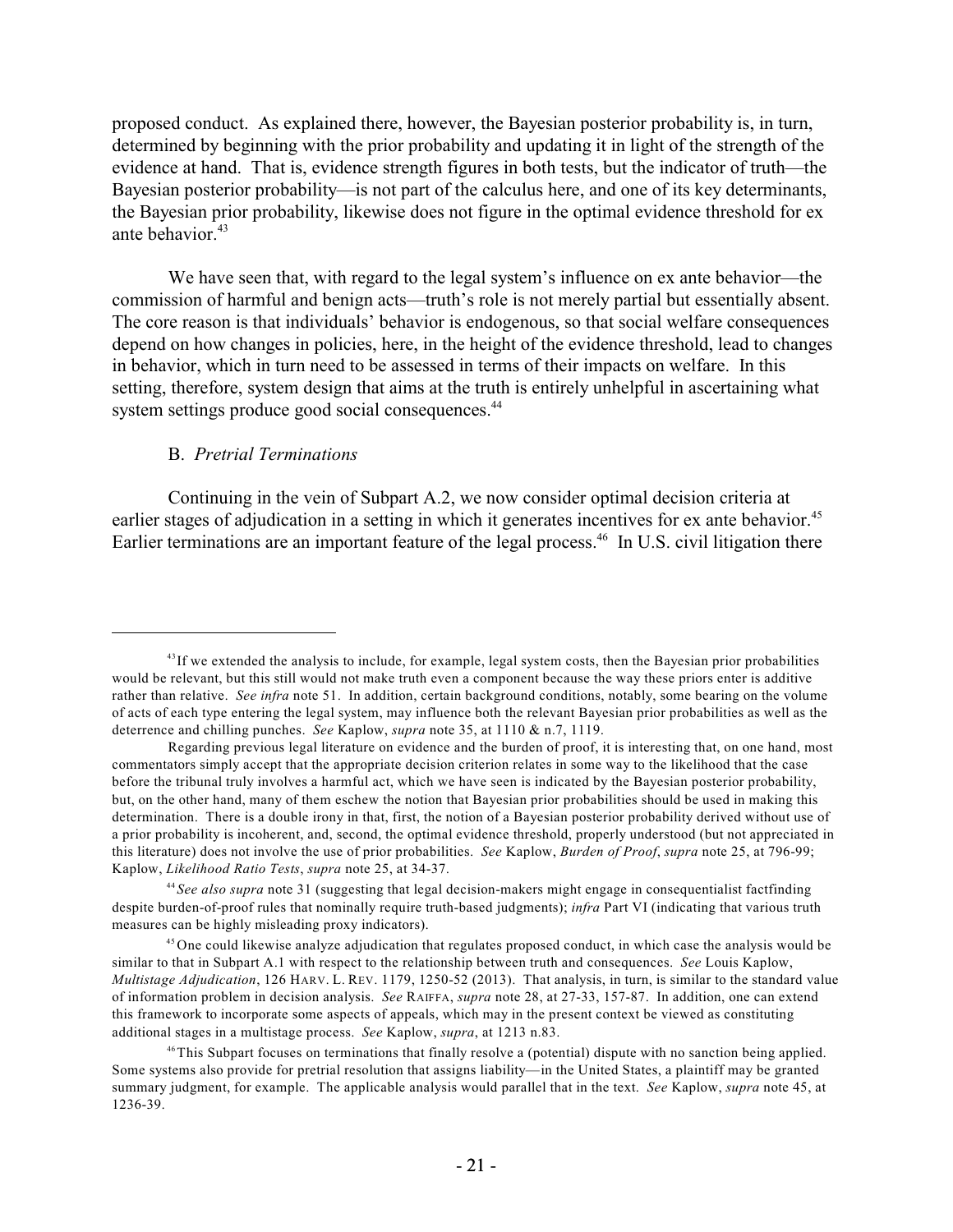are motions to dismiss and for summary judgment; $47$  criminal proceedings may require an indictment or other formal act to allow a case to proceed. More broadly, government actors—police, prosecutors, regulatory agencies—contemplating action engage in all manner of investigation and analysis, and they may choose to terminate at any time.

At any such pretrial stage, formal or informal, the information available to the decisionmaker will ordinarily be less, and often much less, than that at the conclusion of adjudication. Based on this more fragmentary set of evidence, a decision must be made to continue or to terminate. If a case is continued, additional information will be generated, but at a cost. At the completion of this interim stage, there may be additional continuation/termination decisions, until a case reaches the end of final adjudication, that is, if it has not been terminated earlier. To ease the exposition, it is useful to consider a system with only one pretrial stage, and thus a single continuation/termination decision, with the next stage being final adjudication, which operates as in Subpart A.2.

Our legal system design question is how strong the initial evidence must be in order to warrant continuation.<sup>48</sup> Continuation, relative to a baseline of termination, generates one benefit—a contribution to the deterrence of harmful acts—and two costs—an increase in the chilling of benign conduct and the direct cost of further proceedings.

Continuation raises deterrence because the alternative of termination results in no sanction being applied. Continuation does not automatically result in the imposition of a sanction, but it does give rise to a probability that this will occur, which probability is higher the stronger is the initial evidence. In addition, the fact that there is a cost of continuation, some of which will be borne by the actor whose case is in the legal system, further contributes to deterrence.<sup>49</sup> The social gain from the increase in deterrence—which equals the product of the number of acts deterred and the net benefit per deterred act—is determined similarly to our calculation in Subpart A.2, although there are now additional components. $50$ 

 $47$ As an indication of the importance of these rules, the Supreme Court cases most cited by federal courts as of 2005 were the 1986 trilogy on summary judgment and one on motions to dismiss that was subsequently reversed in important respects. *See* Matsushita Elec. Indus. Co. v. Zenith Radio Corp., 475 U.S. 574 (1986); Anderson v. Liberty Lobby, Inc., 477 U.S. 242 (1986); Celotex Corp. v. Catrett, 477 U.S. 317 (1986); Bell Atlantic Corp. v. Twombly, 550 U.S. 544, 563 (2007) ("retir[ing]" the previously dominant version of the legal test from Conley v. Gibson, 355 U.S. 41 (1957)); Ashcroft v. Iqbal, 556 U.S. 662 (2009); Adam N. Steinman, *The Irrepressible Myth of* Celotex*: Reconsidering Summary Judgment Burdens Twenty Years After the Trilogy*, 63 WASH. & LEE L. REV. 81, 143 tbl.1 (2006) (presenting citation data). For an analysis of how consequentialist, welfare-based analysis relates to these features of U.S. law, with a particular emphasis on probabilities and consequences, see Kaplow, *supra* note 45, at 1252-96.

See Kaplow, *supra* note 45, at 1192-221; Louis Kaplow, *Optimal Multistage Adjudication* (2014) (unpublished 48 manuscript).

<sup>&</sup>lt;sup>49</sup> As mentioned in note 35, adjudication costs are relevant to deterrence and chilling in all the settings considered in this Article, but many of the discussions omit them for convenience.

 $50$  One that may not be immediately obvious is that, once account is taken of legal system costs, the net social gain per deterred act includes an additional benefit: each act deterred is one that no longer has the prospect of entering the legal system and thereby entails a reduction in expected adjudication costs. Likewise, the social loss per chilled act will now have an offset reflecting the avoidance of potential system costs.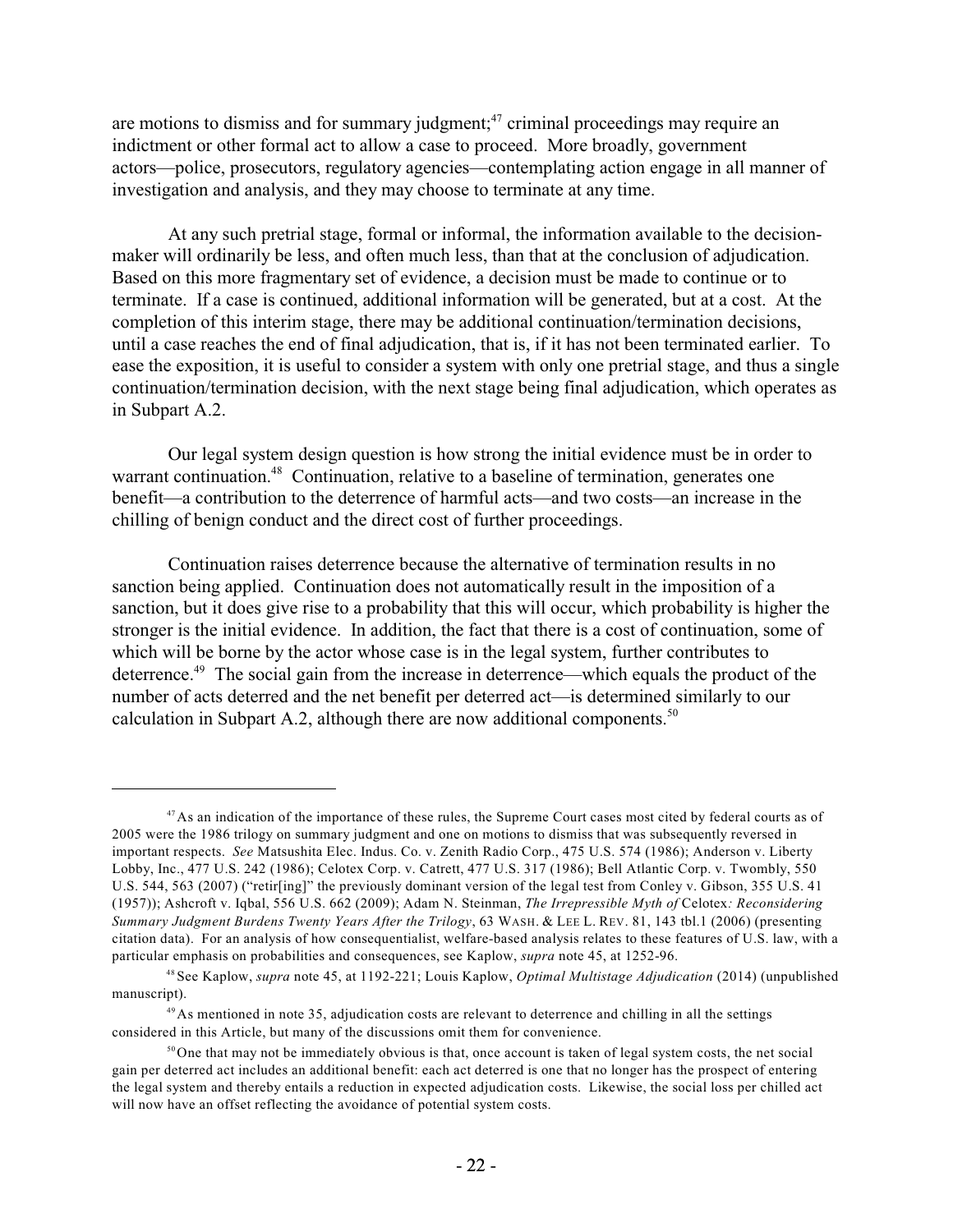Chilling can be analyzed similarly. Of particular note, even if it is virtually certain that a case involving a benign act will, at the conclusion of final adjudication, involve exoneration, it remains true that continuation can generate a significant chilling effect because the individual thereby may incur significant litigation costs. This factor is a principal reason that early termination can be socially beneficial. Note, however, that this consequence does not depend on any significant difference in ultimate truth because we are supposing that no liability will almost certainly be the ultimate conclusion—and, when it is not, this will be in those unlikely instances in which the additional information learned in the interim strongly favors liability, in which event an early termination, even if optimal ex ante, may have involved a mistake.

The social welfare impact of reduced chilling—and, indeed, the overall calculus that weighs consequences for deterrence, chilling, and system costs—depends on myriad factors, none of which involve the truth per se. In this respect, the conclusion follows that in Subpart A.2 for the optimal decision criterion in final adjudication, and for much the same reasons. We have many components that pertain to welfare consequences, none of which relate to the truth. Moreover, even with regard to those elements that involve information, truth itself does not enter the calculus directly because we are concerned with the social welfare consequences due to a *change* in the decision threshold, which produces *changes* in behavior, and also, here, *changes* in system costs.<sup>51</sup> Truth, by contrast, involves the use of available information to characterize that which is: the likelihood that the case before the tribunal (now at a pretrial stage) actually involves a harmful act rather than a benign one.

Yet another way that truth could be viewed as an aim of adjudication in the present setting is one in which continuation is always favored. After all, at preliminary stages, continuation results in the generation of additional information, which will enable a final decision more likely to be in accord with the truth (if indeed such is the aim of the decision criterion in final adjudication, a notion called into question in Subpart A.2). As suggested in the Introduction, more information would be better, all else equal, and thus if information were free. But the motivation for considering the possibility of pretrial termination is that it is not. As briefly explained at the outset and elaborated in Part III, information costs give rise to

<sup>&</sup>lt;sup>51</sup> With regard to the deterrence gain and the chilling cost, the analytics are quite similar in relevant respects. The strength of the evidence—given by the likelihood ratio, which is the probability that the harmful type of act generates the particular strength of evidence in question divided by the probability that the benign act generates such evidence—is a factor in determining the relative contributions of continuation to the deterrence of harmful acts and to the chilling of benign acts.

The third part of the cost-benefit test, the direct increase in continuation costs, is determined in a qualitatively different manner. Interestingly, Bayesian prior probabilities, one of the two factors that determines the Bayesian posterior probability, although irrelevant in the calculus in Subpart A.2, do enter into the more complicated calculus here as part of the continuation costs component. However, they do not enter in a manner related to truth. If one takes the odds ratio form of Bayes' Theorem, the prior probabilities enter as a ratio: the prior probability that the act is of the harmful type divided by the prior probability that it is of the benign type. *See* Kaplow, *Likelihood Ratio Tests*, *supra* note 15, at 10-13. In contrast, in the formula for the optimal decision criterion, the prior probabilities appear in the term indicating the system costs of continuation, where they enter as a weighted sum, not as a ratio. *See* Kaplow, *supra* note 48, at 8 (expression 4). As a consequence, a very high ratio (most acts entering the legal system are indeed of the harmful type) and a very low ratio (most are benign) can translate into precisely the same value for this continuation cost term and hence have no affect whatsoever on the optimality condition, indicating that this notion of truth is indeed not central even in the one place where Bayesian prior probabilities do enter into the calculus.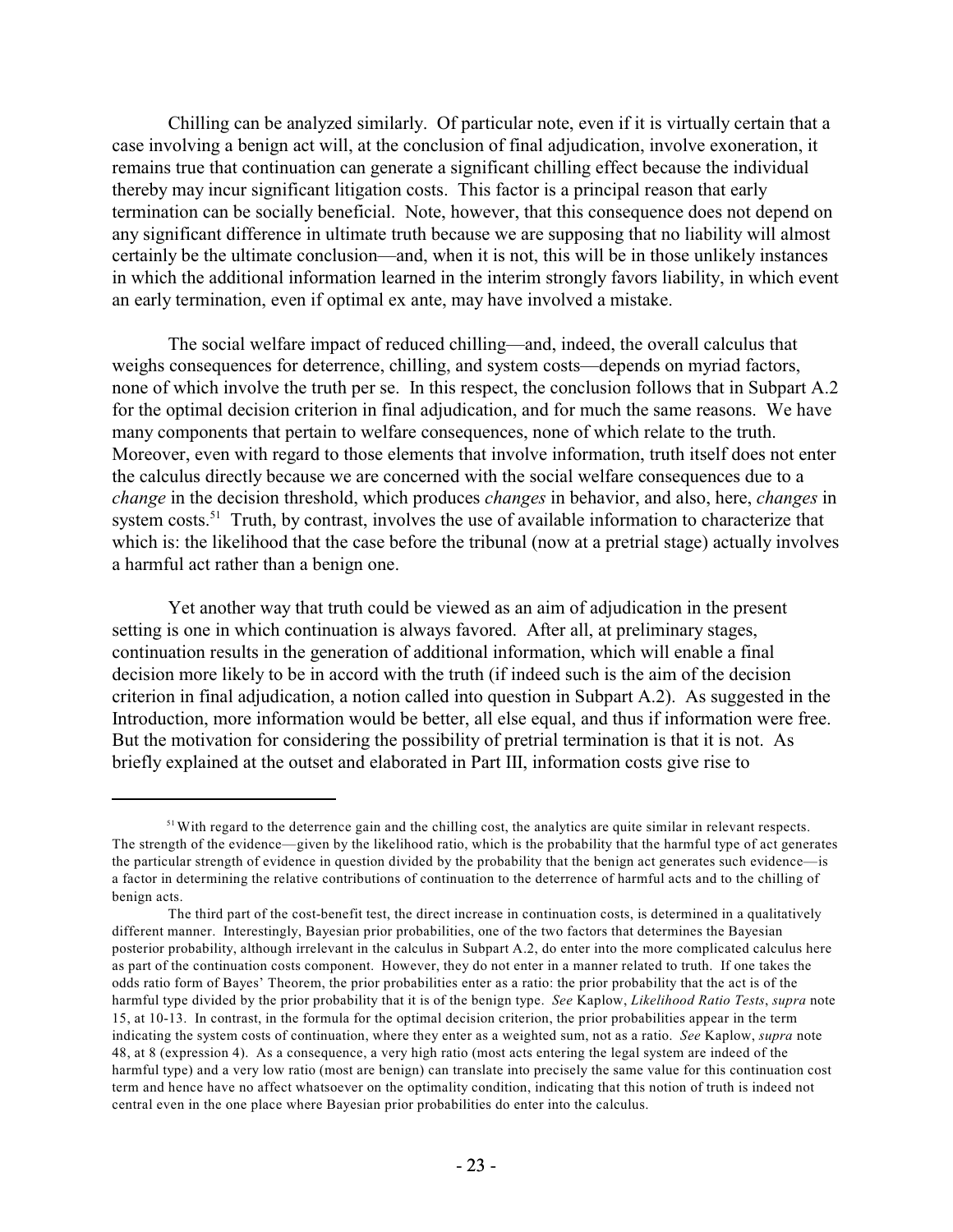unavoidable tradeoffs, and the obvious point that more is often better does not tell us how much so.<sup>52</sup> In particular, we need to assess the social welfare impact of having additional information to see whether it justifies incurring the requisite costs. That is, we need to aim at consequences in order to determine the value of truth. $53$ 

# C. *Substance Versus Procedure*

This Subpart is at the intersection of Parts I and II. Part I addresses implications of information limitations regarding the design of substantive legal commands whereas this Part concerns how information limitations, with an emphasis on errors, bear on the choice of decision criteria in adjudication. This Subpart asks whether the latter, procedurally focused portion has implications regarding the optimal design of substantive legal rules. Specifically, it asks whether the concern for false positives, that their prospect may chill desirable ex ante behavior, implies that we should perhaps add elements to substantive legal commands, a view that seems implicit in the assessment of legal doctrine in some areas of the law.<sup>54</sup>

The design question can be stated as a comparison: To what extent should a concern for excessive chilling be met by making evidence thresholds tougher (whether at pretrial stages or in final adjudication) versus by adding elements or otherwise narrowing the set of acts deemed to be subject to sanctions? If one presses harder on the previous analysis in this Part, it turns out that, in a class of basic settings, one can derive a fairly unambiguous answer: the concern is best met entirely on the procedural side, by making the evidence threshold more stringent.<sup>55</sup> One way to frame this conclusion is that the content of substantive legal commands should aim more at truth—that is defining a prohibition to target that which is actually socially harmful—and leave the striking of the right balance regarding consequences for deterrence versus chilling to

 $52$ The same can be said when, regarding the present subject, one introduces multiple stages and analyzes questions such as the optimal ordering of information acquisition and the degree to which different steps of the process should be combined or separated, the latter allowing an interim continuation/termination decision based on what has been learned until that point. *See* Kaplow, *supra* note 45, at 1221-29; *see also id*. at 1218-21 (explaining that many competing factors bear on whether the threshold for continuation should become increasingly stringent at later stages, imposing in a sense a stricter truth requirement, which is commonly suggested to be appropriate); Kaplow, *supra* note 48, at 19-21 (same).

<sup>&</sup>lt;sup>53</sup>One particular application in the present setting of this general theme relates to the familiar notion that continuation (specifically, in civil settings, to allow the plaintiff to take discovery) is especially warranted when information is solely in the hands of the defendant. It turns out that, upon analysis, there is something to this notion but it is importantly qualified. One important limitation is that the idea tends to be correct with regard to the value of contributing to the deterrence of harmful acts when defendants' monopoly over information is true generally, across the gamut of cases, whereas when such is atypical although still so in the case at hand, termination rather than continuation tends to be favored. *See* Kaplow, *supra* note 45, at 1206-09. That is, even when continuation may be essential to arriving at the truth in the case at hand, its net consequences for social welfare may be adverse.

<sup>&</sup>lt;sup>54</sup> An obvious example is the business judgment rule in corporate law. Much of my own recent research on information-related problems in the design of the legal system grows out of debates about antitrust doctrine, in particular with regard to what must be proved to establish price-fixing violations in cases in which there is no smoking-gun evidence. *See* LOUIS KAPLOW, COMPETITION POLICY AND PRICE FIXING (2013); Louis Kaplow, *Direct Versus Communications-Based Prohibitions on Price Fixing*, 3 J. LEGAL ANALYSIS 449 (2011); *see also* Louis Kaplow, *Market Definition, Market Power*, INT'L J. INDUS. ORG. (forthcoming 2015) (examining market power as an element in many competition law offenses).

*See* Kaplow, *supra* note 45, at 1229-33. 55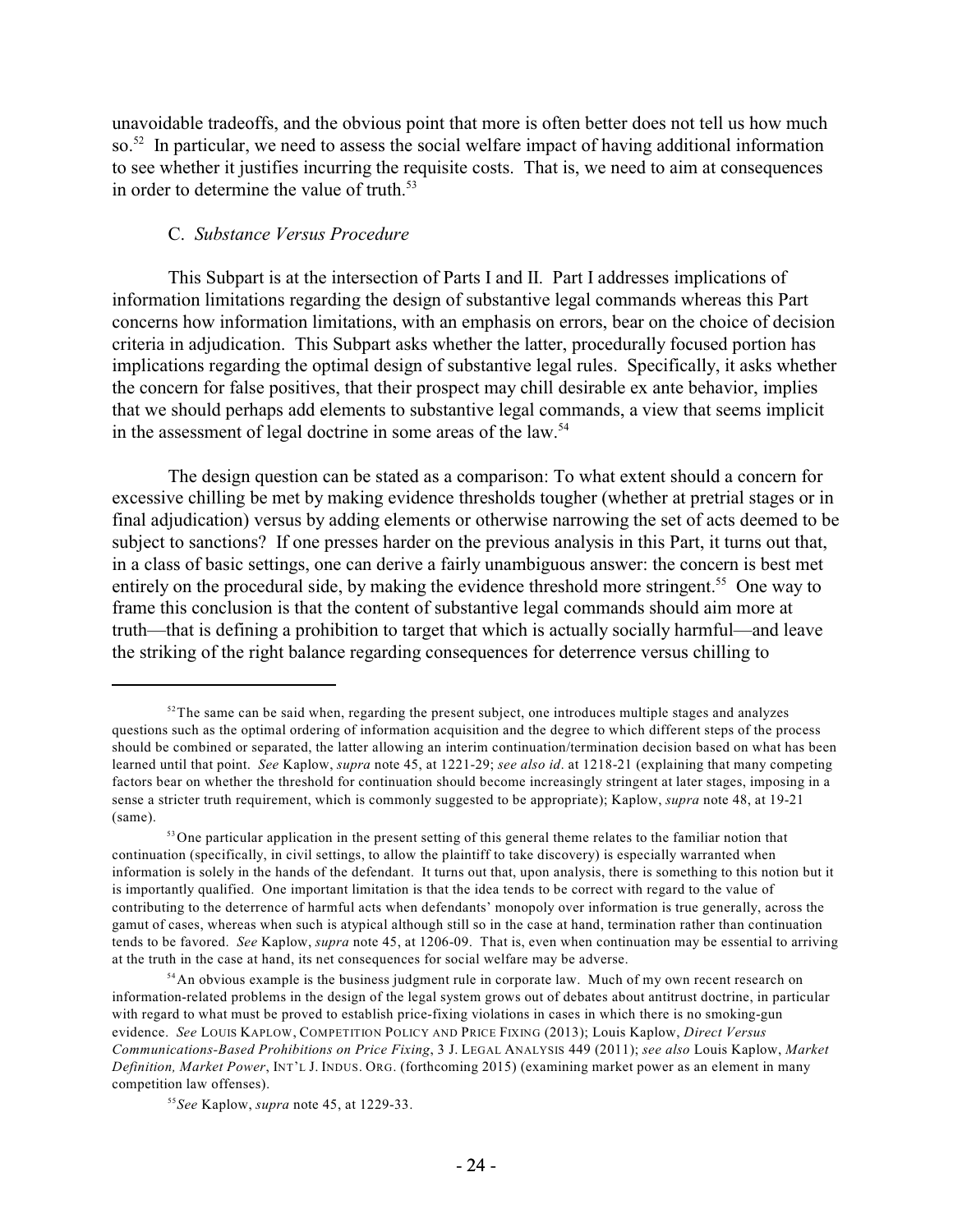procedural rules involving decision criteria in adjudication. (Do recall, however, that the former statement on the substantive law is heavily qualified in other respects regarding truth versus consequences by the analysis in Part I.)

The argument establishing this claim is as follows. Let us compare two ways of reducing chilling to some stated degree. First, suppose that we can add an additional element to the substantive legal rule, one that deviates from truth in the sense that the element is not actually a prerequisite to the social harm in question but is nevertheless a requirement that disproportionately excludes from the prohibition benign conduct that might be mistaken for harmful action. For example, we might add a requirement that the harmful act be done in a particular manner, even though the act is harmful regardless, because most harmful acts have this feature but benign acts usually do not. Second, we might instead raise somewhat the evidence threshold. Here, for simplicity and concreteness, suppose that we raise the threshold after trial under the assumption that this is the only stage of adjudication.

The general superiority of the later policy adjustment derives from a basic property of evidence strength and an evidence threshold. Evidence strength varies from very low to very high. An evidence threshold sets a cutoff, wherein liability is assigned if and only if the evidence strength exceeds the stated threshold. Now, confining our attention to cases in which liability is initially found, we can see that evidence strength in that subset of cases will vary along a continuum, with the weakest cases being toward the lower bound, that is, very near the evidence threshold. Cases more notably above that threshold will all be stronger, and many of them much stronger. Therefore, when we raise the existing threshold slightly, we are switching determinations from liability to no liability in the very weakest cases that were in the initial subset giving rise to liability.

In contrast, even if our added substantive element is indeed significantly correlated to whether acts are truly harmful, adding the element will remove from the subset previously giving rise to liability cases that vary in evidence strength. The weakest cases—those with evidence strength below the threshold—are irrelevant for this comparison since they did not result in liability in any event. Those switched from liability to no liability as a consequence of adding our element may well tend to have lower (perhaps even much lower) than average evidence strength. Still, this set is on average stronger—tending to generate more deterrence relative to chilling—than those removed by raising the threshold because the latter eliminates the very weakest cases from the initial subset and no others.<sup>56</sup>

To summarize, when we adopt an information-based perspective on both substantive legal commands and on legal procedure, we can see that, in the basic setting under examination, the latter is a more direct means of separating the weakest cases from the rest. The reason is that the evidence threshold is targeted precisely at this question whereas even a well-chosen supplemental substantive element is at best correlated with this concern. The more direct

<sup>&</sup>lt;sup>56</sup> That is, for a given reduction in chilling, the policy of adding an element reduces deterrence more. If, instead, we calibrated our experiment so that both the added element and the tougher evidence threshold each reduced deterrence to the same extent, then the policy of raising the evidence threshold would decrease chilling by more.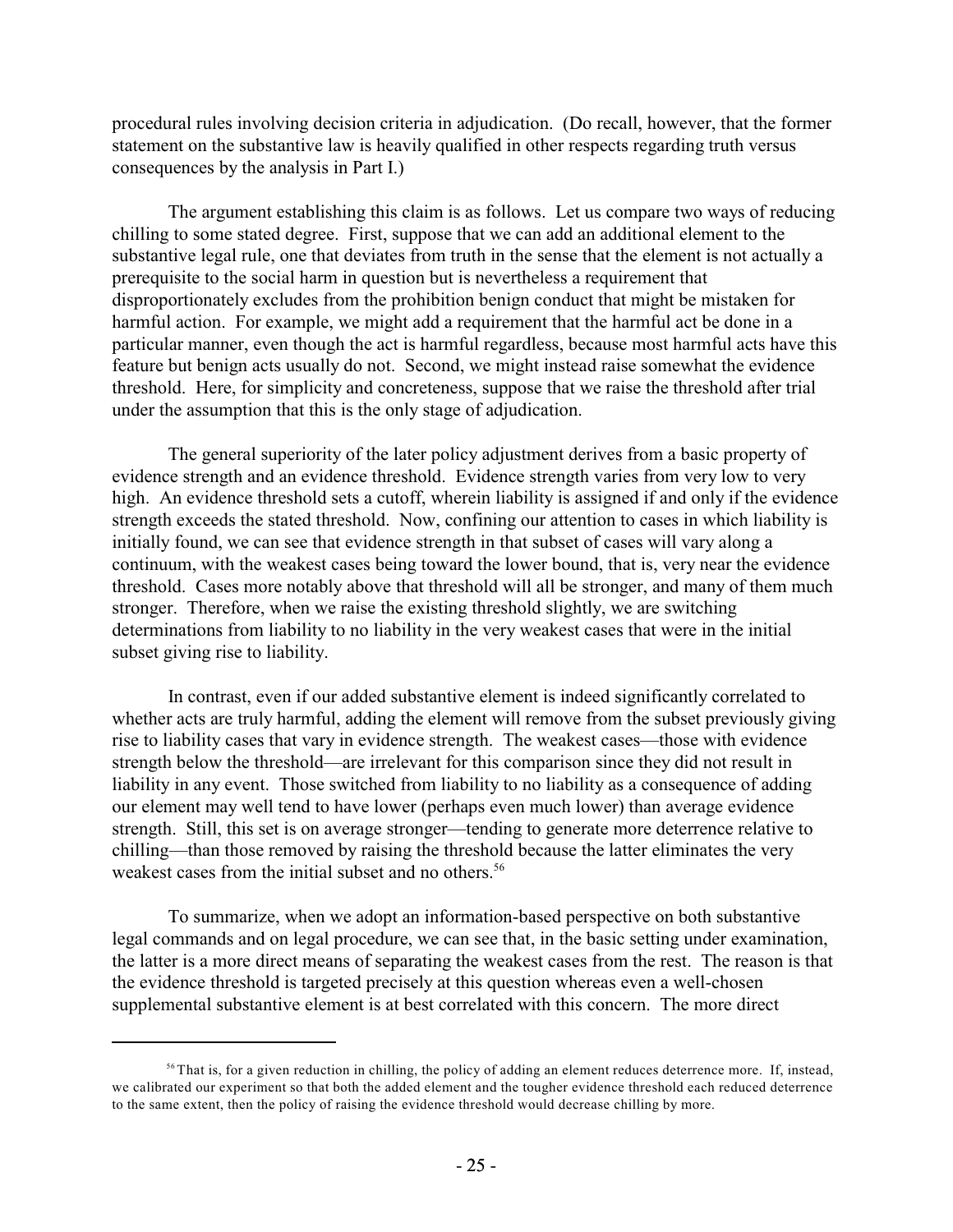instrument is better focused. Taking this approach, substantive law is kept aligned with the truth—in the sense that its dictates remain in conformity with what is actually socially harmful—whereas adjustments are made instead in the evidence threshold, and this is so even if the requisite change is in the direction of less truth—in the sense that outcomes in adjudication align with what most probably happened in the case at hand.

Nevertheless, it is only after explicit analysis of the consequences of each approach that we are able to determine, in the situation under examination, that aiming at the truth in the substantive law realm indeed produces good consequences, and that our prioritization of the truth should, in this instance, be confined to that realm. Regarding the evidence threshold, we have already learned in Subpart A.2 that the information-related components that determine optimal decision criteria when adjudication influences ex ante behavior are not themselves closely related to truth as conventionally understood, that is, to the probability that the case at hand actually involves a harmful rather than a benign act. We conclude, therefore, that even on the present question of whether concerns about chilling benign behavior are best addressed through substance or procedure, analysis needs to aim explicitly at consequences. The implications for truth, if any, emerge as a byproduct of that analysis. $57$ 

#### **III. ACCURACY IN ADJUDICATION**

Much of legal system design directly addresses or indirectly implicates the accuracy of outcomes in adjudication. Many rules of procedure and rules of evidence involve a balance of accuracy and cost, as does the scope for appeals. The breadth of discovery and the use of expert witnesses are of obvious importance in this regard. Accuracy is also influenced by the staffing of prosecutors offices and administrative agencies and by the regulation of the legal profession.

As the Introduction emphasizes, a simplistic focus on truth would favor more accuracy, whatever the cost, to the point of spending the entire GDP to improve the accuracy of a single torts dispute. It is familiar, therefore, that accuracy must be traded off with system costs. In order to make this tradeoff, however, it is necessary to place a value on accuracy in adjudication. As the Introduction mentions, there does not exist a natural, concrete way to measure truth, and even if there did, we would still need to value these units. In order to place a value on accuracy, we must examine the consequences of a more or less accurate legal system. In short, this basic system design question of how accurate adjudication should be, which on its face focuses rather directly on an important sense of truth, quickly leads us to an explicit analysis of consequences.<sup>58</sup>

 $57$ This analysis also illuminates debates about the underlying meaning of the commonplace distinction between substance and procedure and also about the extent to which legal procedure should be transsubstantive. *See* Kaplow, *supra* note 45, at 1233-35.

As an illustration, current U.S. discovery rules for civil cases provide that "the court must limit the frequency 58 or extent of discovery otherwise allowed by these rules or by local rule if it determines that . . . the burden or expense of the proposed discovery outweighs its likely benefit, considering the needs of the case, the amount in controversy, the parties' resources, the importance of the issues at stake in the action, and the importance of the discovery in resolving the issues," FED. R. CIV. P.  $26(b)(2)(C)(iii)$ , and proposed amendments would move this requirement to FED. R. CIV. P. 26(b)(1) on the scope of discovery and require that discovery must be "proportional" to these factors. *See* ADVISORY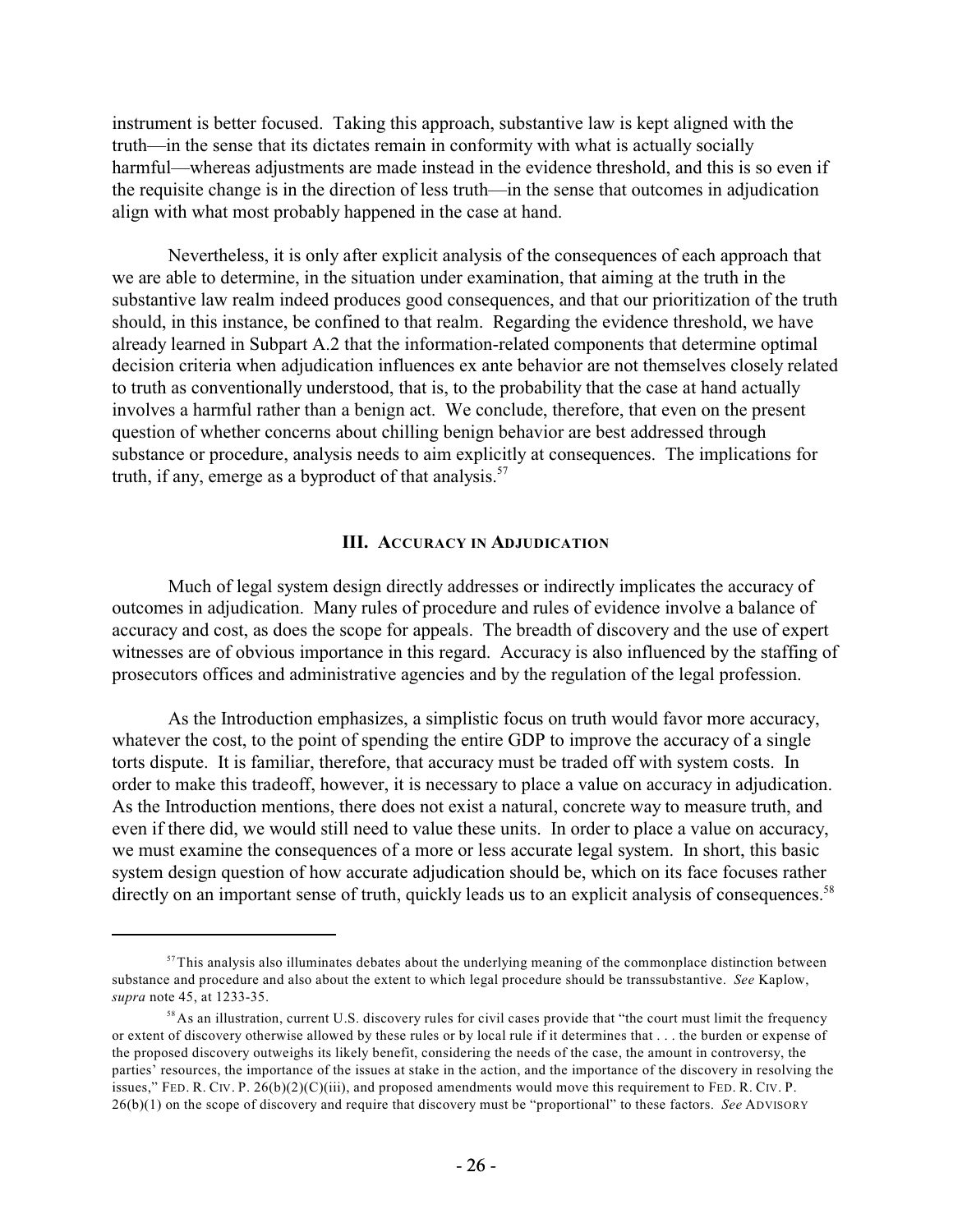This Part analyzes the value of accuracy for different purposes: the assignment of liability, the measurement of damages when the concern is about incentives for ex ante behavior, and damages assessment when the purpose is to compensate victims of harmful acts that give rise to liability.<sup>59</sup> As we shall see, the consequences of greater accuracy vary significantly and qualitatively both across these contexts and within them. In some important settings, greater accuracy has no consequences, aside from the expenditure of system resources, and in others it has significant value. These conclusions reinforce this Article's theme that it is a mistake for system designers to aim reflexively at the truth, even if such a mission statement could be given more operational content than seems possible.

#### A. *Liability*

This Subpart mainly addresses the value of accuracy in adjudication concerning liability for past acts, which affects incentives for ex ante behavior. First, however, let us consider the value of accuracy in the analytically simpler setting of adjudication that regulates proposed conduct, in parallel to Part II.A.1 on the burden of proof. To do so, take as our baseline some system of adjudication with a given error rate—for a given burden of proof, this will involve instances of both the mistaken prohibition of benign acts and the mistaken permission of harmful acts—and consider some reform that would improve accuracy at a stated cost. Our question is whether the consequences of this increase in accuracy for social welfare justify the expenditure.<sup>60</sup>

The more accurate system will generate the same outcome in many cases, particularly those in which the less accurate system nevertheless generated very strong evidence (that the act is of the harmful type) or very weak evidence (indicating that the act is quite likely to be benign). Because the consequences do not differ, these cases can be set to the side. In other cases, predominantly ones that were closer to the line, the decisions may well be different. Because these shifts are a consequence of greater accuracy, most of these changes will raise social

COMMITTEE ON CIVIL RULES, REPORT TO THE STANDING COMMITTEE 9-10 (May 8, 2013). Yet neither version indicates how the various factors are to be weighted or how collectively important they are; for example, the proposed "proportionality" requirement does not indicate just what must be proportional to what, how components on each side of the scale are to be measured and combined, or what proportion between the two sides of the scale is sufficient to warrant some quantum of discovery.

*See also* Kaplow, *Income Tax*, *supra* note 15, at 64-70 (analyzing similar problems regarding the accuracy of 59 income tax assessments). Because this Article focuses on information throughout, there are inevitable connections and some overlap at a sufficiently abstract level between the questions examined in this Part and those considered elsewhere. For example, as we shall see in Subpart B here, analysis of the consequences of accuracy in the assessment of damages in a setting concerned with incentives for ex ante behavior is closely related to the consequences of precision in the design of substantive legal commands that was the subject of Part I.B. In addition, Part II.B on optimal decision criteria at nonfinal stages of adjudication analyzes a value-of-information problem regarding the determination of liability. In this instance, a contrast is that the previous analysis addresses an optimal stopping problem (the general form of which is whether it makes sense to decide now or to put off the decision in order to acquire additional information), wherein the discussion in Subpart A, below, can be understood as addressed to the optimal degree of the accuracy of the system as a whole or of a particular stage. (Compare, for example, the question of when to allow discovery versus that of how extensive discovery may be once discovery is permitted. Obviously a full analysis would examine the interaction between these problems, which can better be done once one understands each separately.)

*See* Louis Kaplow, *The Value of Accuracy in Adjudication: An Economic Analysis*, 23 J. LEGAL STUD. 307, 60 379-81 (1994).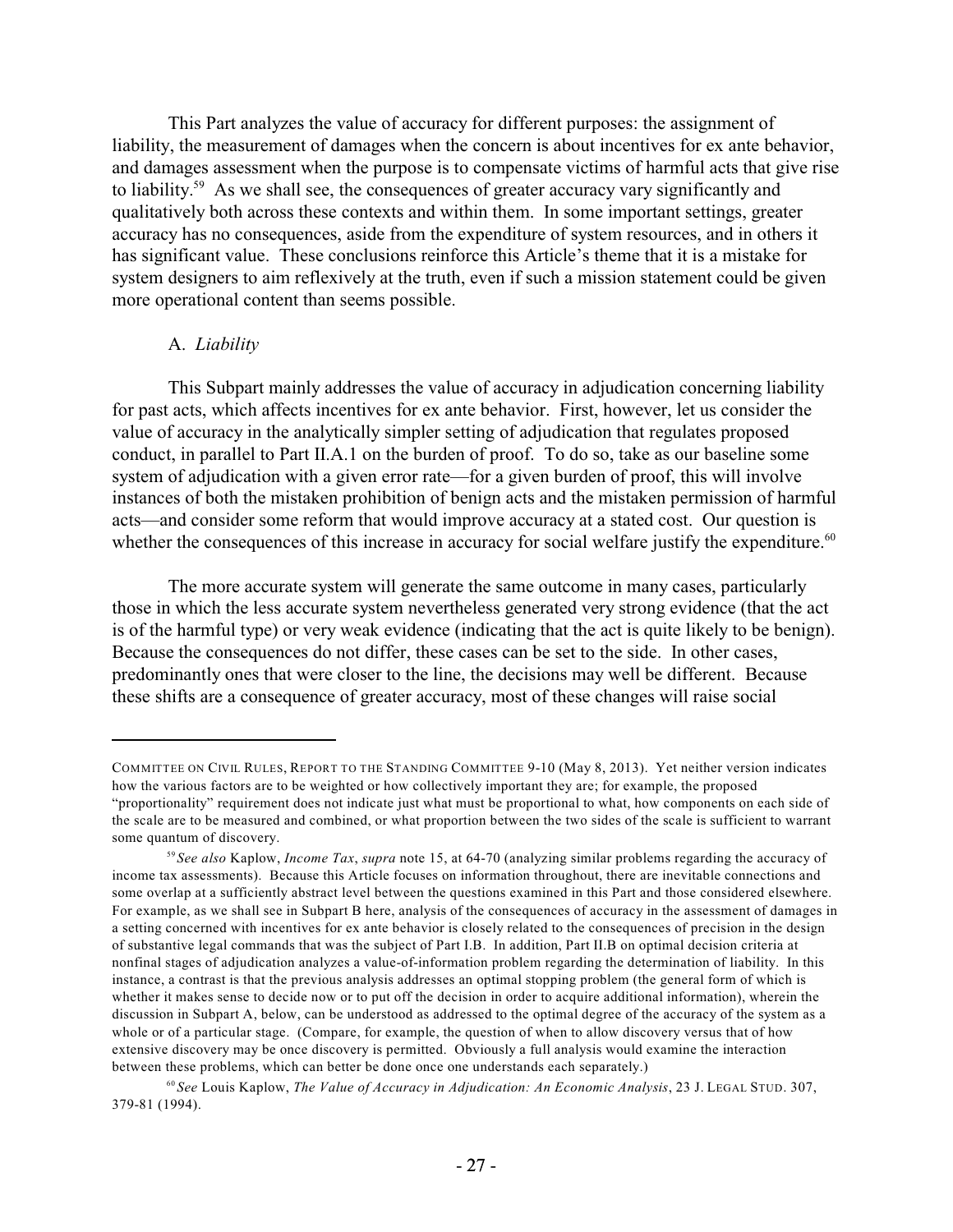welfare. This gain will be the sum of two components: the expected number of incorrect permissions converted to prohibitions times the net social gain per prohibited act (the avoided harm minus the private benefit), and the expected number of incorrect prohibitions converted to permissions times the social gain per permitted act (the private benefit of the act). Unless the more accurate system is perfect, however, there will also be a social cost equal to the sum of two analogous components with regard to decisions that were correct in the inaccurate system but, unfortunately, turn out to be incorrect under the more accurate system. The contemplated reform will raise social welfare when the difference between these social gains and social costs exceeds the additional system cost of raising accuracy.

This calculus has a number of elements but is fairly straightforward conceptually. And, like the analysis of the optimal evidence threshold in this setting, some of the components of our assessment of consequences involve the truth of the matter in cases under adjudication. It is apparent, however, that the relevant notion of truth appears in bits and pieces, and it would be difficult to state some summary measure of the degree of truth under either regime, the difference in which would neatly capture the relevant consequences regarding social welfare. And, even if we could state such a metric, we would still have to ask whether the gain was worth the cost, which would not involve a coherent comparison unless the metric, rather than being some abstract measure of truth, was instead nothing more than a toting up of the social welfare consequences of the difference in accuracy under the two regimes.

Now we will consider the value of accuracy in adjudication that serves to provide incentives for ex ante behavior.<sup> $61$ </sup> As in the immediately preceding discussion, let us take as our baseline a system of a given degree of accuracy and contemplate a reform that increases accuracy at some cost. Taking the evidence threshold as given, $62$  the result will be a rise in the deterrence of harmful acts and a reduction in the chilling of benign conduct because cases that look stronger (in terms of the evidence being more likely to be generated by a harmful act than by a benign act) will more often involve harmful acts and those that look weaker benign ones. Short of perfect

 $61$  Some earlier work on accuracy in the determination of liability considers a simpler setting in which individuals choose only between harmful acts and inaction, so there is no chilling of benign behavior. *See id*. at 345-69; Louis Kaplow & Steven Shavell, *Accuracy in the Determination of Liability*, 37 J.L. & ECON. 1 (1994). The analysis of that case is qualitatively different (and less complicated), but the implications regarding truth versus consequences are qualitatively similar. *See also supra* note 37 (discussing this difference with regard to calibrating an optimal evidence threshold). The present setting is noted briefly in Kaplow, *Burden of Proof*, *supra* note 25, at 828-29, and analyzed formally in Louis Kaplow, *On the Optimal Burden of Proof* 28-29 (Nat'l Bureau of Econ. Research, Working Paper No. 17765, 2012).

When error in the assessment of liability involves application of a negligence rule, different analysis may be applicable because small changes in an actor's behavior can have large effects on expected damages payments. *See, e.g.*, STEVEN SHAVELL, ECONOMIC ANALYSIS OF ACCIDENT LAW 79-83, 93-99 (1987); Richard Craswell & John E. Calfee, *Deterrence and Uncertain Legal Standards*, 2 J.L. ECON. & ORG. 279 (1986); Peter Diamond, *Single Activity Accidents*, 3 J. LEGAL STUD. 107, 123-40 (1974). Under the conditions examined in these models, it may be optimal, for example, under a negligence rule to set the due care standard lower than actual due care to counteract actors' tendency to be overcautious. However, under an alternative view of the causation requirement, this discontinuity would not arise, and the analysis is qualitatively different. *See* Marcel Kahan, *Causation and Incentives to Take Care Under the Negligence Rule*, 28 J. LEGAL STUD. 427, 437-39, 446-47 (1989).

 $62$  This stipulation involves subtleties not worth exploring for present purposes. It is sufficient to interpret the condition so as to make applicable the statement in the text that follows.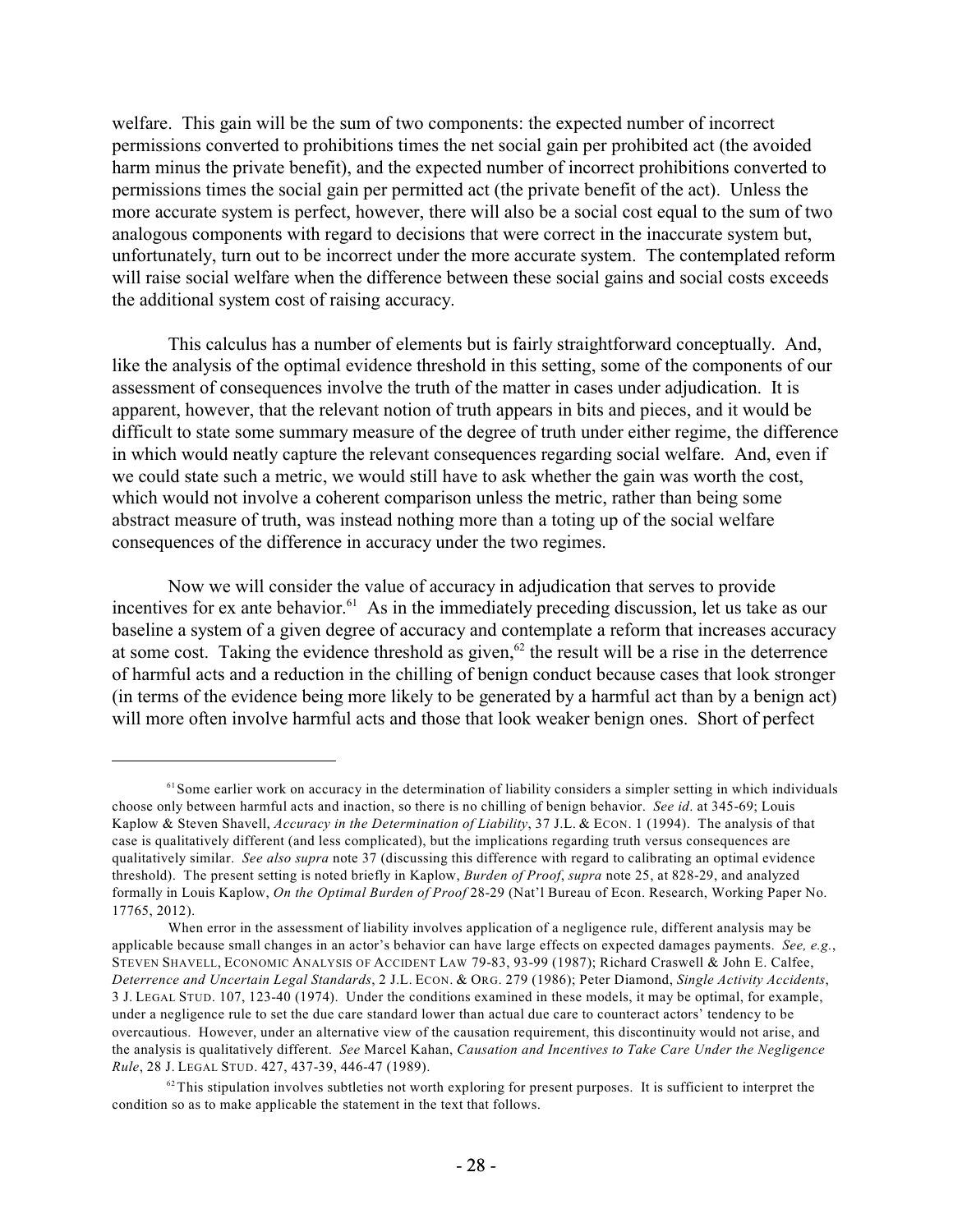accuracy, there will, again, be additional mistakes in both directions, but what matters here is just the averages or expectations because we are concerned with incentives for ex ante behavior. When individuals decide whether to commit a harmful act or a benign one, as the case may be, they are influenced by the expected consequences of adjudication, not the unforeseeable actual outcome that they would individually experience.

Next, we need to determine how many additional harmful acts would be deterred, and the net social gain per deterred act, and how many fewer benign acts would be chilled, and the social benefit per benign act that is no longer chilled. Although a number of elements go into these considerations, they are the same ones that were presented in Part II.A.2 in assessing the welfare consequences with regard to ex ante behavior of a change in the evidence threshold. The difference is that, before, we had a tradeoff of these two sets of effects—deterrence versus chilling—whereas now we add the two, since there are benefits along both dimensions. But raising the accuracy of adjudication has a direct system cost, which is what lies on the other side of the present balance.<sup>63</sup>

What does this welfare calculus tell us about truth versus consequences with regard to the value of accuracy in the determination of liability? Just as with the burden of proof, truth in the sense examined here does not enter directly. This is obvious from the observation that all the elements of deterrence and chilling are essentially the same as before. Truth refers to whether the case before the tribunal actually involves a harmful or a benign act. And, with greater accuracy, the frequency with which truthful outcomes are pronounced may well increase.<sup> $64$ </sup> Any such difference, however, does not directly relate to welfare-relevant consequences because they, as we have seen before, depend on the *changes* in behavior that are caused by *changes* in the regime, here, a change in the accuracy of adjudication. Once again, we can see that designers of the legal system need to aim at consequences, not truth, if the objective is to maximize social welfare. Moreover, as we discovered when considering the value of accuracy when adjudication regulates proposed conduct, there does not exist any independent measure of truth that we might then directly trade off against system costs; the difference here is that truth does not directly enter into the social calculus at all rather than it being relevant in a partial and piecemeal fashion.

<sup>&</sup>lt;sup>63</sup> As in much of this Article, the present analysis does not consider the impact of greater accuracy on total sanction costs, which is relevant when sanctions are socially costly (rather than mere transfers of money between riskneutral actors). *See supra* note 35. In simpler settings involving individuals' choices whether to commit a single type of harmful act (*see supra* note 37), greater accuracy reduces sanction costs in achieving a given level of deterrence. *See* Kaplow, *supra* note 60, at 353-54; Kaplow & Shavell, *supra* note 61, at 7. However, when there are both harmful acts that may be deterred and benign acts that may be chilled, introducing sanction costs is more complicated. For example, if one raises accuracy and adjusts the sanction so as to hold deterrence constant, a lower portion of benign acts in the system will be sanctioned, which reduces sanction costs, but fewer benign acts are chilled (the behavioral benefit referred to in the text), which carries the further implication that more benign acts enter the legal system and thus may be subject to sanctions, making the net effect on sanction costs ambiguous.

<sup>&</sup>lt;sup>64</sup>The reader may be surprised to discover that the qualification "may" is required. Because changing accuracy affects deterrence and chilling—that is, endogenous behavior—the flow of both harmful and benign acts into the legal system will change, which in turn affects the aggregate results of adjudication. For an extensive discussion of related issues regarding the setting of the burden of proof, see Kaplow, *Burden of Proof*, *supra* note 25, at 789-99.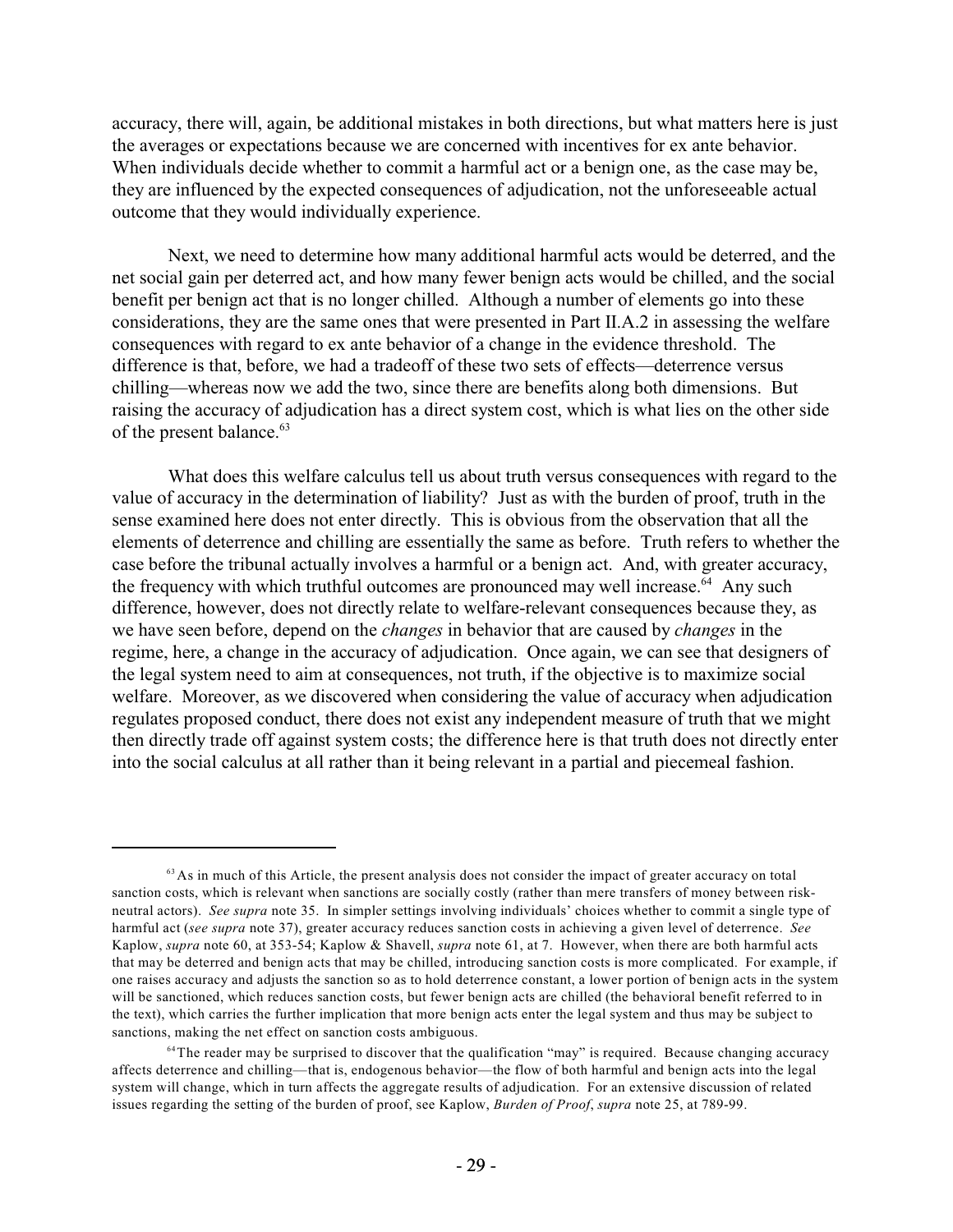#### B. *Damages and Ex Ante Behavior*

Next, we consider accuracy in the determination of damages. This Subpart addresses the consequences of greater accuracy for ex ante behavior, and the next examines the consequences with regard to the compensation of victims of harmful acts. The term damages evokes private civil litigation, but the analysis in this Subpart is equally applicable to fines (and that in the next Subpart applies as well to applications for compensation from the government, such as with disability claims under social insurance).

Consider a simple situation in which, contrary to the analysis thus far, we can take for granted that it has been properly determined that a harmful act occurred. In addition, all harmful acts come before a tribunal, liability is strict, and the only question is the degree of harm the victim suffered. If actors ex ante have perfect information about the harm their acts cause, there are no system costs, and harm can be measured with perfect accuracy, it is well known that setting damages equal to harm fully internalizes the externality caused by the harmful act and thereby induces socially optimal behavior.<sup>65</sup>

Here, we will explore the implications of relaxing the assumptions about information. Starting with adjudication, let us compare two regimes. The initial system is of intermediate accuracy; specifically, the information is sufficient to enable the tribunal to form a correct estimate of average harm for the type of act. The contemplated reform creates a system that is entirely accurate—it measures the actual harm caused without error—but it requires that a cost be incurred.<sup>66</sup> For concreteness, one might suppose that after an initial, limited inquiry, the tribunal would have a general sense of the actual harm in a particular case (a middle-aged individual lost a limb) but that it would take substantial further effort, perhaps involving medical and occupational experts, in order to ascertain the particular victim's harm (lost wages from the particular injury in the victim's specific occupation). Our question is whether the incremental cost is justified in light of the social value of the additional accuracy, in this instance moving from a system that provides an unbiased but generally erroneous estimate of the truth to one that accurately determines the truth of the matter (harm) in every case.

To analyze this question, one of Part I's lessons is central: differences in the outcomes of adjudication can influence prospective actors' ex ante behavior only if actors can anticipate the outcomes, whether because they immediately appreciate what those outcomes will be or because

*See* Steven Shavell, *Strict Liability Versus Negligence*, 9 J. LEGAL STUD. 1 (1980). There are additional 65 assumptions: notably, victims' incentives are ignored throughout. Interestingly, greater accuracy, by tying victims' expected compensation more closely to their actual harm, can undesirably reduce victims' incentives to mitigate harm in some settings.

 $66$  For ease of exposition, we are taking the initial regime to be costless. More realistically, it would involve a positive, but lower cost, which cost would optimally be added to (the estimate of average) harm in determining damages because now injurers' harmful acts cause harm to victims and also generate adjudication costs, both of which need to be internalized for behavior to be optimal. *See* A. Mitchell Polinsky & Steven Shavell, *Enforcement Costs and the Optimal Magnitude and Probability of Fines*, 35 J.L. & ECON. 133 (1992). Likewise, in analyzing the reformed system, we will refer to damages being equal to actual harm whereas in fact they should equal actual harm plus the system cost in that regime in order to induce socially optimal ex ante behavior.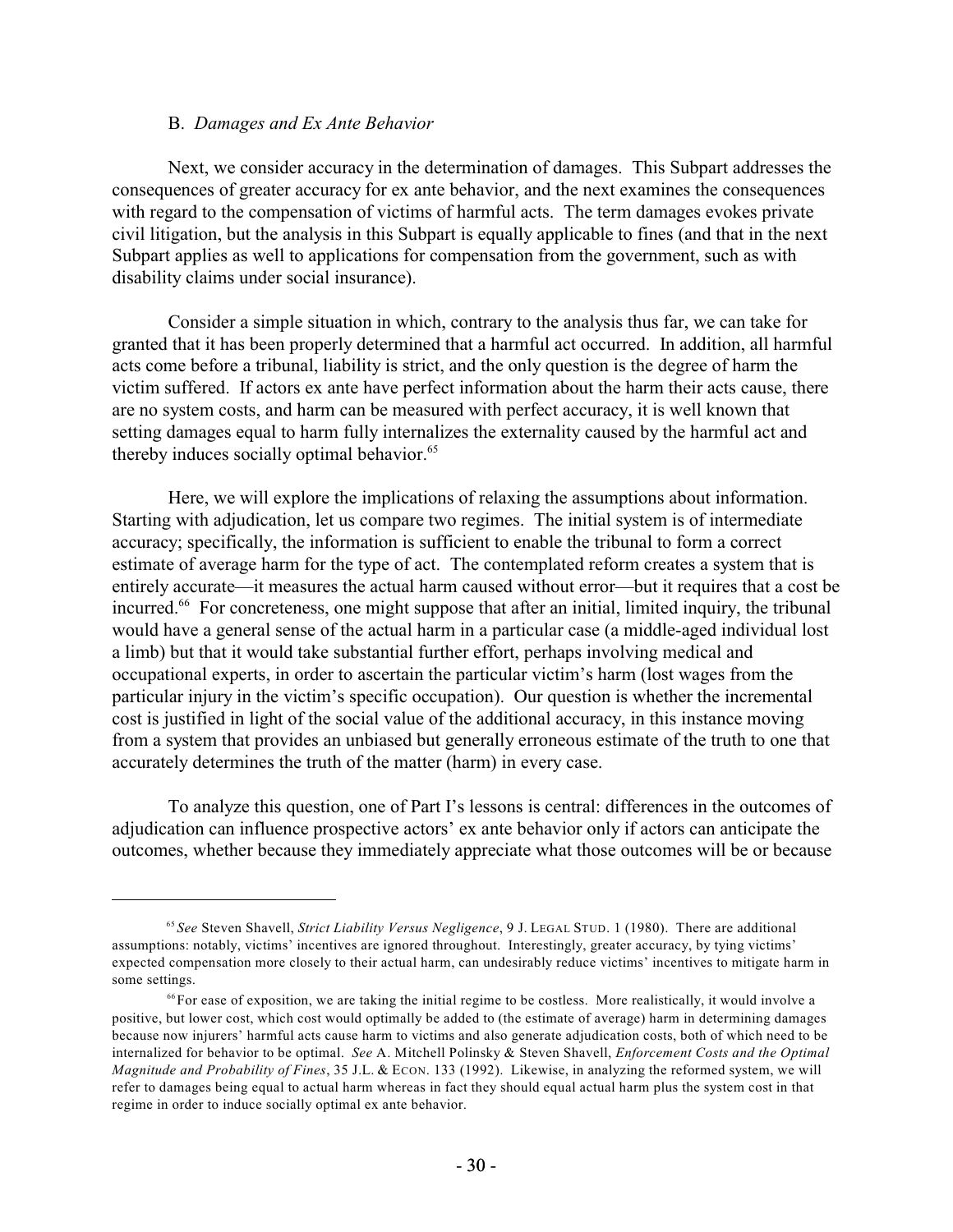they are induced to incur the necessary expense up front to predict them. Accordingly, we will consider three cases, all of which are of practical importance in some settings: when prospective injurers cannot foresee the precise harm they will cause but only average harm; when they can perfectly and costlessly foresee the precise harm; and when they can do so but only if they incur a cost. A more accurate legal system, which produces the same truth regardless, has quite different consequences in each of these settings, and therefore the social value of accuracy differs significantly as well. $67$ 

Our first case is where prospective injurers can predict average harm but cannot foresee the actual harm that would be suffered by the particular victim who might be injured. This case often seems to be realistic to a substantial degree. For example, careless driving will increase the likelihood of an accident, but just who would be hurt, by how much, and how that specific injury would affect the particular victim will be unforeseeable. At the time decisions about acts are made, individuals will often have (at best) a rough sense of the harm they might cause on average and also would find it essentially impossible through further research to generate precise knowledge of actual harm.

In this case, greater accuracy in the measurement of damages has no consequences whatsoever for behavior and hence the system cost is a waste. That is, truth has no consequences (aside from consuming resources) and hence no social value. This conclusion at one level is obvious because the later refinement is, by assumption, impossible to foresee. To make the argument more complete, compare explicitly actors' incentives under the two regimes. Under the first, they understand that the legal system will set damages equal to average harm (equivalently, expected harm) and hence they will act if and only if their private benefit exceeds this amount. Under the second, they understand that the legal system will set damages equal to actual harm. However, they do not know what actual harm will be. Instead, their actions ex ante will be dictated by their expectations. When harm proves to be unusually high, they will pay more than the average; when it is low, they will pay less. What is their *expected* damages payment, viewed ex ante? Because damages equal actual harm in each case, expected damages will equal expected harm, that is, average harm. But this is precisely what they expected to pay under the inaccurate regime, so their behavior will be identical.

Our second case is where prospective injurers can predict actual harm perfectly and costlessly. Although this may never literally be true, the scenario captures an important feature of reality in some settings. For example, in contract breach cases, the party contemplating breach may know a good deal about the harm its particular contractual partner would suffer, and back in our torts setting, some injurers will know to some extent certain more refined particulars about the harm their acts will cause. For simplicity, we are considering the pure case in which, in the course of their normal activity and thus at no additional cost, individuals can foresee actual harm precisely.

Here, accuracy has consequences: it induces behavior better tuned to actual circumstances

*See* Kaplow, *supra* note 60, at 311-45; Louis Kaplow & Steven Shavell, *Accuracy in the Determination of* 67 *Damages*, 39 J.L. & ECON. 191 (1996).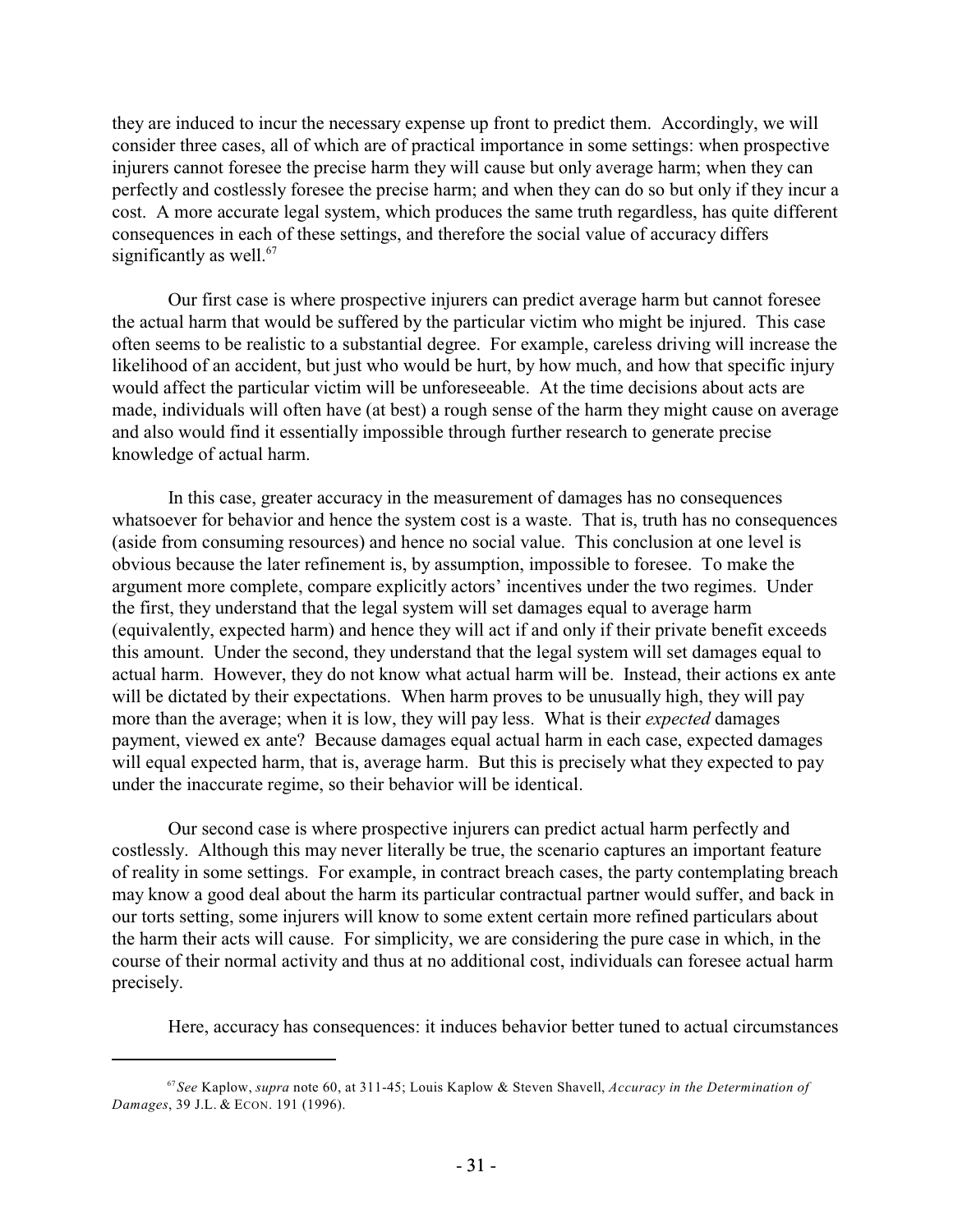and thereby generates greater social welfare. Greater accuracy will be optimal when this welfare gain exceeds the cost of the more accurate legal system. Truth has consequences, desirable ones, but we nevertheless have a familiar cost tradeoff.

To elaborate, under the system in which damages equal average harm, prospective actors commit harmful acts when their private benefit exceeds this level, as before. When harm is unusually high, they may commit acts despite the fact that their benefit is less than actual harm, and when harm is atypically low, they may abstain even though their benefit exceeds actual harm. An accurate legal system avoids both sources of social loss: because damages will be concomitantly higher in the former case, net socially harmful acts will be successfully deterred, and because damages will be lower in the latter case, net socially beneficial acts will not be chilled. The value of accuracy in this setting is the total of these gains from changes in behavior: the sum of the avoided net social harm for each of the former acts (which net will depend on the level of benefit for the particular act deterred) and the benefit from each of the latter acts now committed (which, again, will vary with the act). If this total exceeds the system costs of the more accurate regime, that regime will raise social welfare overall and hence be optimal. Note that accuracy—achieving truth in adjudication with regard to damages reflecting actual harm—tends to be more valuable overall when accuracy is less costly, when harm varies substantially across cases relative to the initial average estimate for the pertinent subclass, and when many prospective actors have private benefits in the range in which changing damage awards will induce changes in behavior. Only the second of these three factors relates directly to any notion of truth.<sup>68</sup>

Our third case is where prospective injurers can predict average harm perfectly, but they must incur a cost to do so. Many settings would seem to have this feature to some extent. That is, actors would have some sense of the harm they might cause, but additional efforts might refine their estimates. We will confine attention to a pure version of this case that straddles the prior two cases: if no expenditure is made ex ante, individuals know only the average level of harm, but if an expenditure of some stated amount is made, they can predict harm perfectly.

Here, accuracy may or may not have consequences for behavior, and, if it does, greater accuracy may or may not raise overall social welfare. The results for consequences, and for the social value, if any, of truth, are thus intermediate between those in our first two cases.

One possibility is that the cost of becoming informed is sufficiently high that no one becomes informed ex ante. This is identical to case one, so greater accuracy in adjudication is a pure waste. The fact that it is possible to become informed ex ante but prohibitively expensive to do so does not help. Another possibility is that the cost, although positive, is not so high that no prospective actor would incur the cost. Who will do so, and what is the consequence of that? Actors with very high private benefits relative to average harm will tend to commit their acts, as before, without acquiring information about actual harm because such acquisition is costly but is

<sup>&</sup>lt;sup>68</sup> To explain, when harm varies significantly relative to the pertinent average, then damage awards under the initial regime tend to be less accurate, so the more accurate regime involves greater absolute movements toward the truth of the matter.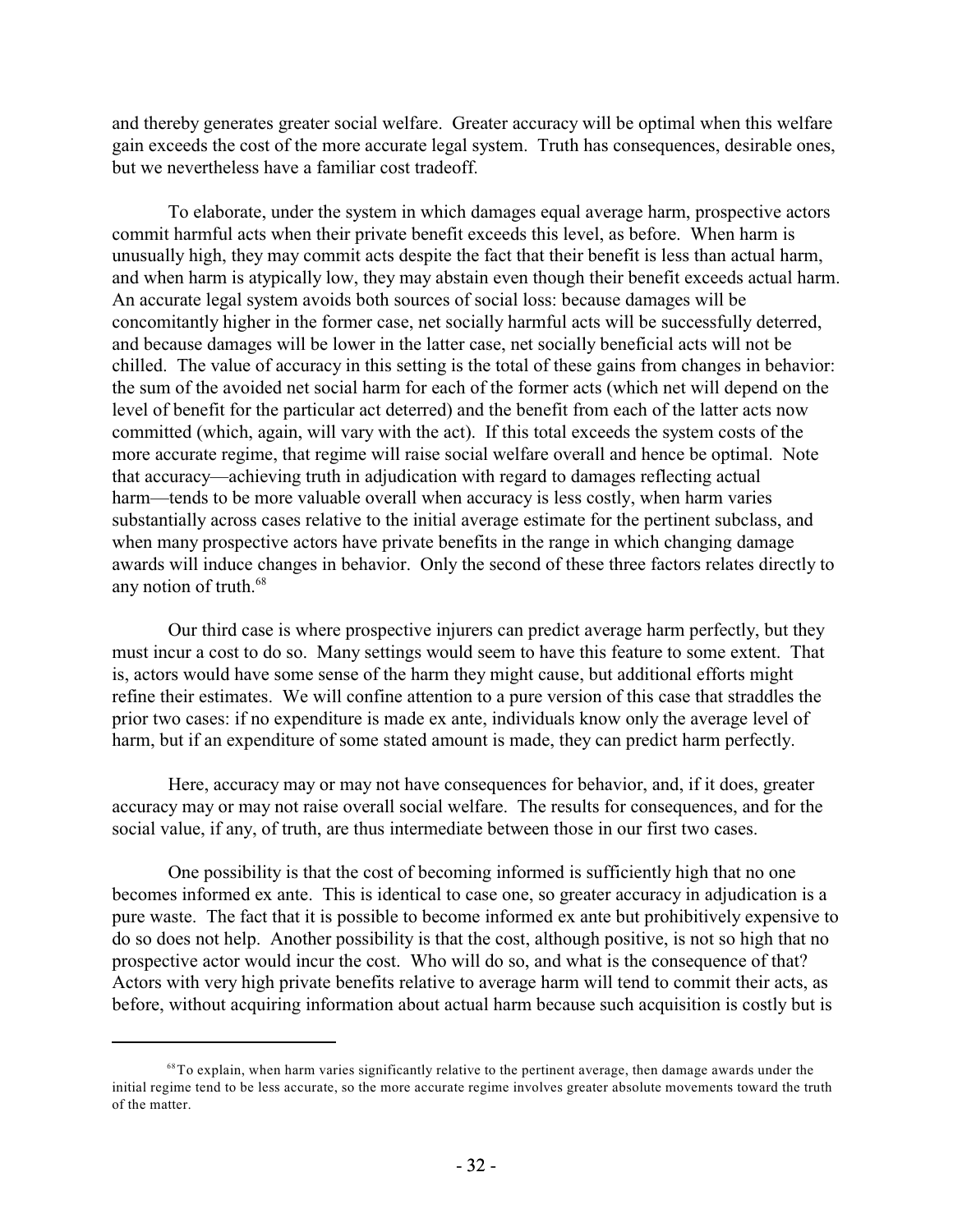unlikely to change their behavior. Even if they learn that harm is above average, their benefits are very high, so this knowledge would not ordinarily affect their privately optimal choice. Only in the unlikely event that harm is extremely high would they behave differently, and we are supposing that this is not sufficiently likely to justify the cost, which must be incurred for certain. Similar reasoning suggests that actors with very low private benefits relative to average harm will tend to abstain from action, as before, without acquiring information.

Therefore, the only behavioral consequences of the more accurate legal system relate to those individuals with benefits in some intermediate range. They will acquire information and act accordingly, that is, commit their acts if and only if their private benefit exceeds the actual level of harm that they learn. For this group, the analysis is much like that in case two, but there are differences. First, the overall benefit of the improvement in behavior is less because we have an offset in the amount of prospective actors' costs of becoming informed. Second, the adjudication costs of greater accuracy must be incurred in all cases, whereas the more accurate system affects behavior (favorably $^{69}$ ) in only a subset of instances. Not surprisingly, when individuals ex ante are not automatically and costlessly informed but must incur an expense to learn actual harm and thus what their damages payment will be under the more accurate legal regime, the social benefit of accuracy is less. We again have a cost-benefit tradeoff, but one that is somewhat more complicated. Truth has consequences, and they tend to be beneficial ones, but only by aiming at consequences can a system designer figure out whether a more accurate regime is optimal.

Reflection on these three cases as a whole enables us to draw a few conclusions.<sup>70</sup> Most obviously, we often confront a tradeoff between accuracy (truth) and information costs. In addition, because this setting like many examined in this Article is concerned with individuals' ex ante behavior, determination of the consequences of changes in the legal system is a more complex endeavor because of the endogeneity of this behavior. In particular, we have seen once again the importance of Part I's injunction that one cannot take for granted that truth with regard to the outcomes of adjudication translates directly into behavior more in accord with that truth or indeed into any consequences at all for the degree to which individuals' behavior is in accord with what an ideal legal system would induce.<sup>71</sup> In addition, we have seen yet again that, even

 $\degree$ Here, the behavioral effect involves the combination of decisions to acquire information and decisions to act based on what is learned. Private decisions as a whole in this regard tend to raise social welfare under certain assumptions, discussed in the literature cited in note 12, taking the design of the legal system (here, its level of accuracy) as given.

 $70$  As a practical matter, an optimal legal system will undoubtedly involve an intermediate degree of accuracy. Appealing to case two, there are many large differences in damages that are obvious: automobile and aircraft collisions produce hugely different levels of harm, and cars that hit pedestrians cause vastly more harm on average than cars that smash blades of grass when veering slightly off a driveway. Drawing such distinctions in adjudication and ex ante is cheap. On the other hand, determining with precision a particular victim's losses can be extremely expensive and impossible for actors to anticipate ex ante, as stated. *See also infra* Part IV.B (discussing damages tables).

<sup>&</sup>lt;sup>71</sup> Note that in some respects the analysis in this Subpart is not merely in similar spirit to that in Part I but that it actually follows closely the analysis of precision in Part I.B. That earlier analysis contemplated distinguishing two types of actions in the legal command, which distinction required additional expenditures in adjudication in order to classify acts that come before the tribunal and possibly additional expenditures by individuals ex ante in order to determine which category their act was in. That analysis would carry over directly here if damages could be at only two levels (and we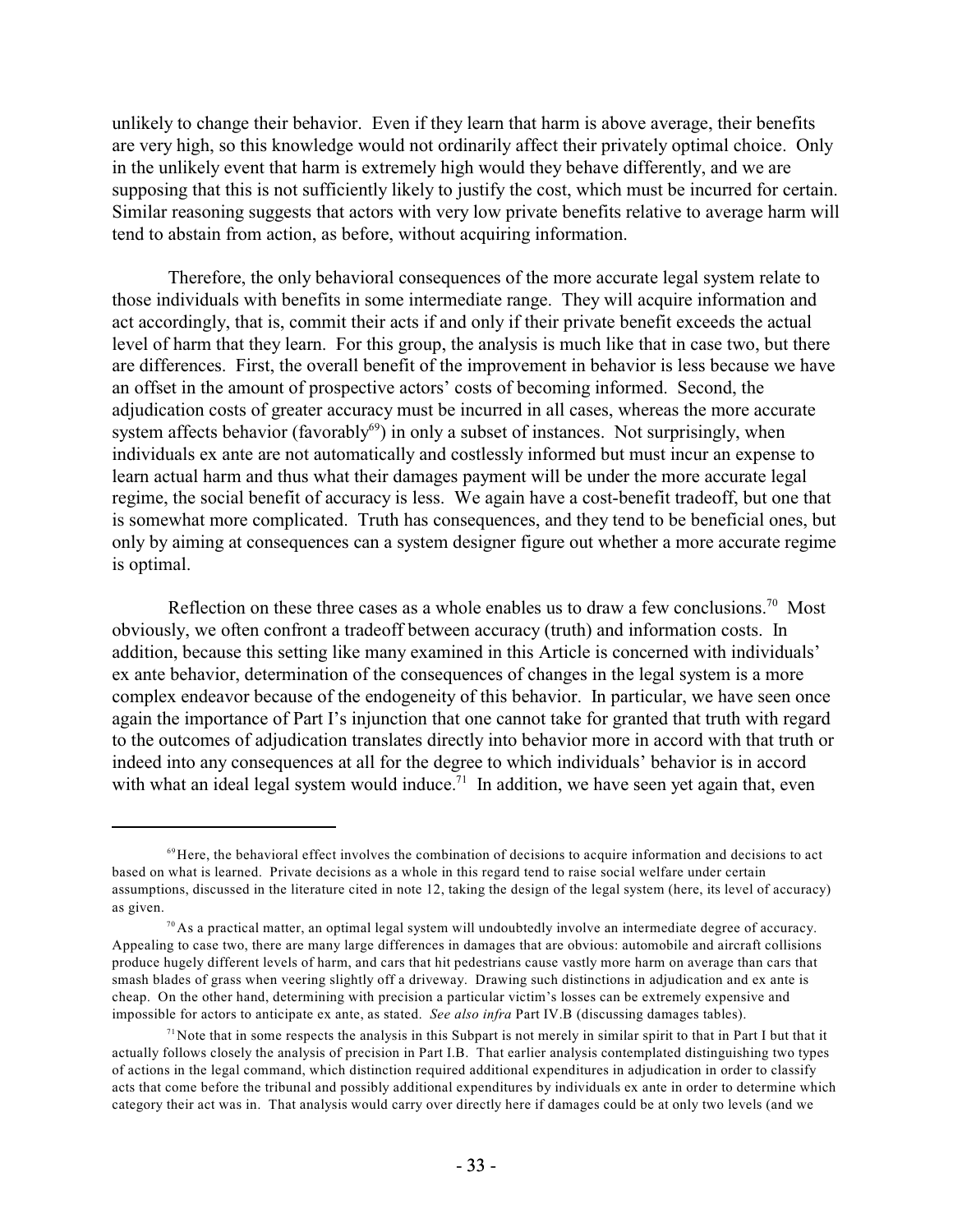when greater truth in itself tends to be valuable, there does not exist a truth measure that is helpful in determining how much more truth is worth what cost.

#### C. *Damages and Compensation*

This Article, like much of the law and economics literature on legal system design, focuses on behavior, largely on ex ante behavior that is influenced by prospective actors' expectations of the legal consequences of their actions, but also on the regulation of proposed conduct. This Subpart instead examines the possible function of adjudication in providing compensation to risk-averse victims of harmful acts. As in Subpart B, it will be assumed that indeed a harmful act has occurred and that the only question is accuracy in the determination of damages, which ideally equal actual harm. To focus on what is distinctive about the insurance function of damages, we will suppose that the only consequence of greater accuracy is in providing better tailored compensation to victims. Note that this hypothetical scenario accords with reality in the first case analyzed in Subpart B, in which prospective actors could only foresee average harm and thus their behavior was unaffected by the degree of fine-tuning ex post.

Again, we will compare a regime of intermediate accuracy, in which damages equal average harm in some subclass of cases, with a more costly regime that achieves perfect accuracy, damages equal to actual harm. Moreover, we are now supposing that victims are riskaverse, and, furthermore, that they are uninsured<sup>72</sup> and that their harm involves monetary rather than nonpecuniary losses.<sup>73</sup> We wish to measure the social value of accuracy in the determination of damages in this setting and whether the welfare gain from greater accuracy justifies the system cost of achieving it. Note that the analysis of this question will be much more like that with regard to adjudication that regulates proposed conduct than that with regard to ex ante incentives (compare the treatment of this difference in Subpart A, on accuracy and liability) because the relevant social consequences involve what happens, going forward, as a direct result of adjudication. In the other settings in this Article in which proposed conduct is analyzed, post-adjudication behavior is dictated; here, what matters is the victim's future enjoyment of the damages award that adjudication commands to be paid. The difference does not concern the ex ante/ex post distinction that has featured prominently until now, but instead

might also contemplate the particular case in which the low level of damages equalled zero, which would correspond to the case in which one of the subcategories of action was entirely benign). An information-based view of substantive legal commands and of what are ordinarily regarded to be procedural issues (here, how adjudication is conducted with regard to the implications for the accuracy with which damages are determined) reveals an underlying unity with regard to certain features of each. (This is not so with regard to all features, of course. *See, e.g.*, *supra* Part II.C.)

 $72$  To the extent that victims are insured, which to a significant extent many are, and payments are subrogated, the accuracy of damage awards in adjudication would be immaterial. (Likewise for defendants that are firms whose owners are diversified.) If there is no subrogation, so that victims receive, let us suppose, complete and accurate compensation from their insurer and also collect damage awards in adjudication, greater tailoring of damages would actually reduce social welfare because the added payment would be akin to a lottery ticket with greater variance.

<sup>&</sup>lt;sup>73</sup> For an explanation of why many nonpecuniary losses may not generate a need for insurance, see SHAVELL, *supra* note 61, at 228-35, 245-54. When they do not, more accurate compensation of victims' actual losses would actually reduce social welfare because it would increase the effective variance in their wealth.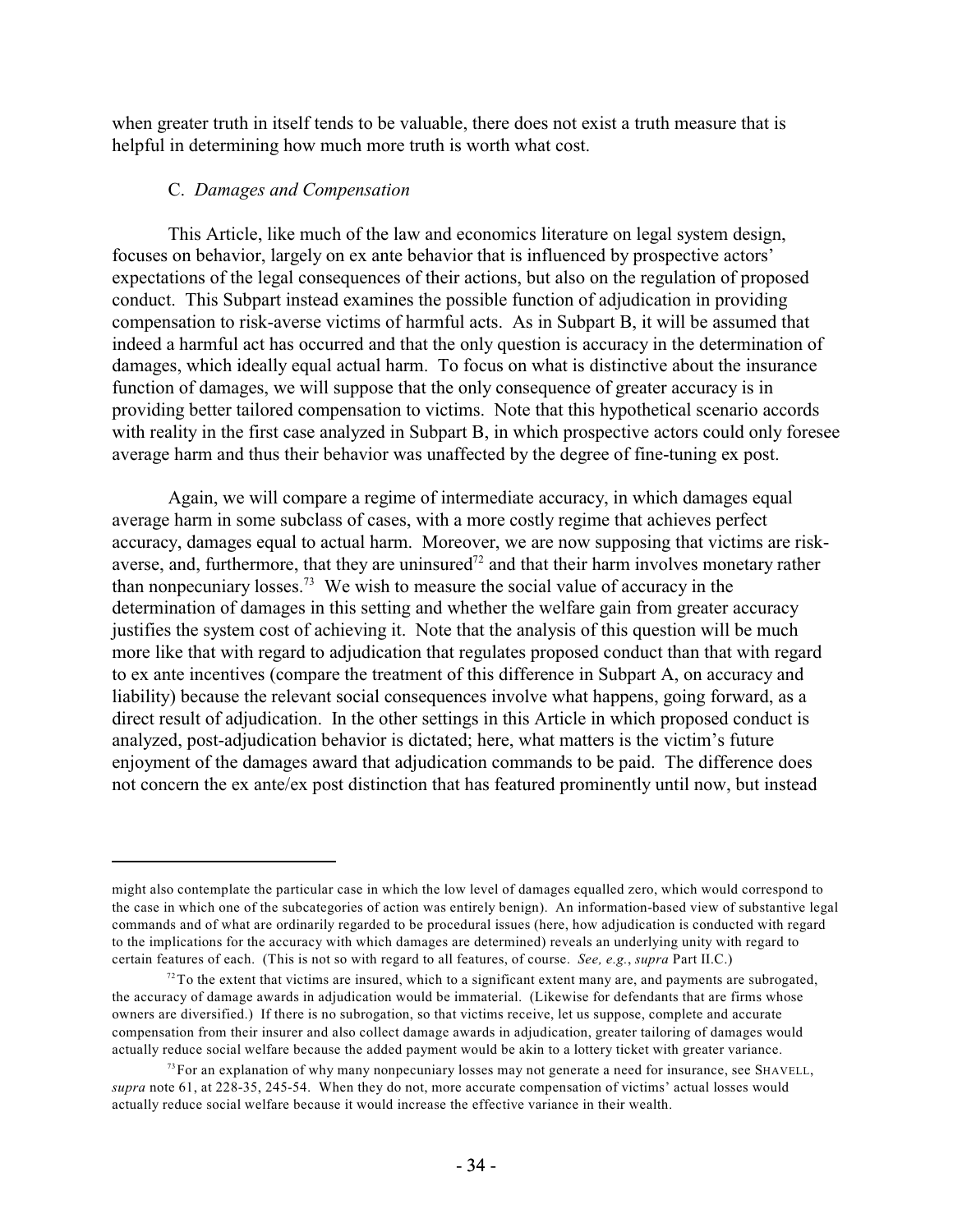lies in the nature of the social welfare gain from compensation.<sup>74</sup>

Starting from our baseline in which damages equal average harm, the more accurate regime provides a larger payment when actual harm is high and a smaller payment when it is low. Of course, victims like the former but not the latter. However, the combination of these outcomes, in expectation, is superior to receiving an average payment in all cases. Indeed, this is what insurance is all about: individuals who suffer larger losses value money more (they have a greater marginal utility of wealth) compared to those who suffer smaller losses. Suppose, for example, that there are just two possible levels of the loss and each is equally likely. Ex ante, a victim would prefer, from a benchmark of equal compensation in both situations, that money be transferred from the low-loss state, in which money is less valuable, to the high-loss state, in which money is more valuable. Optimal compensation (really, akin to insurance) will be equal to the actual monetary loss in each situation.

An individual's expected utility gain from precisely tailoring compensation to actual harm will depend on the differences in the magnitudes of losses and on the degree to which individuals are risk averse (that is, the rate at which their marginal utility of wealth rises as wealth falls). The total value of this benefit is referred to as the risk premium. The magnitude of individuals' risk premiums, therefore, indicates the social welfare gain from a more accurate damages regime, and accuracy will be overall desirable when this welfare gain exceeds the increase in system costs.

In summary, good consequences tend to follow from greater truth in the sense that damages awarded in adjudication more closely reflect the fact of the matter with regard to victim's actual harm in the case at hand. As always, however, even when truth and consequences are rather well aligned, the cost tradeoff makes it is necessary to place a value on truth, one that can only be done sensibly, in terms of social welfare, if one aims explicitly at consequences.

It should also be noted that the alignment of truth and consequences in this setting may be reconfirmed, attenuated, or even reversed when certain variations are considered. For example, if injurers are also risk-averse and uninsured, greater accuracy would impose additional riskbearing costs on them, a social cost that would weigh (against truth) in the balance. Returning to victims, we can also consider how accuracy in the determination of liability bears on welfare consequences with regard to compensation. On one hand, greater accuracy in liability tends to be beneficial in many settings because then compensation is provided to those who actually suffered harm. Often, however, harm may be the same (a negligent and a nonnegligent actor may cause the same injury) and the only question is the particular defendant's liability, in which case the same compensatory benefit for uninsured risk-averse victims would arise from a finding of liability regardless of the truth of the matter. And sometimes accuracy in the determination of

<sup>&</sup>lt;sup>74</sup> Cf. Kaplow, *supra* note 60, at 369-78 (examining accuracy in the determination of future government benefit payments that serve an insurance function); Louis Kaplow, *Optimal Insurance Contracts When Establishing the Amount of Loss Is Costly*, 19 GENEVA PAPERS ON RISK & INS. THEORY 139 (1994) (analyzing the value of accuracy in providing compensation through insurance, which is tantamount to valuing accuracy in an adjudication having as its sole consequence the determination of the degree of compensation provided to a victim).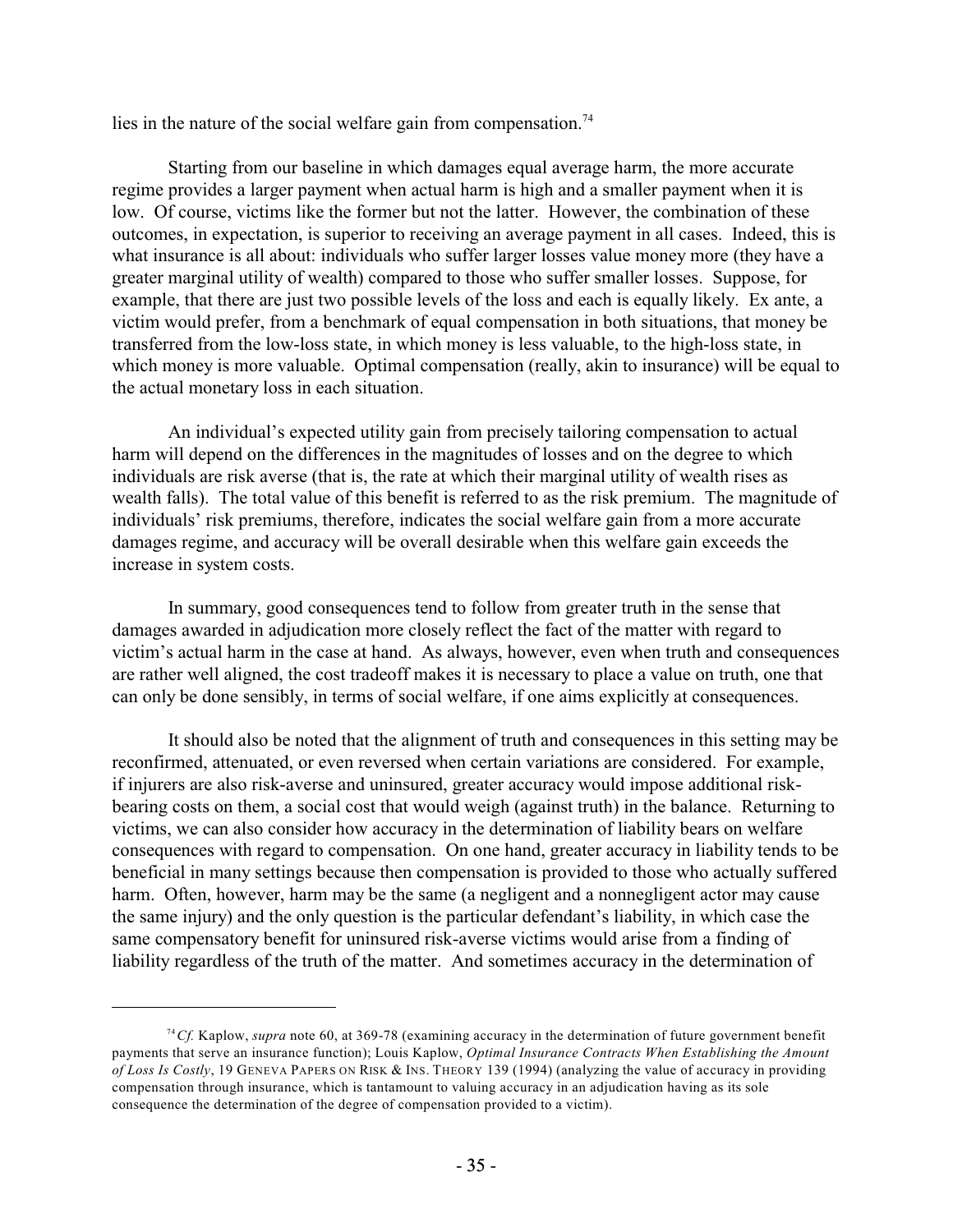liability can actually worsen the compensatory function of damages.<sup>75</sup> Suppose we have a setting in which some victims are harmed by the defendant and others (perhaps exposed to the same carcinogen) suffer the same harm but as a consequence of background risk. Holding the defendant's total payments constant, it would be better on compensatory grounds for all victims to receive partial compensation than for there to be accurate determinations of liability (here, causation), which would result in some individuals receiving full compensation and others none.<sup>76</sup> These examples suggest that there may be often be significant divergences between truth and consequences even when we focus entirely on the compensatory function of damages awards, a setting in which, at first glance, truth and consequences seem to be closely aligned.

#### **IV. ENDOGENOUS BEHAVIOR IN ADJUDICATION**

Much of the analysis of legal system design in Parts I through III devotes significant attention to endogenous behavior by individuals, ex ante, in deciding whether to commit harmful and benign acts and, in some cases, in choosing whether to acquire information to guide such decisions. Nevertheless, the analysis to this point largely assumes that the pertinent features of adjudication are, in principle, under the direct control of those who design the legal system. However, not only is primary behavior endogenous—and centrally influenced by legal system design—but so is all manner of behavior with regard to adjudication itself. Most obvious, and quite important, are decisions by private plaintiffs and public enforcers (civil or criminal, in independent offices or as part of regulatory agencies) to initiate proceedings. In addition, in contemplating adjudication or when amidst it, the structure of the legal system influences parties' incentives to generate evidence that is ultimately assessed by the tribunal.

Incorporating endogenous behavior in adjudication can significantly complicate the analysis of the consequences of substantive legal commands, decision criteria, and attempts to set the level of accuracy. Of particular relevance for purposes of this Article, this additional source of endogeneity renders the analysis of consequences more indirect, which tends to further attenuate and sometimes eviscerate the already often-weak connection between truth and consequences. Because many demanding and diverse dimensions are involved and pertinent prior work is limited, this Part confines itself to offering some preliminary illustrations and thoughts on the subject. $77$ 

 $7<sup>5</sup>$  See also the discussions in notes 72 and 73 involving the accuracy of damages.

<sup>&</sup>lt;sup>76</sup> An example involving market-share liability is presented in Kaplow, *supra* note 60, at 336-38.

 $^{77}$  For a survey of much of the literature, which primarily offers a positive rather than system-design-oriented analysis of litigation, see Kathryn E. Spier, *Litigation*, *in* 1 HANDBOOK OF LAW AND ECONOMICS 259 (A. Mitchell Polinsky & Steven Shavell eds., 2007). Writing focused on aspects of the present applications includes Antonio E. Bernardo, Eric Talley & Ivo Welch, *A Theory of Legal Presumptions*, 16 J. L. ECON. & ORG. 1 (2000); Dominique Demougin & Claude Fluet, *Rules of Proof, Courts, and Incentives*, 39 RAND J. ECON. 20 (2008); Bruce L. Hay & Kathryn E. Spier, *Burdens of Proof in Civil Litigation: An Economic Perspective*, 26 J. LEGAL STUD. 413 (1997); Kaplow, *supra* note 25, at 849-50, 854; Kaplow, *supra* note 45, at 1246-48; Chris William Sanchirico, *A Primary-Activity Approach to Proof Burdens*, 37 J. LEGAL STUD. 273 (2008); and Chris William Sanchirico, *Relying on the Information of Interested—and Potentially Dishonest—Parties*, 3 AM. L. & ECON. REV. 320 (2001).

The more general literature on the economics of litigation, *see* Spier, *supra*, includes substantial attention to settlement, which is set to the side in this Article. A prerequisite to analyzing the effects of the system design features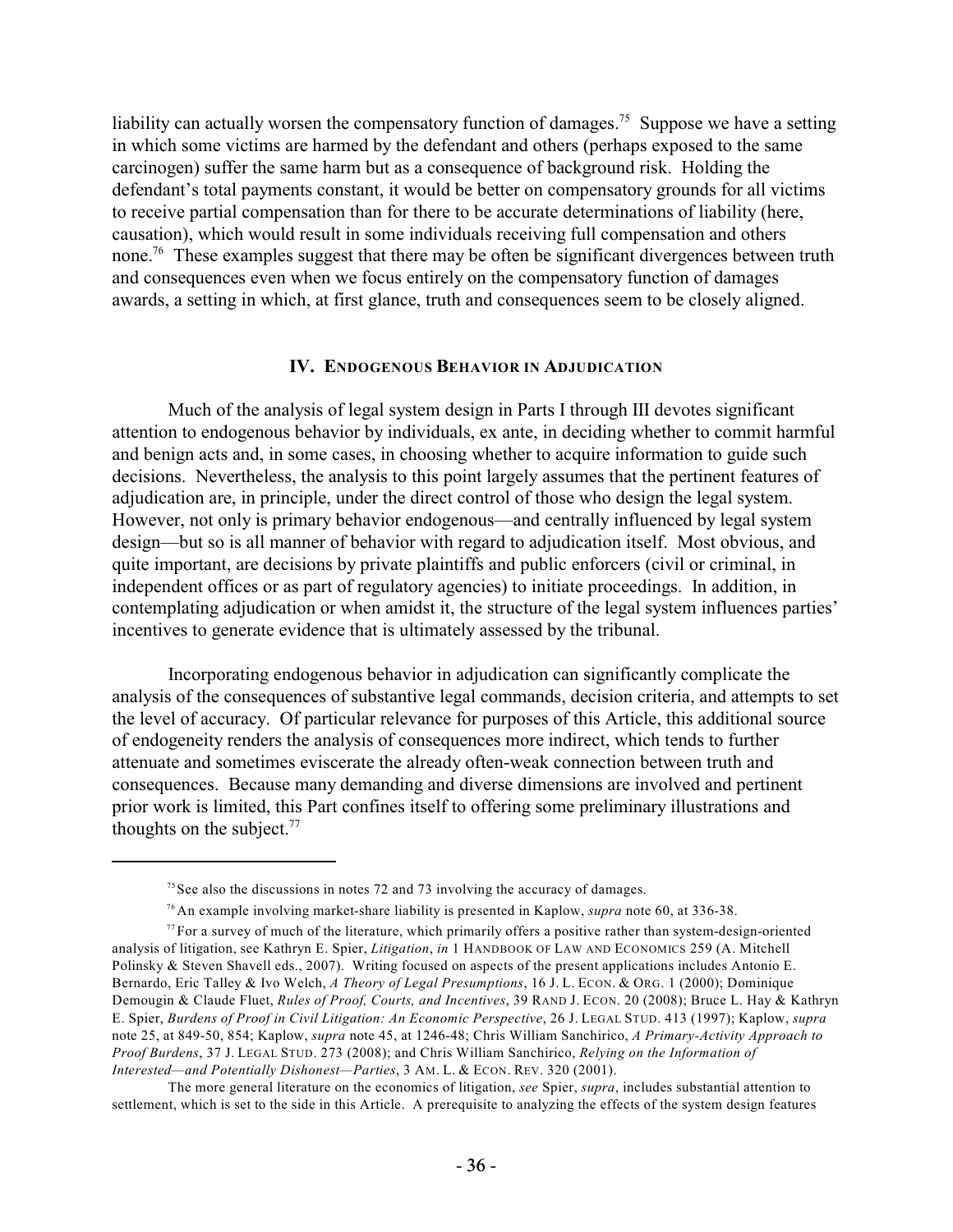#### A. *Decision to File*

#### 1. *Private suits*

Prospective plaintiffs are assumed here to file suit when their expected recovery exceeds their expected cost.<sup>78</sup> We are interested in the consequences of various legal system design features when one takes into account that filing decisions are endogenous: that is, changes in legal design that affect either adjudication outcomes (and therefore plaintiffs' recoveries) or adjudication costs (to the extent borne by plaintiffs) will affect filing decisions, which in turn will have implications for ex ante behavior, our focus here. Analysis of effects on social welfare is necessarily complicated by the general phenomenon that there is a divergence between plaintiffs' incentives to sue and the net social benefits of litigation.<sup>79</sup> This Subpart will mainly examine a single setting that illuminates our central theme concerning the relationship between truth and consequences.<sup>80</sup>

Consider the now-familiar setting involving ex ante behavior wherein some individuals contemplate committing harmful acts and others consider benign acts. Either type of act will be undertaken if the individual's private benefit from the act exceeds the expected costs generated by the legal system, where here we contemplate that this includes expected sanctions (damage payments) and expected litigation costs, both of which arise only to the extent that, subsequent to the act, prospective plaintiffs file suit.

*See* Steven Shavell, *The Social Versus the Private Incentive to Bring Suit in a Costly Legal System*, 11 J. 79 LEGAL STUD. 333 (1982). The two basic reasons are that plaintiffs do not bear the full costs of litigation (in the absence of complete cost-shifting to plaintiffs, regardless of the outcome) and that plaintiffs' benefits (their expected damage awards) can be much greater or less than the net social value, regarding incentives for ex ante behavior.

examined here on settlement is understanding their implications for ex ante behavior, filing, and the outcomes of adjudication in the absence of settlement, for that forms the backdrop against which settlement occurs. As a crude first approximation, in some settings settlement will primarily reduce system costs but generate similar incentives for ex ante behavior to the extent that cases are anticipated to settle for amounts close to the expected outcome of adjudication. *See, e.g.*, A. Mitchell Polinsky & Yeon-Koo Che, *Decoupling Liability: Optimal Incentives for Care and Litigation*, 22 RAND J. ECON. 562 (1991); *see also* Kaplow, *supra* note 45, at 1248-50 (offering a preliminary discussion of the implications of settlement with regard to decision criteria for multistage adjudication). However, particularly when system design pertains to what information is relevant in adjudication, there can be important feedbacks to the settlement process. *See, e.g.*, Kathryn E. Spier, *Settlement Bargaining and the Design of Damage Awards*, 10 J.L. ECON. & ORG. 84 (1994). Settlement can also be related to the truth side of the present inquiry. Specifically, one can ask whether a settlement for an amount equal to the expected outcome in adjudication—substituting for probabilities of each of two more extreme outcomes—embodies truth to a greater or lesser extent. The stance taken in this Article is that the answer to such a question is largely inconsequential and hence unimportant.

 $7<sup>8</sup>$  The text oversimplifies in a number of respects. The present discussion focuses, as will be explained, on a setting in which plaintiffs' decisions to sue are followed by final adjudication, with no interim decisions or possibility of settlement (*see supra* note 77), and it is also assumed that plaintiffs are risk neutral.

For a formal analysis, see Louis Kaplow, *Optimal Design of Private Litigation* (2014) (unpublished 80 manuscript). Many other scenarios that relate to previous subjects in this Article could be examined. Note, for example, that making a legal system more accurate, and thus more costly, will in some instances discourage suits, which entails de facto complete exoneration, in which event a full assessment of legal system outcomes may involve less accuracy (less truth) overall. When system design is concerned with social welfare, all such consequences are relevant, whereas when nonconsequentialist objectives are stipulated, *see infra* Part VI, it is often unclear the extent to which various posited criteria are meant to apply only to the outcomes of cases that enter the legal system or that generate final outcomes in adjudication or apply more broadly, encompassing settlements and perhaps also cases that are never filed.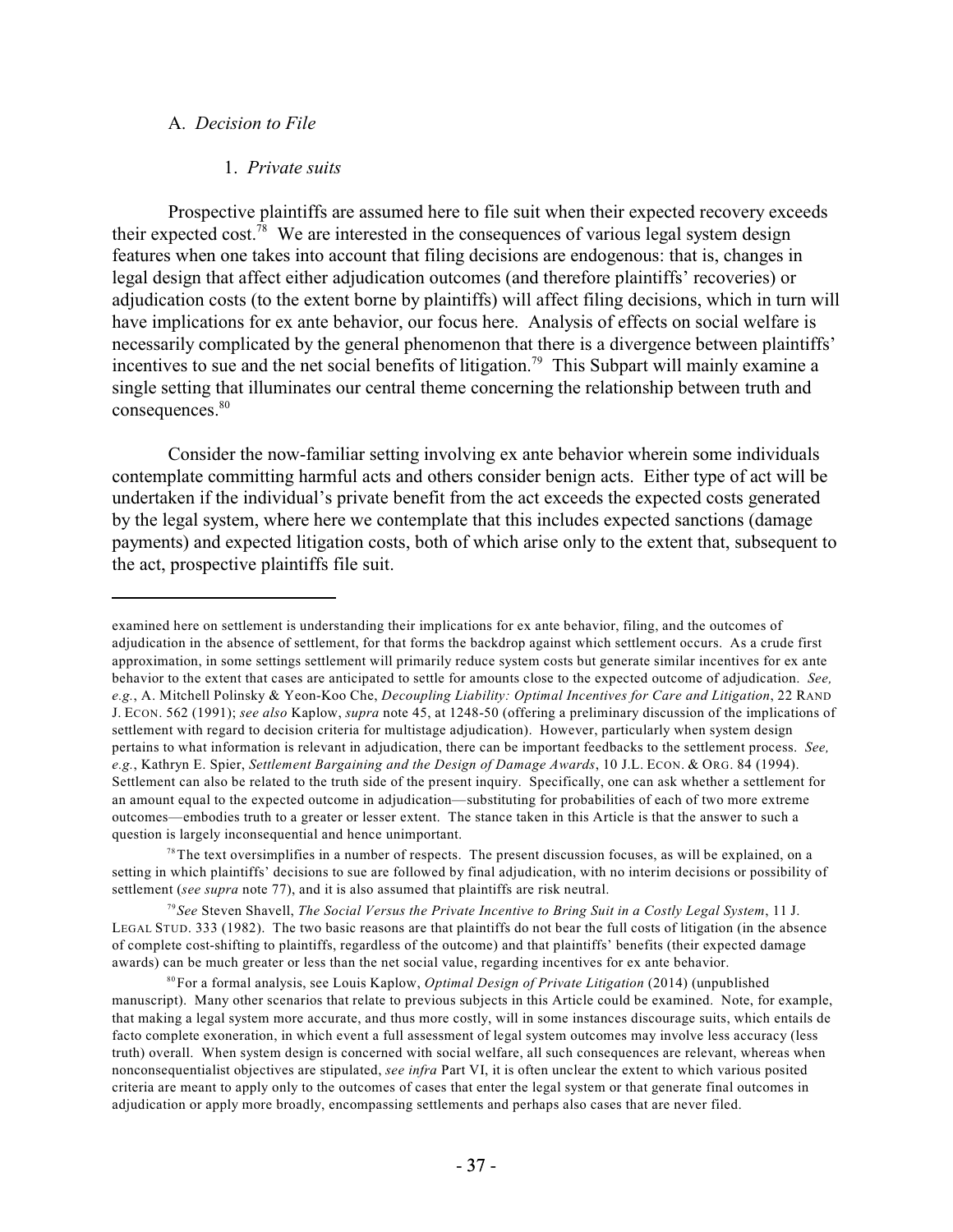As mentioned, plaintiffs' filing decisions reflect their own cost-benefit calculus. Suppose that plaintiffs' costs include both litigation costs and a filing fee (the role of which will emerge shortly). Their benefit depends on their expectation of the outcome of adjudication, not the actual outcome that they cannot fully apprehend at the time of filing. (The reader will recall similar observations about prospective actors' decisions whether to commit harmful and benign acts.) Therefore, it is necessary to examine what information these prospective plaintiffs have, at the time they file suit, about outcomes that might arise in adjudication.

Attention here will be confined to a single assumption about this matter, one that seems roughly plausible in some settings but not others: that plaintiffs have some intermediate quantum of information, and what the tribunal ultimately observes in adjudication is a noisier version of plaintiffs' information.<sup>81</sup> Specifically, suppose that the tribunal is unbiased relative to plaintiffs' information. That is, sometimes the evidence will seem stronger and other times weaker than indicated by plaintiffs' information base (which the tribunal cannot extract with complete precision), but the tribunal does not err in a predictable fashion.

Next, we need to state the origins of prospective plaintiffs' information. Drawing again on our earlier framework, we will suppose that plaintiffs' information at the time of filing is tantamount to what had previously (in Part II.A.2) been referred to as the evidence generated by harmful and benign acts. As explained, ex ante behavior ultimately generates evidence of some strength, which, when viewed at the time individuals decide whether to act, involves a distribution of possibilities, with harmful acts tending to generate stronger evidence. This evidence is what prospective plaintiffs observe and rely on when estimating the expected recovery from suit, having in mind that the tribunal's subsequent liability determination will reflect this information, albeit imperfectly. And, as we shall see, it is prospective actors' predictions regarding this information and the filing decisions thereby induced that substantially determine their expected costs of action and hence whether they will commit their harmful or benign acts, as the case may be.

Before moving to system design, it is useful to be more explicit about how a given system of adjudication in this setting influences behavior, both filing decisions and primary activity. We know that plaintiffs sue if and only if their expected recovery exceeds their costs. This decision rule can also be translated into one concerning evidence strength. When plaintiffs see very weak evidence, their expected recovery is negligible because usually they will lose, so they will not find it profitable to sue. When their evidence appears to be strong, their expected recovery is

 $S<sup>81</sup>$  In other words, something is lost in the translation. This depiction seems apt when the tribunal's information is derivative of the parties, plaintiffs have the same information as defendants (from the outset), and the adversarial process results in some degree of blurring relative to what the parties themselves can observe more directly. As explained in the paragraph that follows, it is not assumed that parties' information constitutes the truth; instead their information is taken to be an imperfect signal deriving from what actually happened. It is entirely possible that one or both parties know the truth, but we are supposing here that what affects outcomes is the evidence, not a tribunal's direct access to truth; that parties understand that this is how adjudication functions; and hence that they base their predictions of outcomes on what evidence they expect to come before the tribunal rather than a possibly different understanding they might have of the truth. Note that the tribunal's information base, in the setting described herein, is two steps removed from the truth: the tribunal's information is an imperfect reflection of parties' information, and parties' *relevant* information (as just described) is itself an imperfect indicator of what actually happened.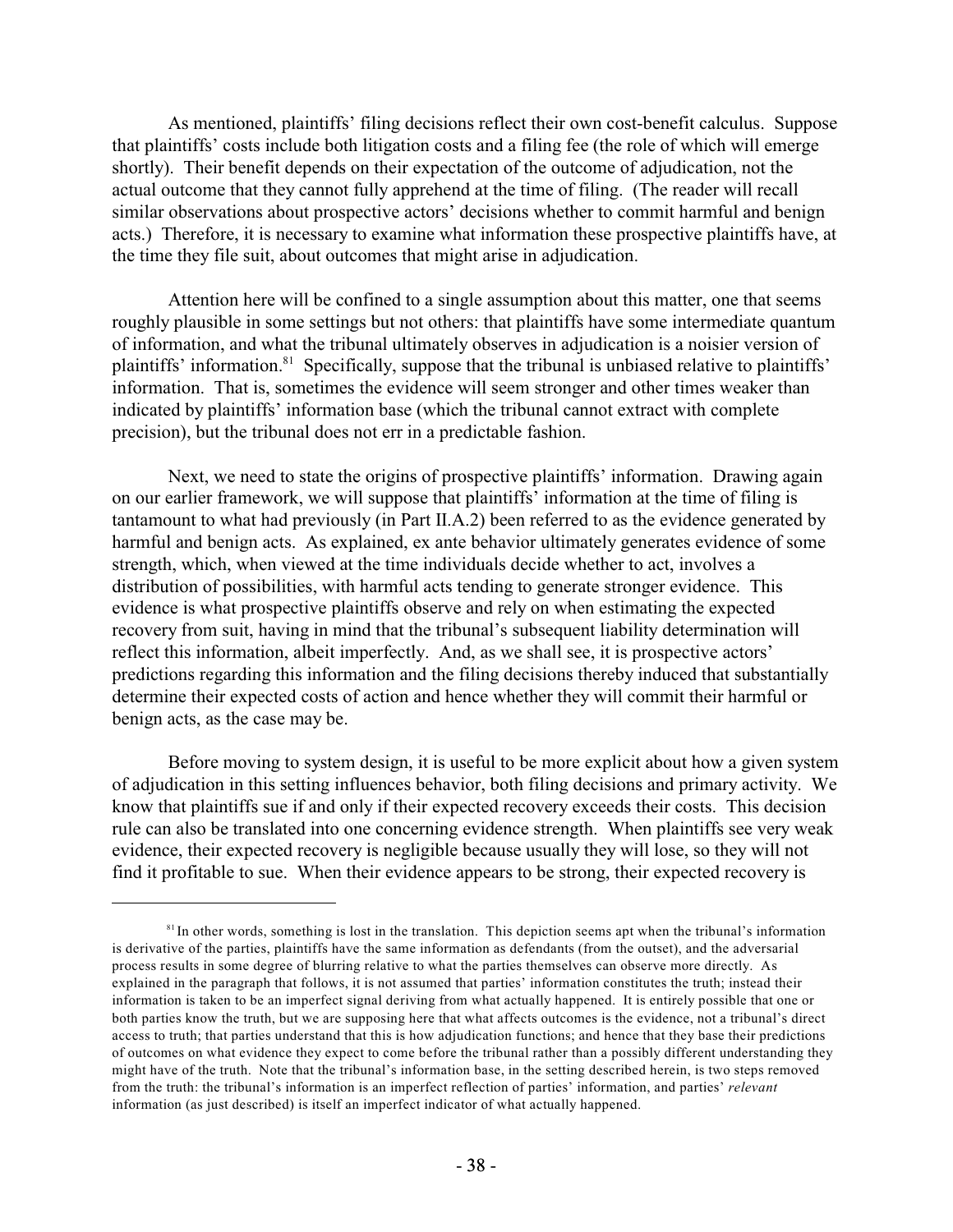high because liability is likely to be found, and let us suppose that suit is then advantageous (it would not be if the combination of litigation costs and the filing fee were even larger). Stronger evidence is more favorable to filing, and there will exist some critical level of case strength, viewed at the time of filing, above which plaintiffs will find it advantageous to sue.

This description allows us to be more precise about individuals' decisions whether to commit harmful and benign acts. In either case, in computing expected costs, they would first need to contemplate when prospective plaintiffs would subsequently file suit. This prediction is as just described. Furthermore, for those suits filed, they need to take into account both their own litigation costs and their expected payout. Filed cases are stronger cases and thus generate a greater likelihood of liability. Note that the resulting overall expected cost will be systematically higher for harmful acts than for benign ones because harmful acts on average generate stronger evidence (although, as explained, not always). This in turn means that they are more likely to induce suit and that there will be more suits involving large expected payouts.

In this setting, we will consider a single system design question, revisiting the choice of the evidence threshold, which was analyzed in Part II.A.2 with regard to ex ante behavior (although without taking into account feedbacks on filing decisions). Specifically, let us start with some regime—a specified evidence threshold and a given filing fee—and contemplate a particular reform: reduce the stringency of the evidence threshold and raise the filing fee, the latter to an extent that holds constant the extent to which harmful acts are deterred. Analysis of this question is involved, but illuminating.

First, consider the consequences of the reduced evidence threshold in isolation. Because liability is assigned more often, both for harmful and for benign acts, a direct effect is to increase both deterrence and chilling. In addition, because prospective plaintiffs' likelihood of winning is higher, they will find suit more attractive. Specifically, consider cases with evidence strength, as viewed by plaintiffs at the time of filing, just below the aforementioned critical level that made suit profitable on an expected basis. That marginally unprofitable suit will now be profitable, so suit will be filed more often. In turn, prospective actors, in addition to facing a higher likelihood of liability when sued, will also anticipate being sued more frequently, which further contributes to the rise in deterrence and chilling. Therefore, both harmful and benign acts are discouraged by a reduction in the evidence threshold, and for two reasons: a direct one (changed outcomes in filed cases) and an endogenous feedback (increased case filings).

Second, consider the posited increase in the filing fee, which increase is to be calibrated to keep deterrence constant. Suppose that we raise the filing fee by just enough to offset the increased incentive to sue due to the reduction in the evidence threshold. The relaxed threshold increases plaintiffs' expected recoveries, and the higher filing fee raises their total costs; we are thus contemplating an increase in the latter such that we leave unchanged the initial critical value of case strength—the strength of evidence for which plaintiffs were indifferent whether to file, the expected recovery just equaling their total costs. If that is done, deterrence still increases on account of the direct effect: even though the same cases will be filed, the probability of liability is higher in those cases, so individuals ex ante contemplating the commission of harmful acts will be discouraged relative to the initial regime. It follows, therefore, that a reform that reduces the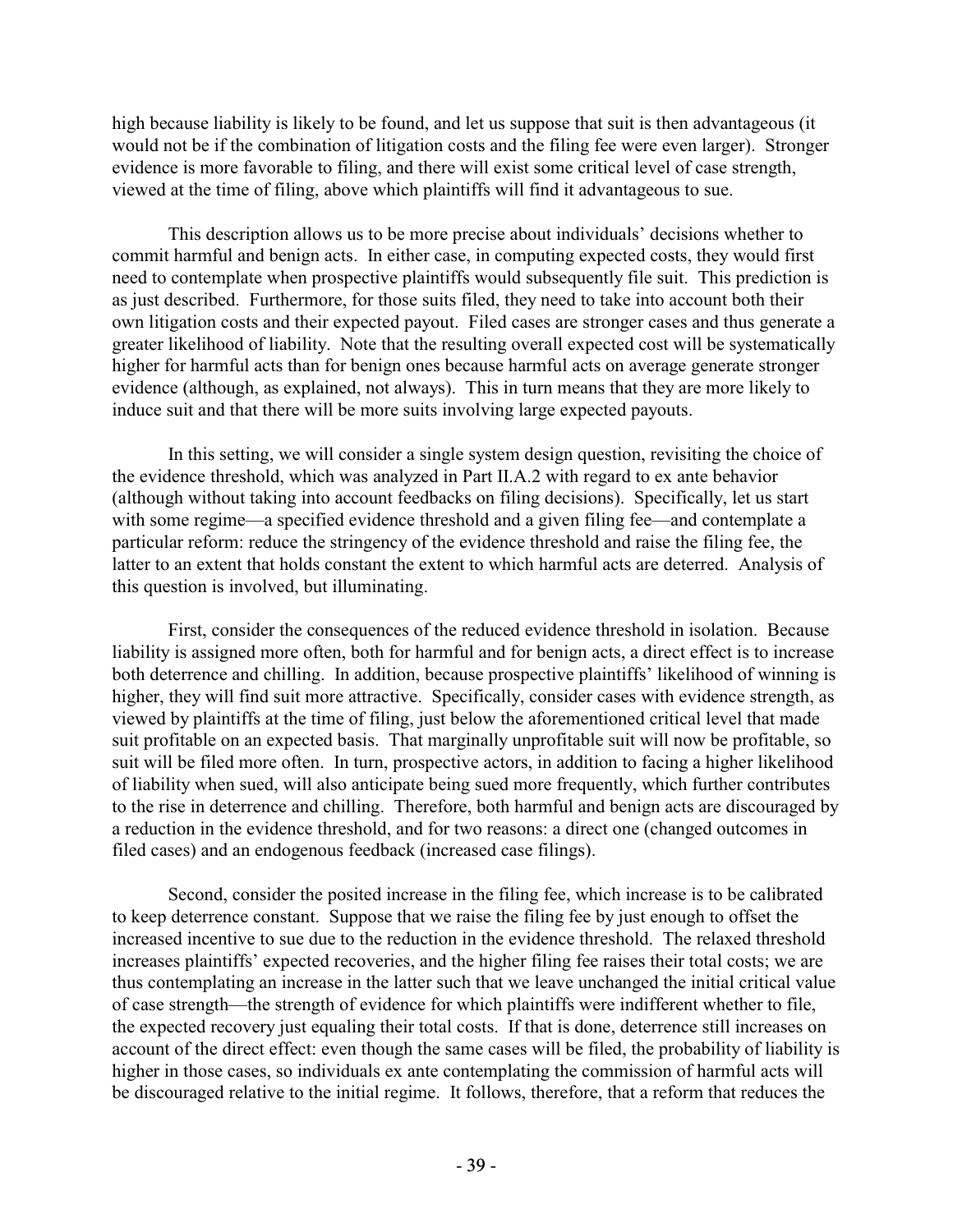evidence threshold and raises the filing fee to as to keep deterrence constant must increase the filing fee by more than enough to keep case filings constant; therefore, case filings must fall, and by just enough to eliminate any increase in deterrence.

We have now traced the consequences of this reform for the deterrence of harmful activity. Although we stipulated at the outset that there would be no effect, it was necessary to take a number of steps to understand how this result comes about. Now we will consider the consequences for system costs and for the chilling of benign conduct. The direct effect on system costs is obviously favorable in light of the foregoing. As explained, the reform as a whole must reduce case filings, so system costs fall. $82$ 

Chilling costs fall as well. This point is not immediately obvious because we have two competing forces: fewer suits are filed, which reduces chilling, but the reduced evidence threshold means that liability is assigned more often in cases that continue to be filed, which increases chilling. Nevertheless, the former factor tends to be systematically greater than the latter. The reason is a combination of two considerations, which are really two sides of the same coin. First, the reduction in case filings eliminates the weakest cases from the legal system, which cases (among those previously filed) have evidence strength (as viewed by plaintiffs at the time of filing) lower than that of all those cases that continue to be filed. Second, the increase in the probability of liability applies, in varying degrees, to all the cases that continue to be filed, and these, in light of the first point, are all stronger cases than those no longer filed. Therefore, the net burden of liability shifts from the weakest cases (among those previously filed) to stronger cases.

Examining this further, recall that case strength is defined by the likelihood that harmful acts generate the evidence (here, what plaintiffs see at the time of filing) relative to the likelihood that benign acts generate the evidence. Therefore, the net effect on the prospects of ultimate liability from this reform is favorable to benign acts *relative to* harmful acts. To complete the argument, keep in mind that our reform is calibrated so as to keep deterrence constant. Hence, if deterrence is unchanged, and if benign acts are benefited relative to harmful acts, it must be that benign acts are treated better absolutely: the expected probability of liability for benign acts therefore falls, so the chilling of benign conduct falls. $83$ 

 $s<sup>32</sup>$  We will see next that the reform reduces chilling, which itself has a feedback on system costs. However, for convenience, this effect is being treated as part of the net social impact of the reduction in chilling, and we are further supposing here that less chilling is net desirable.

 $83A$  heuristic restatement of the argument goes as follows. Focus first on a marginal case that is no longer filed. The reduction in deterrence is proportional to the probability that evidence of that strength is generated by a harmful act, and the reduction in chilling is proportional to the probability that evidence of that same strength is generated by a benign act. Now, compare an associated case with stronger evidence that is more likely to result in a finding of liability due to the reduction in the evidence threshold. The increase in deterrence from that will be proportional to the probability that evidence of this higher evidence strength is generated by a harmful act, and the increase in chilling will be proportional to the probability that this higher evidence strength is generated by a benign act. Now suppose that we match some arbitrary (say, very small) unit in deterrence reduction from the former (the marginal case no longer filed) to a one unit deterrence enhancement from the latter. Because harmful acts generate the stronger evidence relatively more often than benign acts do, when we do the same matching for one unit of chilling reduction from the former, there will be less than a one unit increase in chilling from the latter (because the latter evidence is generated *relatively* less often by the benign act than by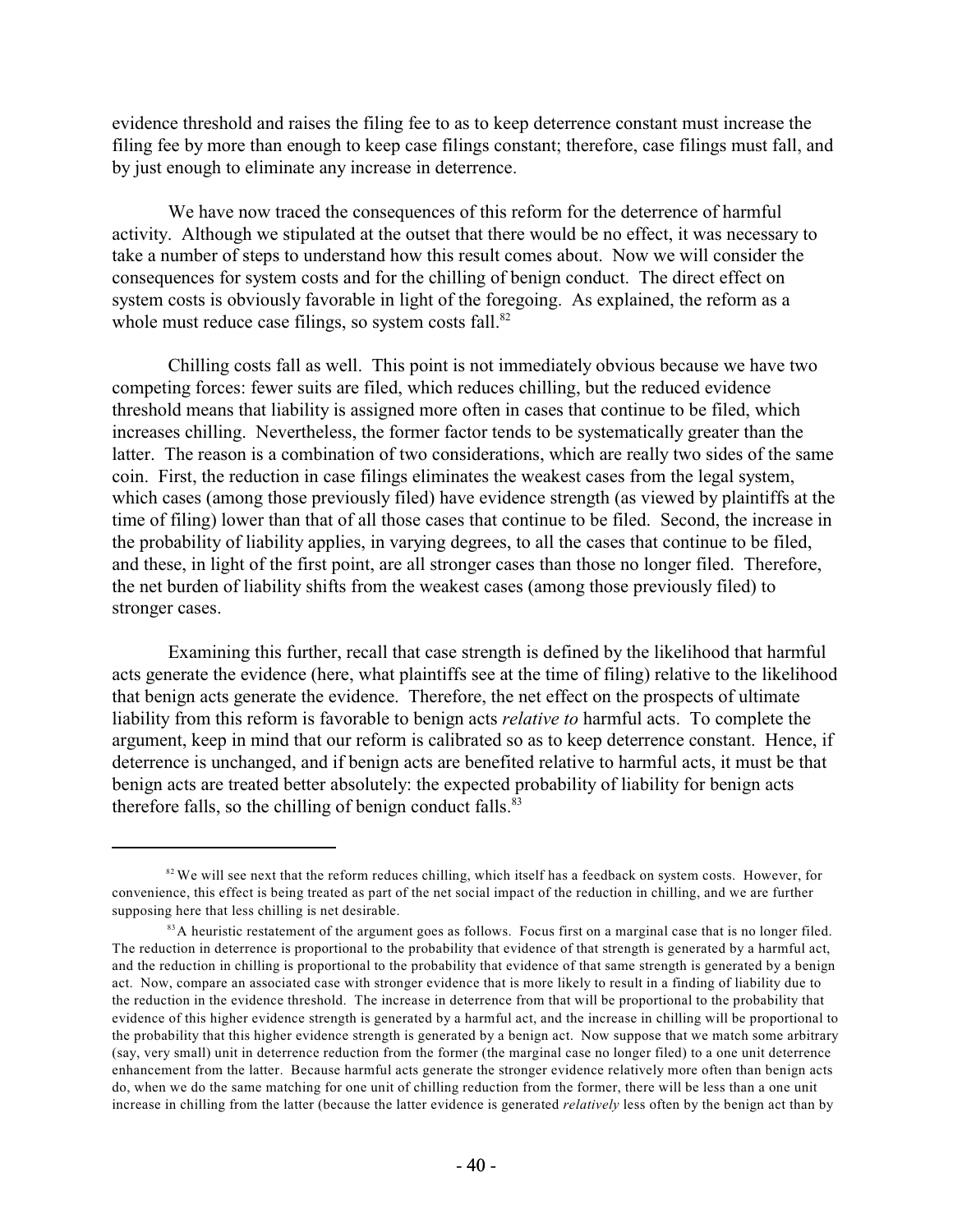To summarize, we can see that, in the setting under consideration, reducing the evidence threshold and raising the filing fee so as to keep deterrence constant has two consequences—lower system costs and less chilling of benign behavior—both of which increase social welfare. With regard to these features of system design, the gulf between truth and consequences is large, to the point that aiming at the truth is unrelated to consequences for social welfare.

We already discovered in Part II.A.2 that, when choosing the evidence threshold for final adjudication when the setting involves ex ante behavior, the optimal decision criterion depends on a multitude of factors, none of which pertain directly to truth in the sense of the likelihood that the case at hand actually involves a harmful rather than a benign act. The substantial wedge was attributable to the centrality of endogenous underlying behavior (individuals' primary activity): truth refers to what is, taking what we see as given, whereas all consequences relevant to social welfare pertain to how that behavior *changes* in response to *changes* in the evidence threshold. Here, when we add a further layer of endogenous behavior, plaintiffs' decisions whether to file suit, we have yet another large wedge, making it extremely difficult to articulate any straightforward, coherent connection between truth and consequences.

The present illustration is intriguing for another reason: one might have thought that a significant concern for the chilling of benign behavior as a consequence of the mistaken imposition of liability would, all else equal, favor a more stringent evidence threshold. Yet here, a reduction in the evidence threshold—combined with a stipulated adjustment to a filing fee—had the consequence of reducing the chilling of benign behavior. The more important a reduction in chilling happens to be, the greater is the gain from this counterintuitive policy reform. Furthermore, this result arises entirely as a consequence of informational considerations, reflecting the gap both between ultimate outcomes in adjudication and what individuals know at the time they decide how to act (a recurring theme) and also between those outcomes and what prospective plaintiffs know at the time they decide whether to file suit.<sup>84</sup> On reflection, it should not be surprising that the more complicated is the scenario under analysis—and, in particular, the more layers of endogenous behavior and possible divergences between who knows what, and when, are introduced—the more important it is for legal system engineers to aim quite explicitly at consequences.<sup>85</sup>

the harmful act). One can perform such matches for all of the units in deterrence reduction from fewer filings, and each comparison will involve, for each one unit increase in deterrence from the reduced evidence threshold a less-than-oneunit increase in chilling. Since all the deterrence units (the drops from fewer filings and the increases from the lower evidence threshold in cases still filed) sum to zero, and since all the increases with regard to benign acts are smaller than those for harmful acts, the sum for benign acts is negative. That is, chilling falls. (This argument is, unfortunately, more complicated and subtle than others in this Article. For the mathematical derivation, see Kaplow, *supra* note 37.)

<sup>&</sup>lt;sup>84</sup>Observe that, although we assume that the tribunal cannot learn all the information that plaintiffs possess, their information is nevertheless harnessed, advantageously, at the filing stage when incentives there structured appropriately (in part through the use of a filing fee in this policy experiment). One way to view this reform is that, although it reduces the de jure evidence threshold, it raises the de facto threshold (that is, how strong a case must be for plaintiffs to choose to file).

<sup>&</sup>lt;sup>85</sup> A further lesson is that aiming explicitly at consequences often involves indirection in settings with endogenous behavior and dispersed information. Of course, the system designer must not aim solely at behavioral consequences but also take into account system costs. The added challenge is that we have multiple behavioral concerns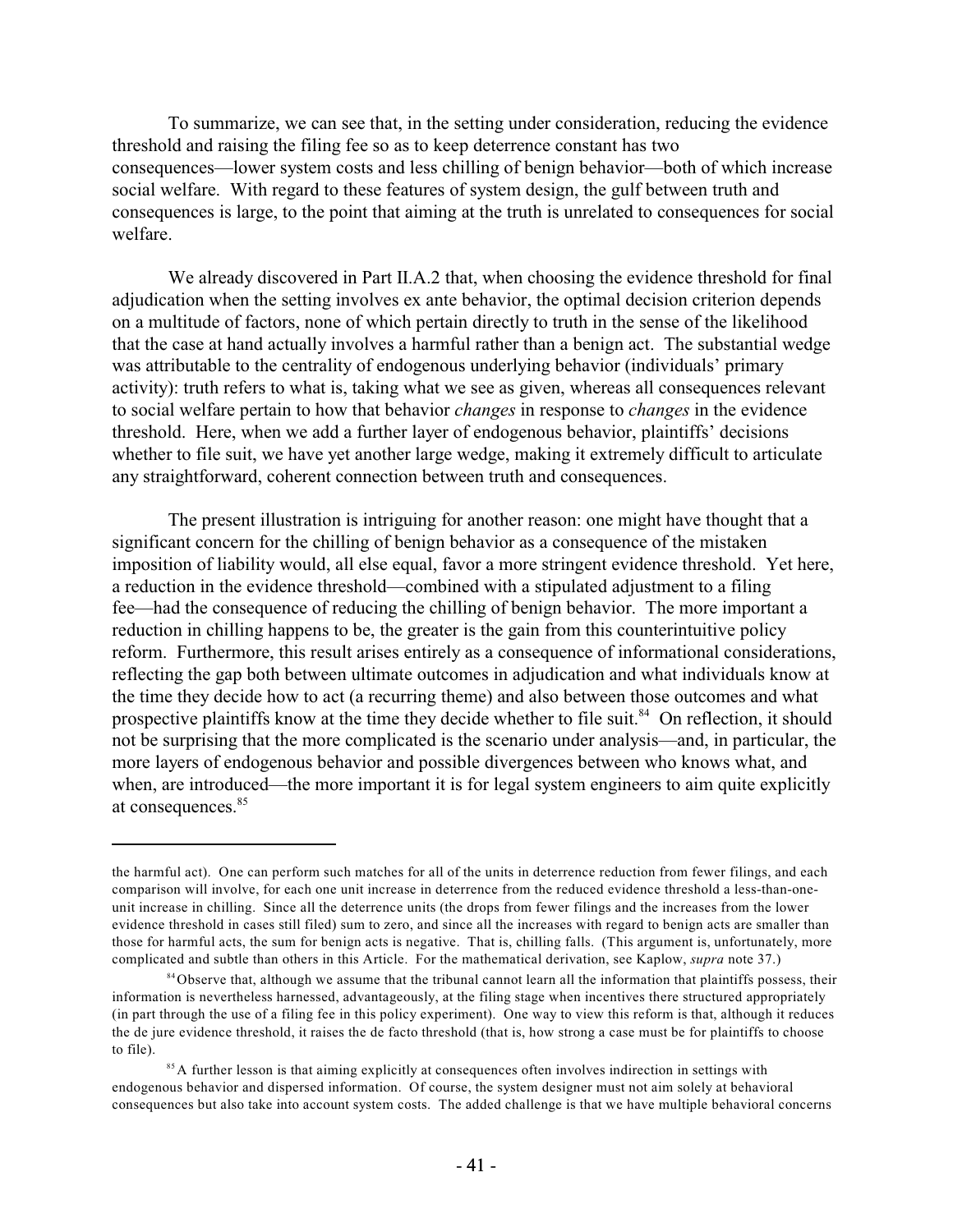# 2. *Public enforcement*

This Subpart mainly flags issues rather than analyzing additional scenarios. In Subpart 1, it was natural to suppose that private plaintiffs' filing decisions can be analyzed as an expected profit calculus.<sup>86</sup> With public enforcers, the matter is more complicated. To some degree, legal system design can dictate their behavior. Then, if it is wished that their filing decisions, for example, be unchanged, such might be prescribed. Or if, when other design features change, it would be optimal for filing decisions to change in some fashion, that too might be commanded.

More broadly, public officials may be motivated in a variety of ways, many of which can, at best, be influenced only indirectly by those designing aspects of the legal system. For example, prosecutors might pursue high win rates, maximum aggregate fines, or some other outcome-based objective. Their reactions might then have much in common with those of private litigants. $87$  In addition, by strategically choosing compensation methods, promotion criteria, and enforcement budgets, it may be possible to significantly influence enforcement activity. But, as with any delegation to agents, there is slippage, and certain features of the relevant institutions may generate particular incentives that might be advantageous or perverse. For example, public prosecutors—especially those elected to office or appointed by officials subject to significant political restraint—may thereby be kept in line on some dimensions but have their behavior skewed on others. One particular concern is that they may pursue or refrain from enforcement for partisan reasons, such as to harass political opponents and otherwise protect incumbents. They may also seek publicity, for its own sake or to advance their careers.

For present purposes, these phenomena are important in the general sense already discussed: the additional layer of endogeneity in behavior complicates the analysis and may introduce a further wedge between truth and consequences. And public enforcers' distinct incentives may present problems or opportunities that need to be addressed explicitly. For example, it is familiar that a heightened evidence threshold and other procedural protections in

<sup>(</sup>deterrence of harmful acts and chilling of benign acts). To best achieve the appropriately weighted mix of all these objectives, the system does not even aim directly at some desired outcome but rather it can only create incentives so that some of the parties (prospective plaintiffs) act so as to endogenously generate incentives that induce other parties (prospective defendants) to behave in ways such that, taken together, overall welfare is maximized.

<sup>&</sup>lt;sup>86</sup> As with all such statements in this Article, the claim is meant as a first approximation for typical situations, not as a universal description.

 $\beta$ <sup>7</sup> Common responses can arise in a number of ways. For example, with private plaintiffs, raising the evidence threshold will tend, as examined in Subpart 1, to reduce the filing rate, all else equal. Moreover, anticipating the topic of Subpart B, in cases that are filed, it is possible (although not necessarily true) that they will be induced to spend more. Likewise, a public prosecutor's office that cares, among other things, about its win rate, and also that has a fixed budget, might react by filing fewer cases and spending more on those cases that are filed. *See* Kaplow, *Burden of Proof*, *supra* note 25, at 848-55. For additional discussions of how proof burdens may affect prosecutors' and defendants' efforts in litigation, see Thomas J. Miceli, *Optimal Prosecution of Defendants Whose Guilt Is Uncertain*, 6 J.L. ECON. & ORG. 189 (1990); Daniel L. Rubinfeld & David E.M. Sappington, *Efficient Awards and Standards of Proof in Judicial Proceedings*, 18 RAND J. ECON. 308 (1987); and Okan Yilankaya, *A Model of Evidence Production and Optimal Standard of Proof and Penalty in Criminal Trials*, 35 CAN. J. ECON. 385 (2002). *See also* Derek Pyne, *Can Making It Harder To Convict Criminals Ever Reduce Crime?*, 18 EUR. J.L. & ECON. 191 (2004) (examining a model in which police are rewarded for convictions, regardless of their accuracy, and finding that a higher proof burden may increase their efforts to identify the truly guilty and thereby increase deterrence).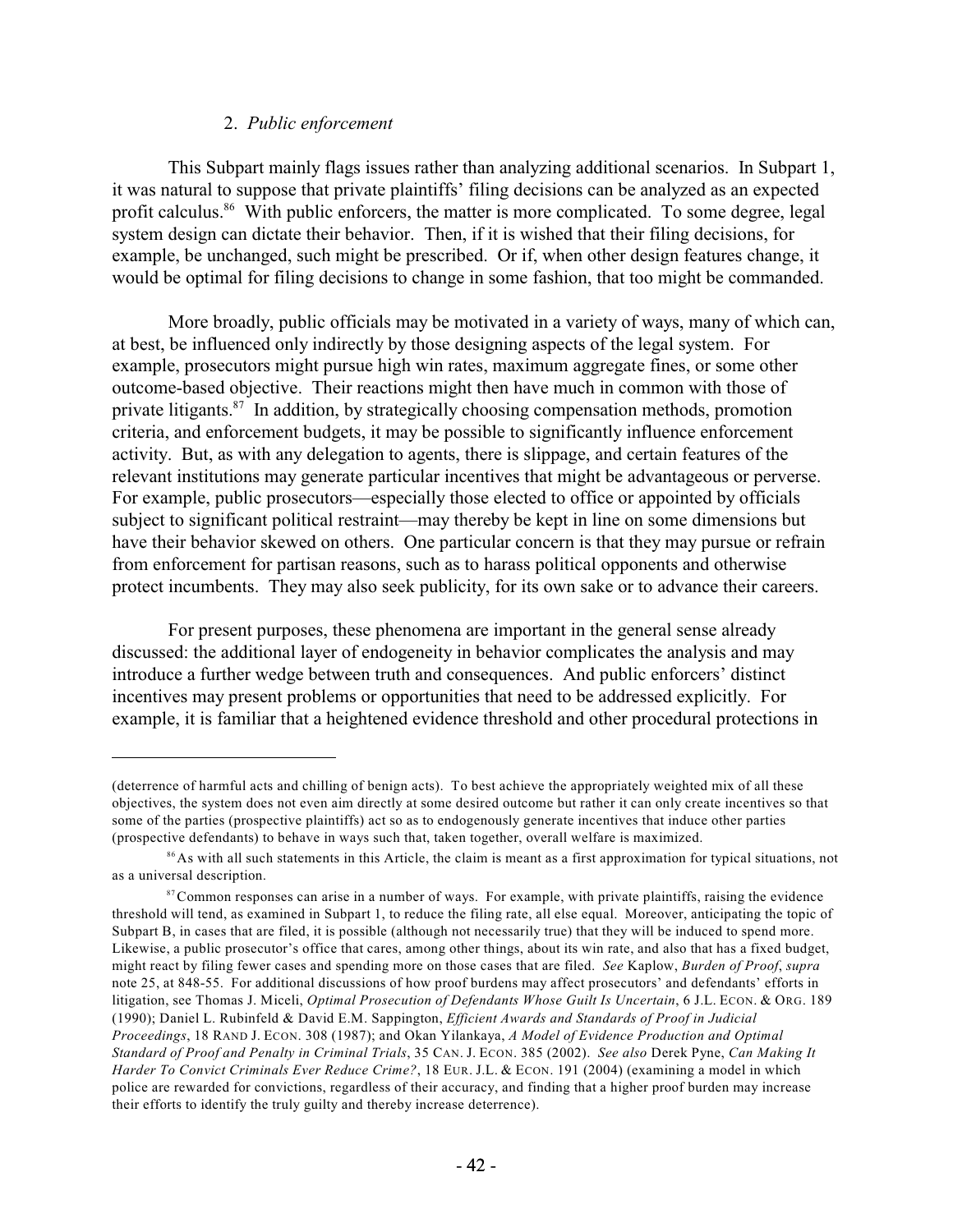the criminal sphere may be rationalized as protections against the abuse of power, a topic explored further in Part V.B, which suggests that aiming at truth in adjudication may have additional, desirable consequences because abuses may be rendered more difficult.

#### B. *Incentive to Generate Information*

An obvious and important problem with the fact that parties (whether private or public) substantially control the generation<sup>88</sup> of information in adjudication is that it may not all be truthful. In addition to the inevitable facts that information is always imperfect and limited, there is also the concern that it will be self-interested and hence skewed. In most settings, preventing misinformation—ensuring greater truth—in this sense will be desirable, although the degree to which it can be accomplished, as always, involves cost tradeoffs.<sup>89</sup>

This Subpart sets this more straightforward problem to the side and confines attention to parties' incentives to generate information (evidence) that is entirely truthful and can only lead to more accurate outcomes. Part III analyzed the value of such information in a variety of settings. The central question here is whether litigants' incentives align with social incentives in that additional information is generated always but only to the extent that its consequences are socially advantageous. In light of the fundamental divergence between private and social incentives to file suit, examined in Subpart A.1, it should not come as a surprise that the answer is generally in the negative. This Subpart analyzes the problem in the contexts presented in Parts III.B and III.C involving accuracy in the determination of damages, where the concern is for ex ante behavior and for compensation, respectively.<sup>90</sup> We shall see that parties' incentives are

<sup>&</sup>lt;sup>88</sup> For this Subpart, generation is taken to refer to both any investigation or analysis to come up with the information and any costs in presenting it to the tribunal. More complete analysis would distinguish the two types of activity because parties are often able to present evidence selectively. *See* Louis Kaplow & Steven Shavell, *Legal Advice About Acts Already Committed*, 10 INT'L REV. L. & ECON. 149 (1990); Louis Kaplow & Steven Shavell, *Legal Advice About Information to Present in Litigation: Its Effects and Social Desirability*, 102 HARV. L. REV. 565 (1989). As a result, parties have incentives to search for information more widely, recognizing that they may be able to withhold unfavorable findings and present only the favorable ones.

*See, e.g.*, Marvin E. Frankel, *The Search for Truth: An Umpireal View*, 123 U. PA. L. REV. 1031 (1975) 89 (arguing that adjudication should determine truth, criticizing the adversary system for generating false and misleading results, and discussing reforms)..

*See* Kaplow & Shavell, *supra* note 67; Kaplow, *supra* note 60, at 338-45; Kaplow, *supra* note 74; *see also* 90 Kaplow, *Income Tax*, *supra* note 15, at 70-77 (analyzing taxpayers' incentives to acquire and present information about taxable income). Regarding accuracy in the determination of liability, observe that parties' incentives are often misaligned. The party in the wrong—for example, a defendant that knows it committed a harmful act that should give rise to liability—obviously has an excessive incentive to present truthful, but exonerating information. One might choose to place such cases in the category of misinformation. Consider some opposite situations. For a prospective plaintiff who knows that it was actually harmed by the defendant's wrongful behavior, we can consider an all-or-nothing choice of information generation, wherein all involves bringing suit and nothing corresponds to abstention from suit. There, we already know that plaintiffs' incentives to sue can be excessive or inadequate. *See* Shavell, *supra* note 79. Similar logic applies to intermediate cases. To take another example, consider a criminal defendant who is actually innocent and faces imprisonment. In general, such individuals have too little incentive to generate exonerating information because the costs they bear from a mistaken conviction—the loss of liberty and other harms resulting therefrom—tend to be social costs as well, but such defendants do not bear the additional social cost of running prisons (nor do they directly bear costs from the dilution of deterrence or the chilling of others' innocent behavior). *See* Kaplow, *supra* note 60, at 367-69. Hence, we can see in a wide range of settings (in addition to those elaborated in the text) that private litigants' incentives to generate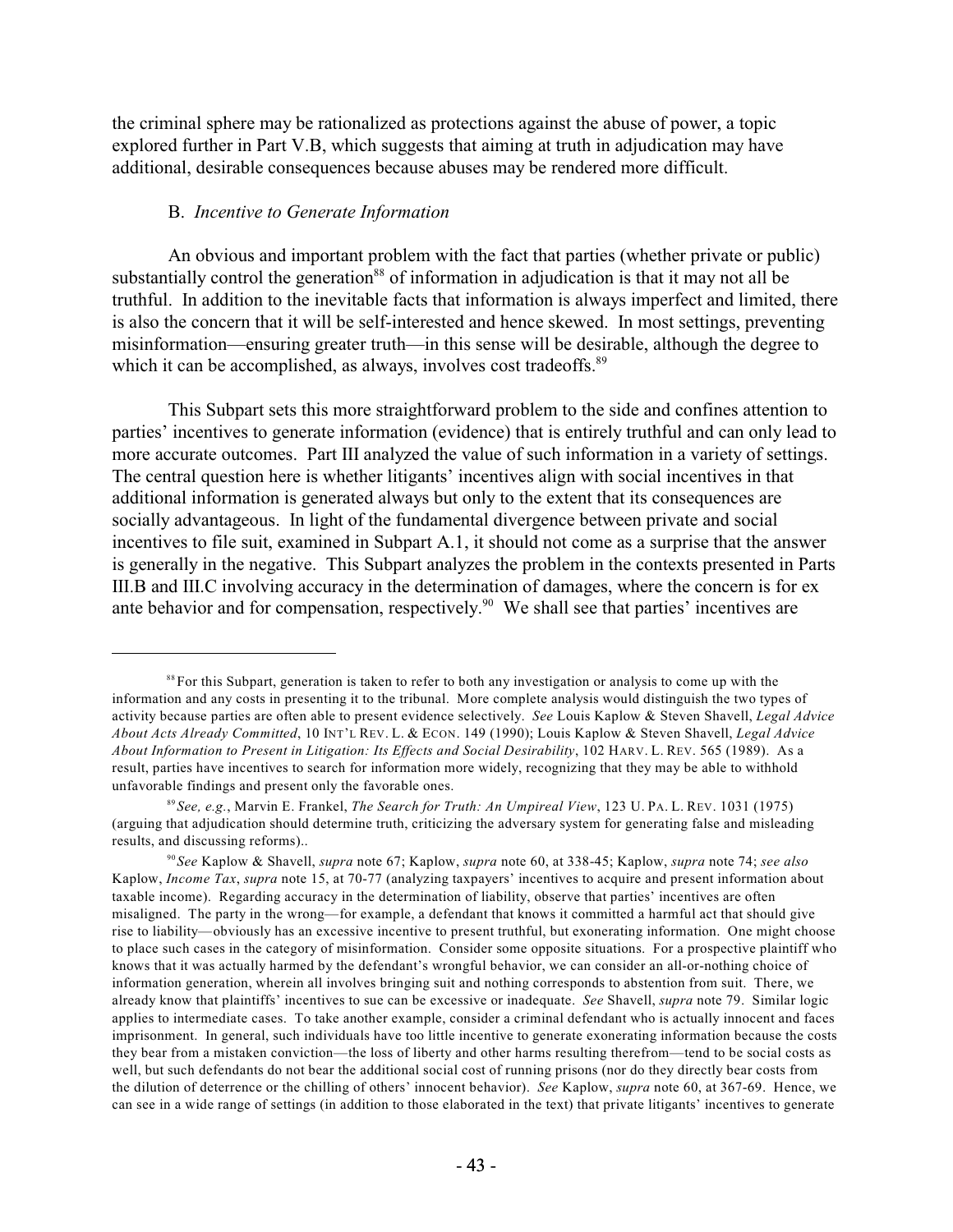often socially excessive and that among the mechanisms that may be employed to address the problem is one under which the tribunal in certain circumstances ignores valid information, instead being committed to reach less accurate—that is, less truthful—outcomes.<sup>91</sup>

To begin the analysis, consider parties' incentives to generate information in adjudication about damages. For either party, there is an incentive to do so whenever the resulting favorable movement in the expected damage award exceeds the generation cost. For example, if in the absence of further evidence, the tribunal is expected to award damages of \$1000, a plaintiff would be willing to spend \$99 to raise this figure to \$1100, and a defendant would be willing to spend \$99 to lower it to  $$900.<sup>92</sup>$ 

This degree of inducement does broadly tend to be socially excessive. First, consider damages as an incentive for ex ante behavior. As we saw in Part III.B, when individuals cannot anticipate the particular level of harm when they decide how to act, there is no social value whatsoever of greater accuracy ex post. And when they can—consider for simplicity the most favorable case in which this knowledge is costless—the social gain ex ante from improved behavior will involve only those situations in which behavior does change, and, in such instances, the net social benefit will equal the difference between the harm avoided and the benefit forgone, which difference will generally be less than the change in the damage award that produces the change in behavior.<sup>93</sup>

Second, regarding compensation as insurance for risk-averse victims, Part III.C explained that the social benefit is given by the magnitude of the risk premium. This concept was illustrated by considering a situation in which the actual harm might be high or low, and it was explained that the utility gain from raising compensation when actual harm is high exceeds the utility loss from lowering compensation when actual harm is low. But, in the high-harm situation, for example, the plaintiff's gain in litigation is one hundred cents on the dollar for any dollar increase in damages (not just the risk premium from greater accuracy), and the defendant's gain is likewise one hundred cents on the dollar for any dollar reduction. Again, incentives to generate truthful information about damages tends to be socially excessive.

Finally, consider briefly the implications of this analysis for system design. One approach would be to place general limits on litigation effort regarding damages, such as by

even truthful information often diverge substantially from what is socially appropriate.

<sup>&</sup>lt;sup>91</sup> Another dimension of party-generated information concerns their selection, often aided by lawyers, of which evidence to present in adjudication. *See* sources cited *supra* note 88. It turns out to be ambiguous whether legal advice generates more or less information than would be presented by unaided litigants and also whether adjudicators' decisions will be closer to the truth. Most relevant for present purposes, having better informed tribunals does not translate into actors behaving more in accord with the law for the now-familiar reason, elaborated in Part I, that parties lack pertinent guidance at the time they act.

 $92$ A fuller analysis would view evidence generation as a matter of degree, and the question would then be parties' incentives at the margin. The same analysis applies: for example, a plaintiff would be willing to spend 99¢ to raise the award by \$1.00.

<sup>&</sup>lt;sup>93</sup> Heightened deterrence due to greater accuracy can reduce adjudication costs because adjudication will occur less often, which can have an opposing effect. Note, however, that the concomitant reduction in chilling when true harm is low will induce additional activity and hence more adjudication.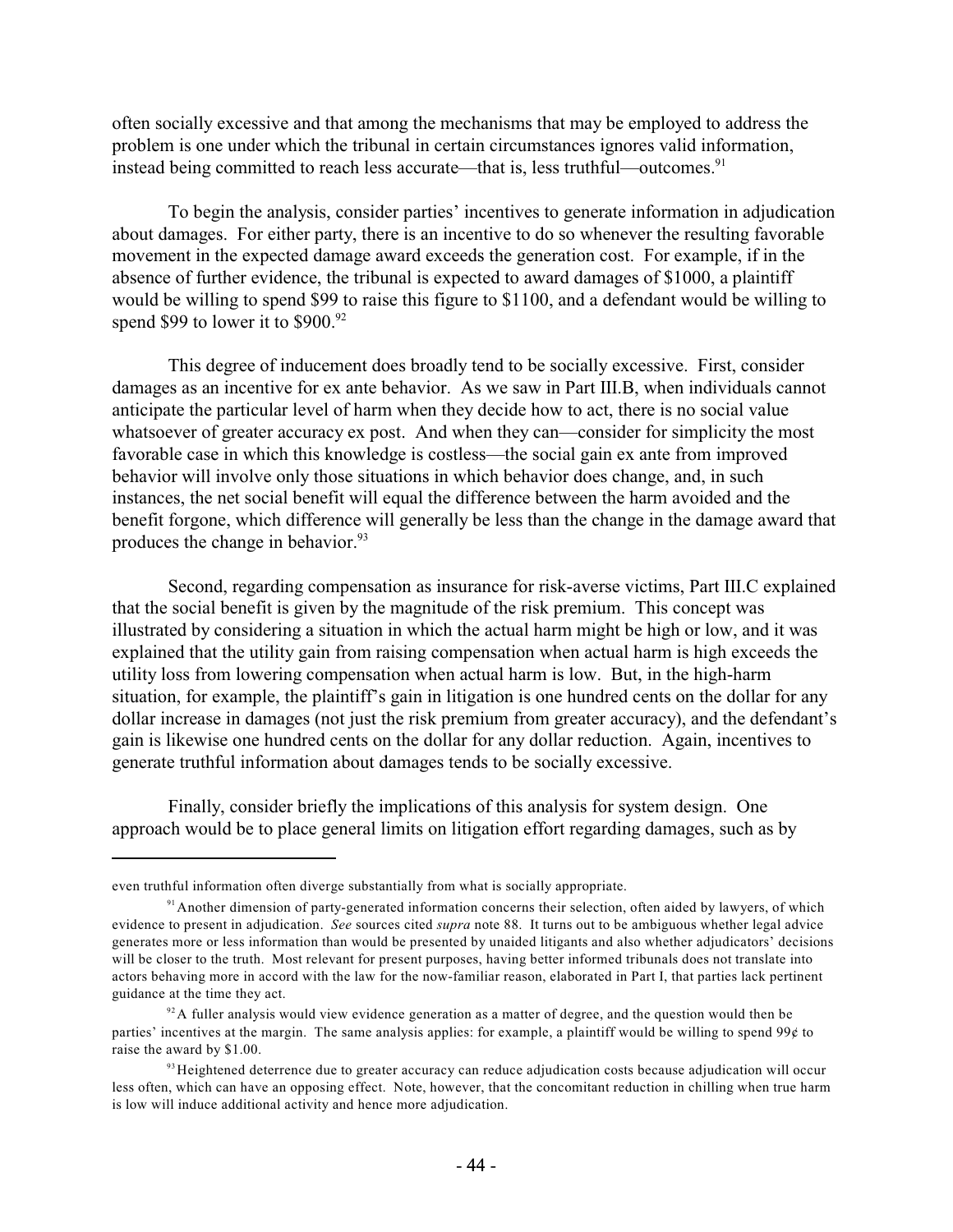limiting the number of experts, the time that they may testify, and so forth. Another would be to employ damages tables, as some have proposed—mostly for other reasons, including that they may be more accurate in operation than generalist factfinders' attempts to sift through the testimony of competing experts.  $94$  Note that both of these approaches are designed to suppress parties' efforts to generate what may well be truthful information, and the limitation would be optimal even in a setting in which we assume that the stifled party seeks to present truthful information and bears all the direct costs of doing so.

Along the same lines, consider another mechanism that has been posited in some prior work.<sup>95</sup> For concreteness, suppose that damages would otherwise be set at \$1000, and that either party is in a position to present entirely truthful information on actual damages at a cost of \$50. Clearly, the plaintiff will make this demonstration whenever true damages exceed \$1050, and the defendant will do so whenever true damages are below \$950. But the foregoing analysis suggests that these incentives can be excessive. For example, if true damages are \$1051, the plaintiff will generate this information at a cost of \$50, but it is hard to imagine that any improvement in behavior or reduction in the risk premium will be worth more than this expenditure. It will almost certainly have a social value that is smaller, often much smaller, than the cost.

Let us now suppose further that the social value of accuracy in the setting under consideration is such that it is worth either party spending the \$50 only when actual harm differs from average harm by more than \$200, that is, when harm exceeds \$1200 or falls below \$800. The system can be designed to induce parties in litigation to behave accordingly by committing the tribunal to *ignore* any evidence indicating that actual harm is in the range from \$800 to \$1200. That is, the tribunal makes use of the evidence, rather than sticking with its initial damages estimate of \$1000, if and only if demonstrated harm exceeds \$1200 or falls below \$800. This mechanism induces parties to behave optimally in terms of social welfare. Note that here, when aiming directly at consequences, the method involves a commitment to ignore the truth. For example, the plaintiff would choose to generate information demonstrating that actual harm was \$1100 if it knew the tribunal would listen; but if the plaintiff understands that the tribunal will cover its ears and instead pronounce damages to be \$1000, in disregard of the demonstrated truth to the contrary, then the plaintiff will refrain from doing so, which is the consequence that is sought. Once again, we have seen that when additional endogeneity is introduced, here concerning the incentive to generate information in adjudication, the gulf between truth and consequences may become much more pronounced. There is no substitute for aiming explicitly,

*See, e.g.*, 2 AMERICAN LAW INSTITUTE, ENTERPRISE RESPONSIBILITY FOR PERSONAL INJURY 217-27 (1991); 94 Albert W. Alschuler, Mediation with a Mugger: The Shortage of Adjudicative Services and the Need for a Two-Tier Trial *System in Civil Cases*, 99 HARV. L. REV. 1808, 1825-28, 1853-54 (1986); Randall R. Bovbjerg, Frank A. Sloan & James F. Blumstein, *Valuing Life and Limb in Tort: Scheduling "Pain and Suffering,"* 83 NW. J.L. REV. 908 (1989); Frederick S. Levin, *Pain and Suffering Guidelines: A Cure for Damages Measurement "Anomie,"* 22 U. MICH. J.L. REFORM 303 (1989).

<sup>&</sup>lt;sup>95</sup> See sources cited *supra* note 90. As a practical matter, this scheme may be more difficult to implement than limitations on experts or damages tables because of the need to custom-fit the pertinent figures to particular settings, which in turn requires case-specific knowledge of parties' costs of generating information. In any event, the mechanism does demonstrate the core idea that truth and consequences can diverge dramatically in this context.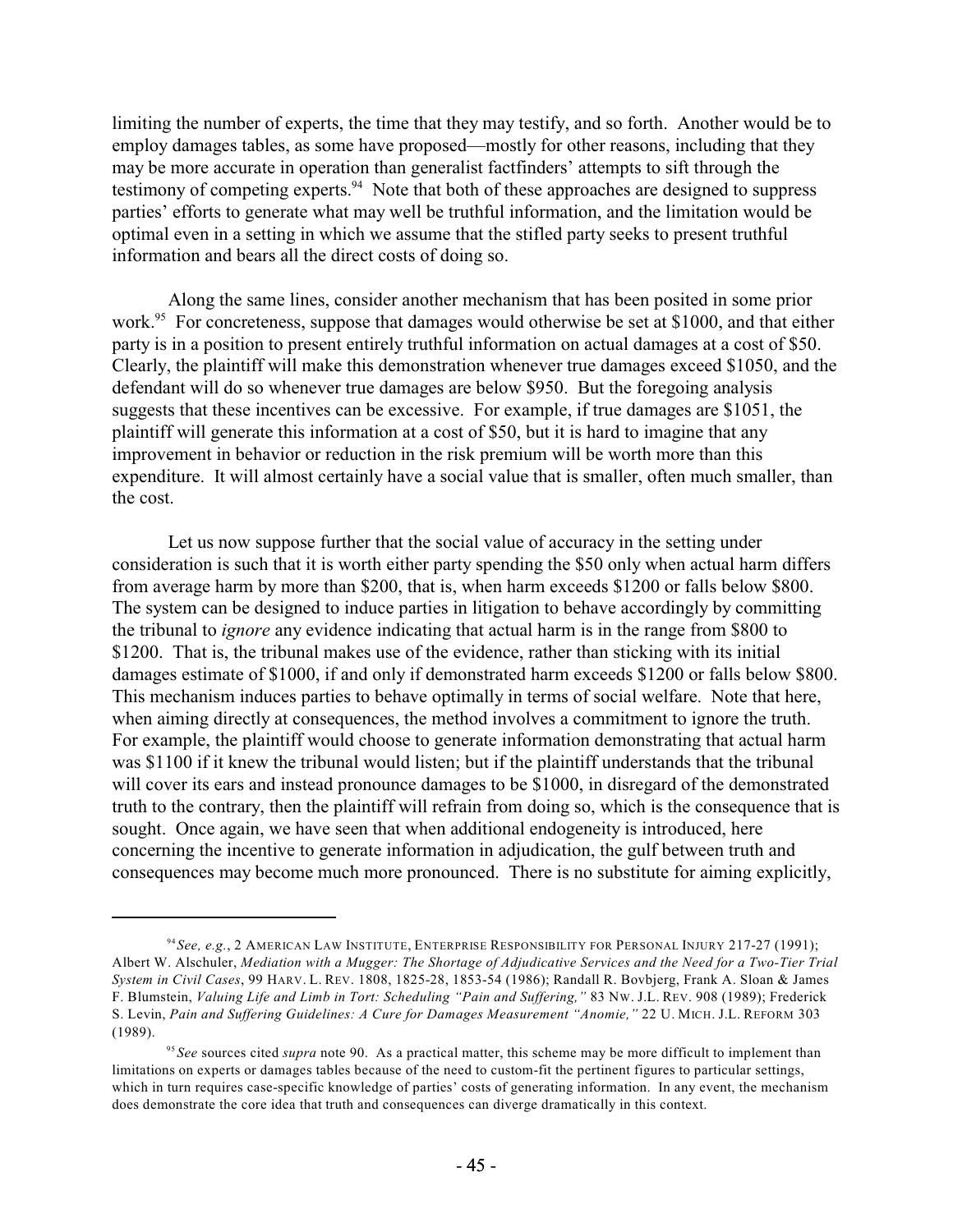indeed aggressively, at the consequences, wherever they may lead, because with this level of endogeneity, truth can be quite a misleading target.

# **V. ADDITIONAL CONSEQUENCES OF TRUTH**

Parts I through IV analyze the design of the legal system from a consequentialist perspective wherein the underlying objective is the maximization of social welfare. That is, aiming at consequences is taken to be correct in principle. Nevertheless, taking truth as the object, particularly of adjudication, seems natural and appears, even if implicitly, to guide much inquiry. The foregoing analysis, therefore, assesses when, why, and how system design aimed at these two different targets diverges.

Until now, the investigation is premised on the notion that truth does not have more immediate value. There are two different ways in which it might. One, pursued briefly in Part VI, moves beyond the welfarist framework and asks whether there may be reasons other than social welfare why truth should be an aim (or the aim) of adjudication. In this Part, we consider briefly a number of reasons that truth may have direct value in advancing social welfare, that is, staying within the welfarist paradigm. We are asking whether truth itself, or the overt attempt to aim at the truth, has important consequences.

In this domain, much has been written over the ages but, for the most part, there is little focused, sustained analysis of particular settings—perhaps because such is so difficult with regard to the phenomena of interest, perhaps because few believe that these consequences ultimately are very important, or perhaps for other reasons.<sup>96</sup> The exploration here sketches some lines of thought that may deserve further attention.

# A. *Legitimacy*

The notion of legitimacy is taken here to refer to the degree to which members of society find the legal system to conform with appropriate norms so as to command respect and support.<sup>97</sup> Legitimacy in this sense may have welfare-relevant consequences for a number of reasons.<sup>98</sup> Individuals who perceive their legal system to be more legitimate may be more inclined to follow

<sup>&</sup>lt;sup>96</sup> There are notable exceptions. For example, Jeremy Bentham's treatise on constitutional law is substantially devoted to various means by which restraints on government that require openness, such that the truth of its operations are revealed to the citizenry, will promote social welfare. JEREMY BENTHAM, THE COLLECTED WORKS OF JEREMY BENTHAM: SECURITIES AGAINST MISRULE AND OTHER CONSTITUTIONAL WRITINGS FOR TRIPOLI AND GREECE (Philip Schofield ed., 1990) (originally written in 1822-1823). The discussion here extends and applies some prior work that considers the same set of consequences but without focusing on their relationship to truth as an aim of system design. *See* LOUIS KAPLOW & STEVEN SHAVELL, FAIRNESS VERSUS WELFARE 281-91, 404-08 (2002); Kaplow, *supra* note 60, at 382- 99.

 $\frac{97}{97}$  Note, importantly, that this notion of legitimacy is one of perceived legitimacy in the eyes of the masses, not an independent notion of legitimacy in the mind of some outside philosopher-observer, the latter of which falls in the domain of Part VI.

<sup>&</sup>lt;sup>98</sup> The instrumental view of legitimacy is associated with MAX WEBER, THE THEORY OF SOCIAL AND ECONOMIC ORGANIZATION 124-32 (A.M. Henderson & Talcott Parsons trans., Oxford Univ. Press 1947) (1922).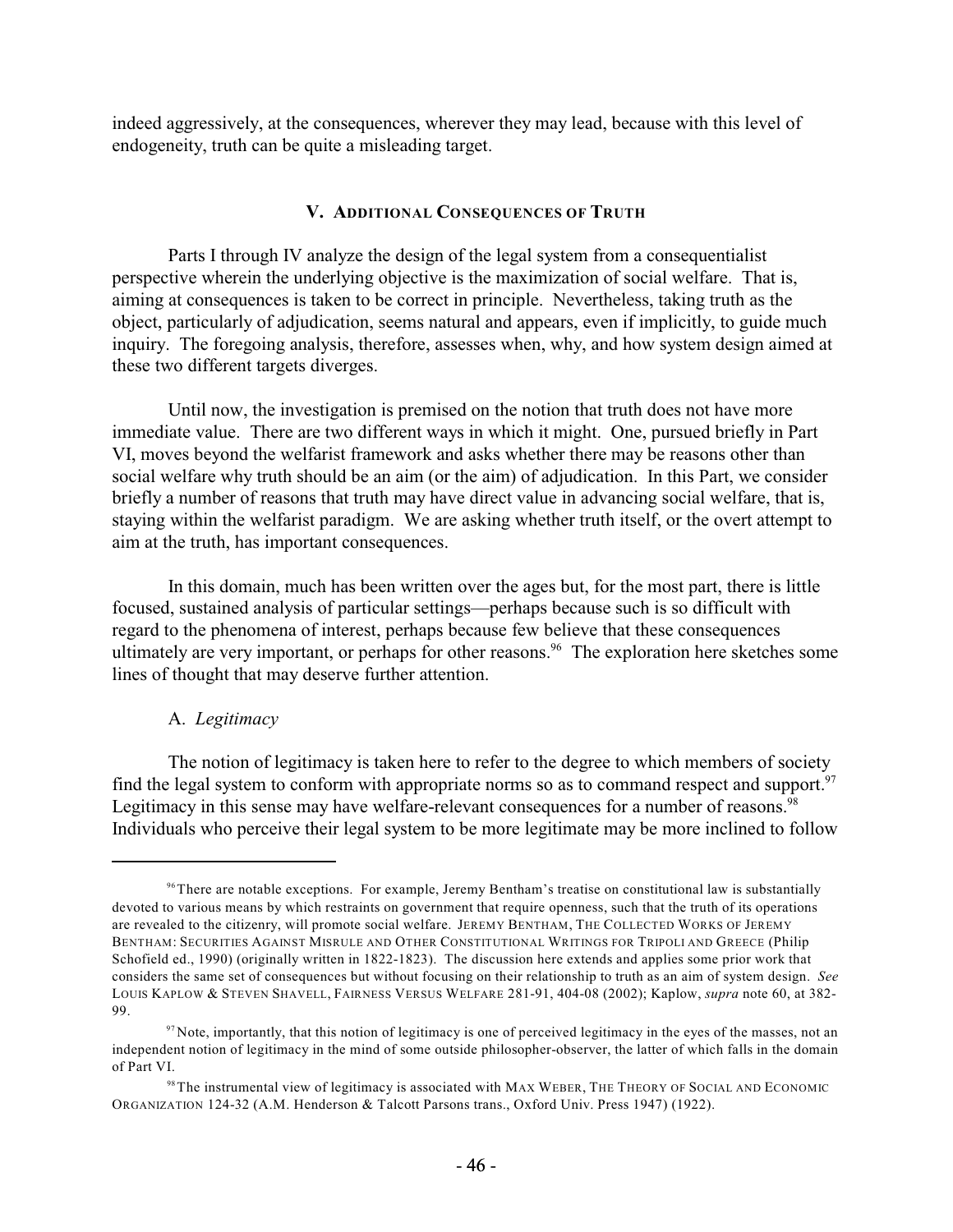its commands,  $99$  to engage in business dealings without undue fear of opportunism that would go unremedied, to cooperate with the police and other government officials, to bring their disputes into the legal system rather than taking the law into their own hands,  $100$  and to participate constructively in political decision-making.

Let us now take as given that legitimacy can have significant, desirable social consequences, and ask whether legitimacy, and thus its favorable consequences, might be enhanced if the legal system were to pursue truth more directly than suggested by the earlier analysis in this Article. That is, might it be worthwhile, sometimes and to some degree, to place greater weight on the truth, thereby sacrificing social welfare to some extent in the ways examined previously, in order to achieve greater welfare gains through enhanced legitimacy?<sup>101</sup>

The short answer is that it is hard to say. On one hand, precisely because truth seems appealing—for example, more accurate adjudication may seem more trustworthy—it is easy to imagine that greater weight on truth might contribute to perceived legitimacy.<sup>102</sup> This possibility might be further supported by some of the considerations in Subparts B through D.

On the other hand, good consequences themselves should enhance legitimacy. Surely, a legal system that better deters or prohibits harmful acts, that leads to less chilling or prohibition of benign conduct, and avoids excessive costs, will be broadly appealing to society. Indeed, legal systems that fail significantly on one or more of these dimensions are unlikely to command significant respect.<sup>103</sup>

Both of these perspectives have force. At the extremes, it is easy to see one or the other being dominant. For example, if most outcomes of adjudication were thought to involve mistakes, the public would be outraged. Random damage awards would seem appalling. However, it is not clear how much social unease would ensue short of such extremes. For example, would legitimacy be undermined nontrivially if disputes over damages in personal

*See, e.g.*, TOM R. TYLER, WHY PEOPLE OBEY THE LAW (1990). 99

<sup>&</sup>lt;sup>100</sup> Such behavior is particularly important with regard to avoiding the escalation of disputes and controlling violence. However, taken too literally, the suggestion would lead to excess. It certainly is not optimal for all manner of disagreements—in the course of contractual relations, social interactions, and so forth—to be brought directly into the formal legal system rather than having parties attempt to work out their differences informally. Beyond that, self-help and retaliation, such as by terminating dealings or a friendship, often is more sensible than filing suit. In addition, a significant portion of more formal dispute resolution is effectively conducted in private fora, notably, arbitration tribunals.

<sup>&</sup>lt;sup>101</sup> Although the present discussion focuses on truth, the subject of this Article, similar questions can be examined with regard to any seemingly appealing trait of a legal system that is not automatically generated to the maximum feasible extent by more narrowly viewed welfare-maximizing system design.

 $102$  People may take truth as a proxy for how well their legal system functions, which view may implicitly derive from this Article's opening narrative that notes how, in an ideal world, adjudication would indeed generate truth because cost tradeoffs and concerns about limited information are absent.

<sup>&</sup>lt;sup>103</sup> This observation should not be taken to suggest, however, that the connection between conventionally optimal welfare-maximizing design and legitimacy is tight. For example, the public may lose confidence in a system that fails to spend an inordinate amount to apprehend a perpetrator whose crime has captured attention—and, anticipating Subpart D, individuals may accordingly have a taste for catching such criminals. It is not clear, however, whether the implied demands on system design are well captured by stating that truth as such has additional consequences.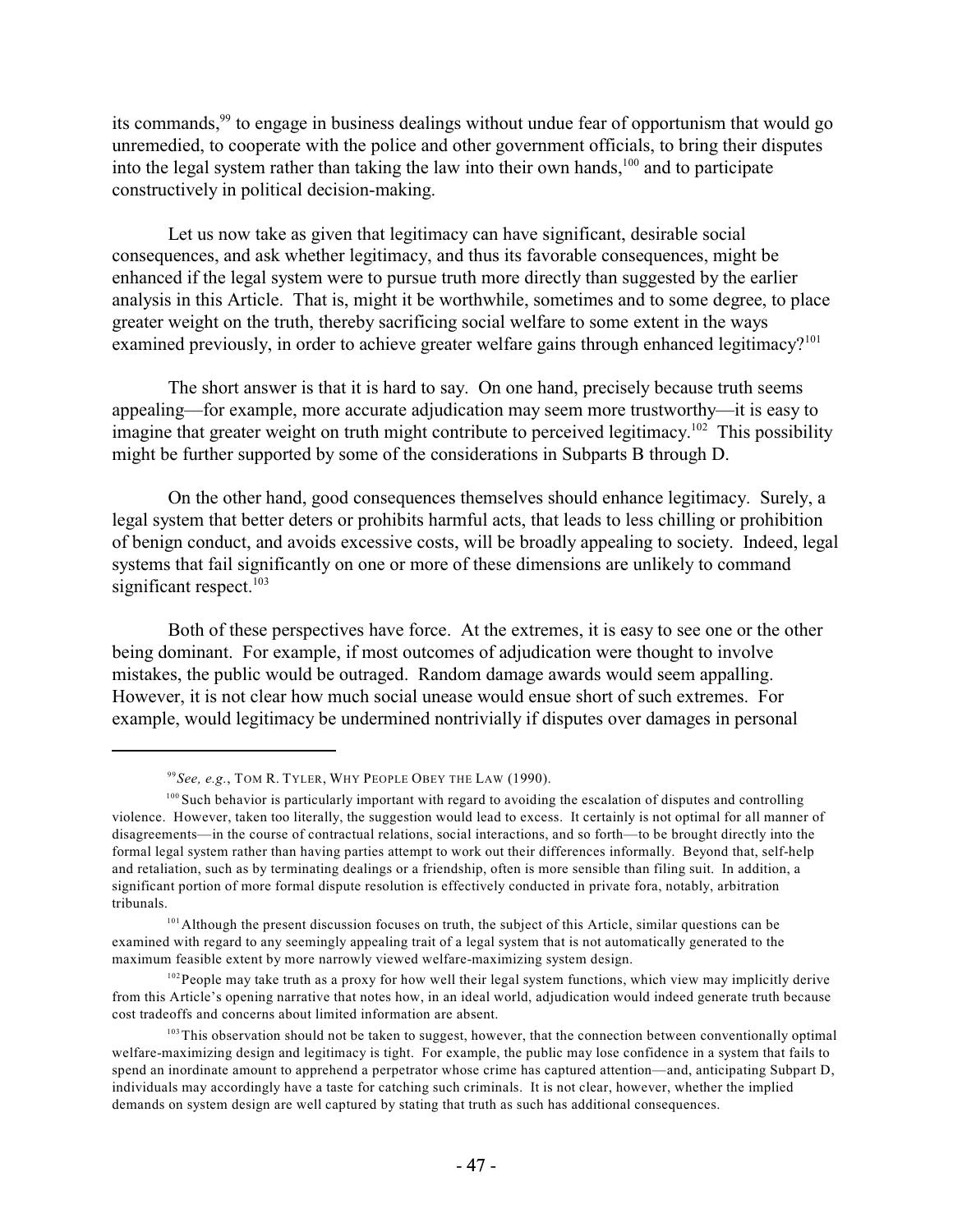injury cases were governed by fairly refined damages tables (which are already routinely used in some settings, such as workers' compensation<sup>104</sup>)? In particular, a system allowing battles of experts with little constraint, which in the process consumes a substantial share of the stakes in a given case, may undermine legitimacy by more than the resulting augmentation of truth (if any) advances it. And, as one moves more to the extreme in which attempts to promote truth produce significantly adverse consequences, such as by making legal remedies unaffordable in many instances and bankrupting innocent defendants in others, it seems likely that legitimacy would fall, not rise.

The most plausible argument for truth thus may apply at the margins and perhaps in particular settings. The general population, on one hand, does not closely observe the legal system's operations in many of the respects examined here. Even scholars who study the legal system have little idea how much truth is generated in most contexts. But there may be some realms where, if the legal system did not seem sufficiently aimed at the truth, individuals would be disturbed. This consequence may be particularly likely when the justification for deviating is highly subtle or counterintuitive. For example, it seems easy for the untutored to understand that the costs of adjudication should not be allowed to get out of hand, even if this comes at some sacrifice of the truth. But it may be difficult to explain an extreme version of the reform sketched in Part IV.A.1, say, under which the burden of proof was made quite low and a steep filing fee was imposed. And, with respect to Part IV.B's problem of excessive incentives to demonstrate damages, the use of damages tables or limitations on experts may be acceptable, whereas the mechanism under which the tribunal ignores truthful demonstrations of the actual level of harm may not.

It is always a tricky matter for the government, in setting policy, to intentionally deviate from what, in a direct sense, maximizes social welfare, consciously sacrificing welfare for the sake of appearances. To admit as much openly can be counterproductive, whereas to do so secretly while publicly misrepresenting the design process poses threats to accountability (raising issues addressed in Subpart B), which itself can undermine legitimacy.<sup>105</sup>

Before leaving this subject, it is useful to mention two warnings, which are also applicable to the topics to follow in this Part. First, simply ignoring legitimacy because it is hard to analyze or quantify is problematic. Second, one must be just as careful not to fall into the

<sup>&</sup>lt;sup>104</sup> See, e.g., Donald T. DeCarlo & Martin Minkowitz, Workers Compensation Insurance and Law PRACTICE 82-83 (1980).

For a related discussion, see KAPLOW & SHAVELL, *supra* note 96, at 396-402. *See also id*. at 383-96 (arguing 105 that, even if government officials' responsibilities are complex in this regard, scholars have an obligation to undertake analysis that aims to figure out what policies maximize social welfare). Some prior work addresses this tension directly. *Compare* Charles R. Nesson, *The Evidence or the Event? On Judicial Proof and the Acceptability of Verdicts*, 98 HARV. L. REV. 1357 (1985) (arguing that, in a number of respects, adjudication does and should deviate from the truth, as best can be determined from the evidence, in order to generate verdicts that will be more acceptable to the public), *with* Note, *The Theoretical Foundation of the Hearsay Rules*, 93 HARV. L. REV. 1786, 1807-14 (1980) (exploring the appearances argument as a positive explanation of hearsay rules but critiquing such an approach on normative grounds). *See also* Kevin M. Clermont & Emily Sherwin, *A Comparative View of Standards of Proof*, 50 AM. J. COMPAR. L. 243, 269-74 (2002) (presenting and criticizing the notion that civil law systems' facially higher standard of proof may be justified because it enhances legitimacy by shrouding the existence of uncertainty in fact-finding).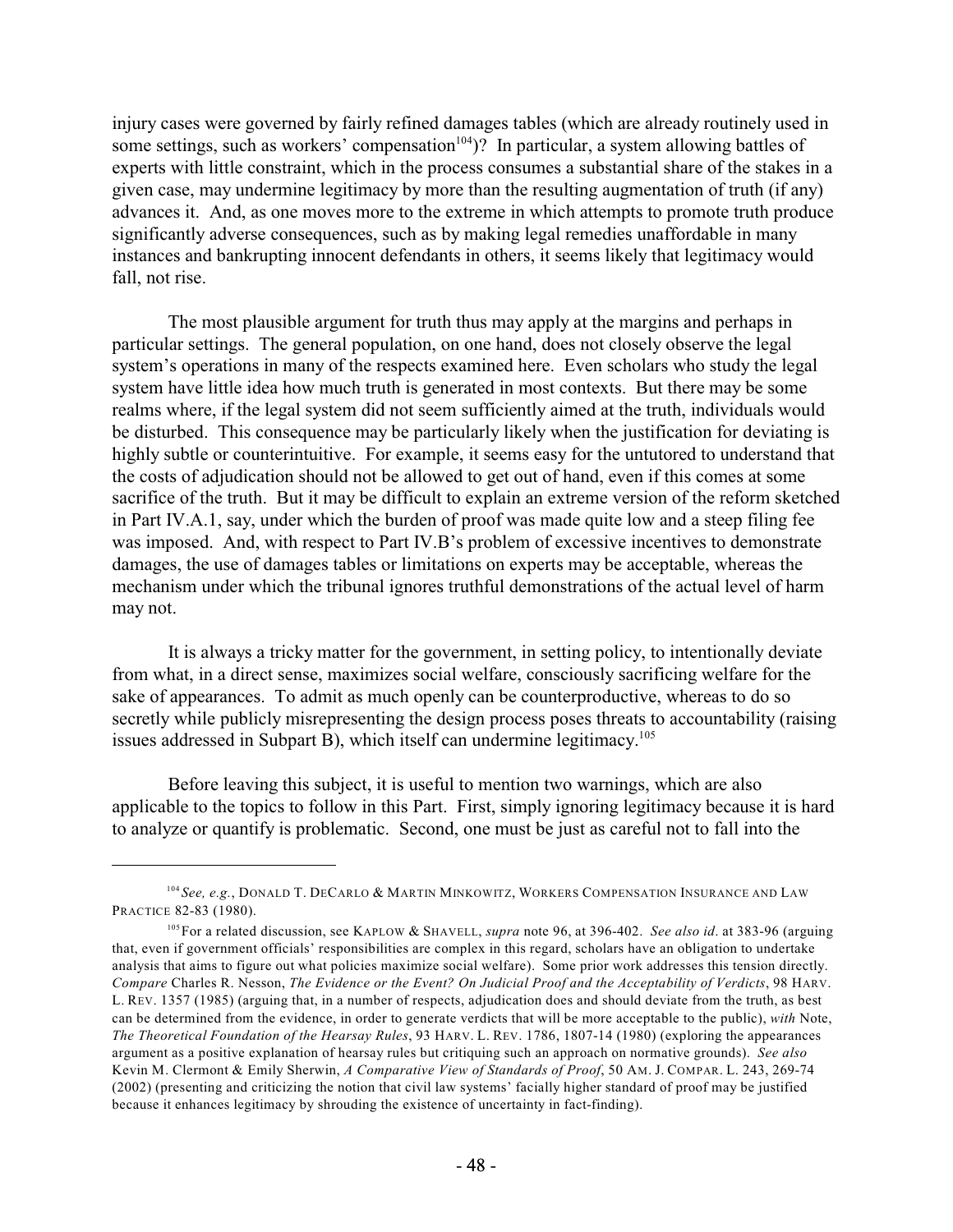opposite trap. It is quite easy for a dedicated scholar of the legal system to imagine all manner of reasons why one or another policy might arguably be superior despite other analysts' demonstrations of its adverse consequences for social welfare. Specifically, one can often articulate some sense in which the favored regime promotes truth, which might then (in the absence of contrary empirical evidence<sup>106</sup>) be asserted to be overwhelmingly important to system legitimacy. Such claims can readily serve as an excuse for avoiding careful analysis. And scholars should be especially cautious about assuming that their own views about legal system legitimacy and other matters are representative of outlooks of the population as a whole (the relevant group here). Years of close study often generate an atypical perspective, and our selfselection into the academy in general and into the study of law in particular reflects that, to some extent, we see the world differently from how most people do. The problem, of course, with this second warning is that the first, opposing warning remains important.

# B. *Abuse of Power and Corruption*

If outcomes of adjudication are strongly tethered to the truth, certain abuses of power and forms of corruption are made more difficult, consequences favorable for social welfare. For example, if a legal system could guarantee perfect truth, then obtaining false convictions of political opponents or bribing judges or juries to decide contrary to the law and facts would be impossible. Unfortunately, such is infeasible, and attempts to get as close as possible to the truth in adjudication can backfire even with respect to these objectives. One way incumbents may entrench themselves is to harass opposition party officials, their financial backers, and media outlets with expensive, protracted legal proceedings; even if these are almost certain to result in ultimate exoneration, substantial damage will have been done. In addition, enforcers who can threaten the initiation of very expensive adjudication may be able to extract larger bribes.

Therefore, our question is, once again, whether there exist settings in which placing somewhat more weight on truth in its own right, at the expense of the sorts of consequences considered in Parts I through IV, might reduce prospects for the abuse of power and corruption sufficiently to raise social welfare overall. The answer would seem to vary greatly by context.

The subject has received significant attention in writing about substantive legal commands, particularly the choice between rules and standards and, at least implicitly, about the degree of precision. It is familiar that rules may be preferable to standards because, by giving content to the law before particular disputes arise, it is more difficult to single out opponents for prosecution or to bribe adjudicators since they no longer have discretion to make the rules. In addition, in applying the law to the facts of the case at hand, simpler commands, particularly rules, may be harder to manipulate because fewer cases will be close ones.<sup>107</sup> It is easier to

<sup>&</sup>lt;sup>106</sup> And reliable empirical evidence, particularly indicating the magnitude of truth's consequences for legitimacy, is hard to come by. Opinion polls and even carefully designed laboratory experiments may not reveal much of what we most need to know. *See* KAPLOW & SHAVELL, *supra* note 96, at 276-77 n.134 (discussing critically prior empirical work on procedure, particularly pertaining to tastes for particular procedures); Kaplow, *supra* note 60, at 391-92 n.253 (same).

*See, e.g.*, J.S. MILL, UTILITARIANISM 93 (Roger Crisp ed., Oxford Univ. Press 1998) (1861) ("We should be 107 glad to see just conduct enforced and injustice repressed, even in the minutest details, if we were not, with reason, afraid of trusting the magistrate with so unlimited an amount of power over individuals."); SCHAUER, *supra* note 9, at 150-55,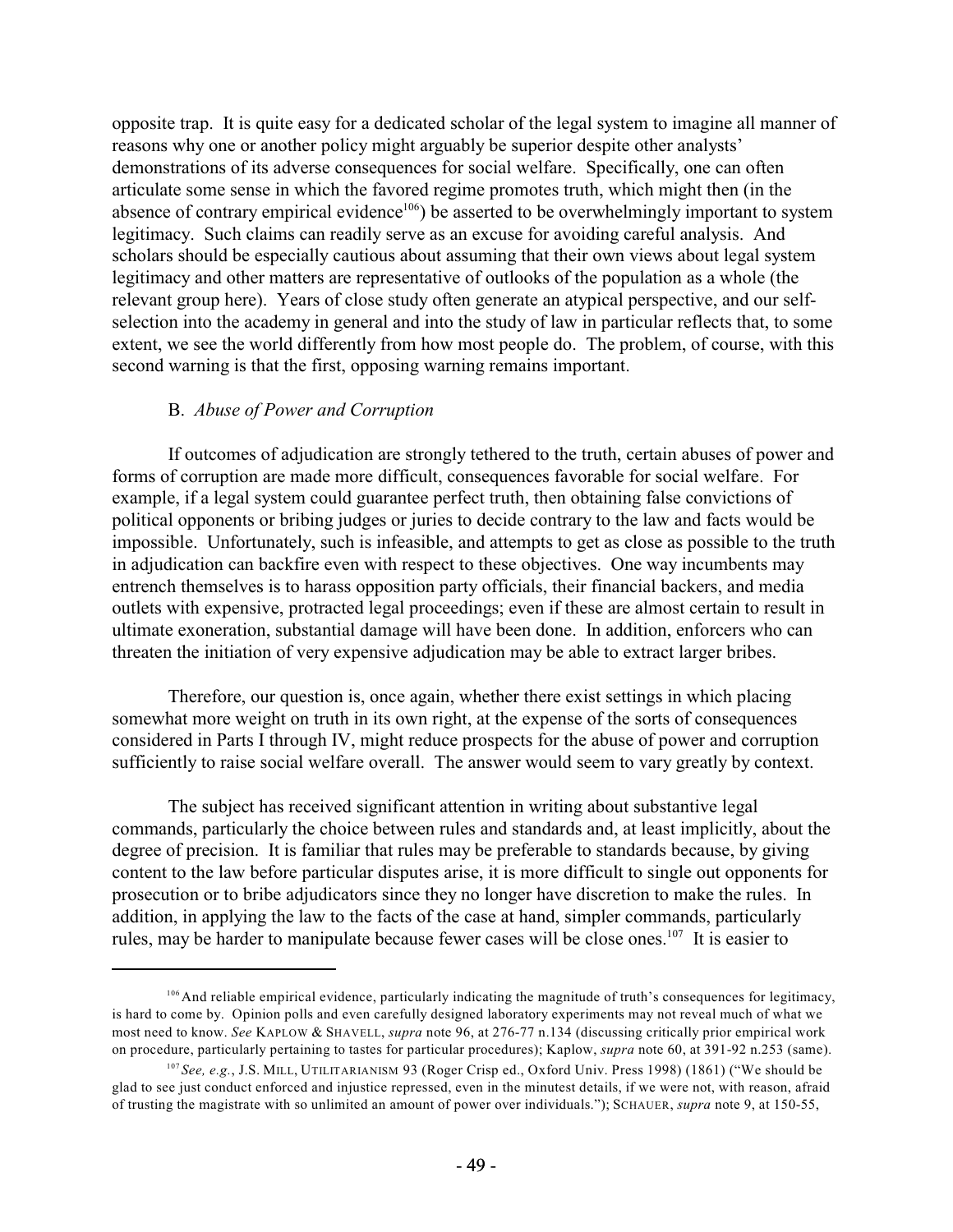remedy abuse or corruption after the fact and also to deter it in the first place when it is more readily observed. Some of these points, however, are not particularly related to the truth versus consequences divergence, and others point against truth. Notably, less fine-grained legal commands more often conflict, on their face, with the outcome that is truly in accord with first principles, although this reason for aiming less at the truth suggests that it may generate consequences that better reflect truth, a theme we have seen throughout this Article (although the reasons here are different).

Another common argument favors tougher evidence thresholds on the ground that it will be harder for the government, through police and prosecutors or regulatory agencies, to pursue political agendas. Because a higher burden of proof is associated with fewer mistaken convictions but more mistaken exonerations, however, it is hardly clear whether this recommended adjustment is well described as aiming more directly at truth.<sup>108</sup> In addition to the burden of proof, some other constitutional provisions regulating (especially) criminal procedure are motivated by concerns for abuse of power but likewise are not well captured as redirecting our aim more toward the truth instead of more narrowly defined consequences.<sup>109</sup>

Truth as embodied in greater accuracy has already been noted, with possibly conflicting forces when considering accuracy in the assignment of liability.<sup>110</sup> For accuracy in the assessment of damages, some reforms that would limit parties' ability to demonstrate the truth in particular cases, motivated by the problem of excessive incentives to generate information, would seem to lessen opportunities for abuse. Just as in the discussion of rules versus standards, damages tables may reduce opportunities for illegitimate influences on adjudication.<sup>111</sup>

These brief examples indicate that, as expected, some aspects of legal design, particularly in certain settings, may have important consequences pertaining to the abuse of power and corruption. However, the appropriate adjustments in light of these concerns do not have a strong,

158-62.

<sup>&</sup>lt;sup>108</sup> As mentioned in note 30, it is understood that the preponderance of the evidence rule—not a higher requirement, such as proof beyond a reasonable doubt—minimizes error and in that sense maximizes truth when one takes the set of cases as given. Note, however, that part of the present argument is directed at the very sorts of endogeneity considered in this Article (here, of public enforcers' filing decisions, the subject of Part IV.A.2), which considerations generally led optimal system design to deviate further from the truth or, in many respects, to disregard it.

<sup>&</sup>lt;sup>109</sup> See, e.g., Wolff v. McDonnell, 418 U.S. 539, 558 (1974) ("The touchstone of due process is protection of the individual against arbitrary action of government." (citation omitted)); Stanley v. Illinois, 405 U.S. 645, 656 (1972) (stating that the Bill of Rights was designed to protect citizens from overbearing government officials); Margaret Raymond, *Rejecting Totalitarianism: Translating the Guarantees of Constitutional Criminal Procedure*, 76 N.C. L. REV. 1193 (1998) (suggesting that post-World War II constitutional procedural doctrine is driven by concerns about totalitarianism that are analogous to the concerns about tyranny that originally led to the constitutional amendments); Frederick Schauer, *The Calculus of Distrust*, 77 VA. L. REV. 653 (1991). It is familiar that some exclusionary rules that move case outcomes further from the truth might serve the broader purposes of reducing the incentives for abuse and enhancing system legitimacy.

<sup>&</sup>lt;sup>110</sup> Another question is whether, if concerns for abuse or corruption would arise in only a modest subset of cases, it makes sense to skew the entire system to reduce these problems or instead to engage in more direct efforts to attack such misbehavior.

<sup>&</sup>lt;sup>111</sup> Such reforms also reduce the scope for what may be viewed as a softer form of corruption in which expert witnesses' compensation induces them to bend the truth, perhaps significantly, to advance their clients' interests.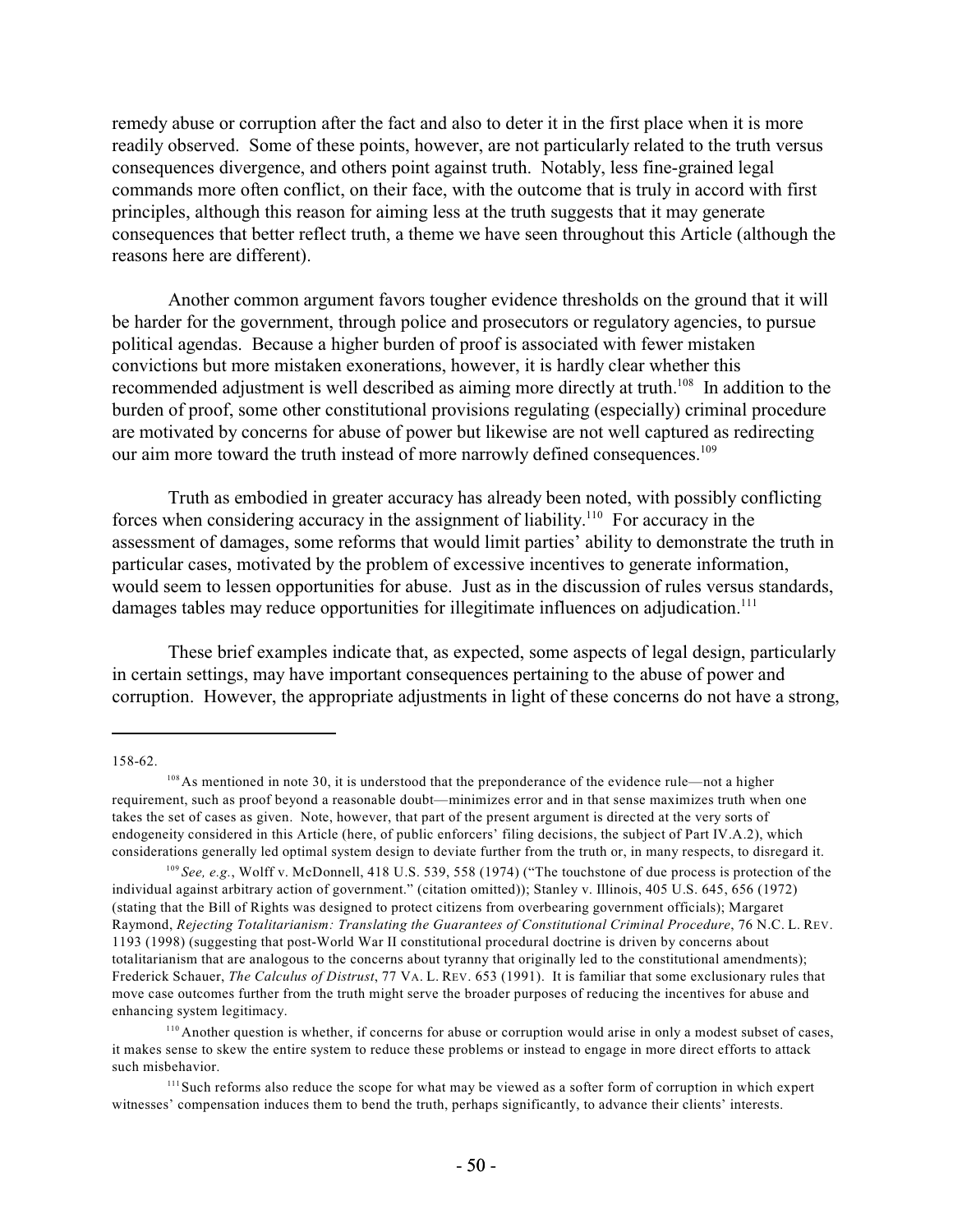systematic tendency to favor placing greater weight on the truth despite the fact that, in an idealized world, we might have perfect and costless truth and, as a consequence, no abuse.

#### C. *Participation and Other Process Values*

Individuals involved in the legal system—particularly parties in cases or persons under investigation, but also witnesses, jurors, and others who may come in contact—may have their welfare affected directly by such engagement. This brief discussion will concentrate on the parties themselves, where the magnitudes are plausibly the largest on this dimension. For them, we can conceptualize these considerations as constituting additional components of adjudication costs, now interpreting this notion more capaciously.

To begin, if a party must not only spend money for lawyers and experts, but also devote substantial time to the task and possibly be subject to hassle and stress, adjudication costs will be greater than previously recognized. In addition, parties may experience vindication or disappointment, which can also be viewed as influencing overall costs (in the former instance, reducing costs, and possibly making this consideration a net benefit, perhaps in a successful libel case). Such considerations do not alter the nature of the analysis but instead raise empirical questions regarding magnitudes, here, of less tangible but potentially significant influences on parties' well-being. Some of the literature on participation and other process values presents a more exalted, quite positive outlook,  $\frac{1}{2}$  although one suspects that, for most litigants in most settings, the subjective experience is less favorable and often negative.<sup>113</sup>

In any event, the question here is different. We are interested in understanding how this more inclusive measure of costs changes as a result of various contemplated legal system reforms that we have considered previously. More precisely, this Part is generally concerned with whether aiming more directly at the truth rather than a narrower set of consequences would produce greater social benefits. More often than not, we encountered tradeoffs between system accuracy and cost. Therefore, if this broader cost measure is also generally larger, the implication would be that aiming at the truth misses the mark by even more than suggested by the previous analysis,  $114$  whereas if these additional considerations tended to be favorable, the

*See, e.g.*, Jerry L. Mashaw, *The Supreme Court's Due Process Calculus for Administrative Adjudication in* 112 Mathews v. Eldridge*: Three Factors in Search of a Value*, 44 U. CHI. L. REV. 28, 49-52 (1976) (linking the right to participate personally in adjudication with individuals' dignity); Robert S. Summers, *Evaluating and Improving Legal Processes—A Plea for "Process Values,"* 60 CORNELL L. REV. 1 (1974). It can be difficult, however, to ascertain the nature of the values being advanced. For further analysis, but without a focus on truth, see KAPLOW & SHAVELL, *supra* note 96, at 276-80, and Kaplow, *supra* note 60, at 389-94.

<sup>&</sup>lt;sup>113</sup> Although the fact that most cases settle and that most parties, when stakes are at all large, prefer to appear through lawyers can be explained by desires to save direct costs and to achieve the most favorable tangible outcome, these typical features of adjudication (along with the fact that many prefer to lump it rather than file a claim) suggest that, in most instances, these softer factors are adverse, or at least not significantly favorable. In addition, if individuals greatly valued participation and other, more expensive procedures, one might expect to see companies offering insurance, credit cards, and certain other products to compete by promoting more elaborate forms of dispute resolution to customers, which we do not observe.

<sup>&</sup>lt;sup>114</sup> For example, greater accuracy may require more intrusive discovery, which in addition to its costs in time and money may render the experience of participating in adjudication more unpleasant.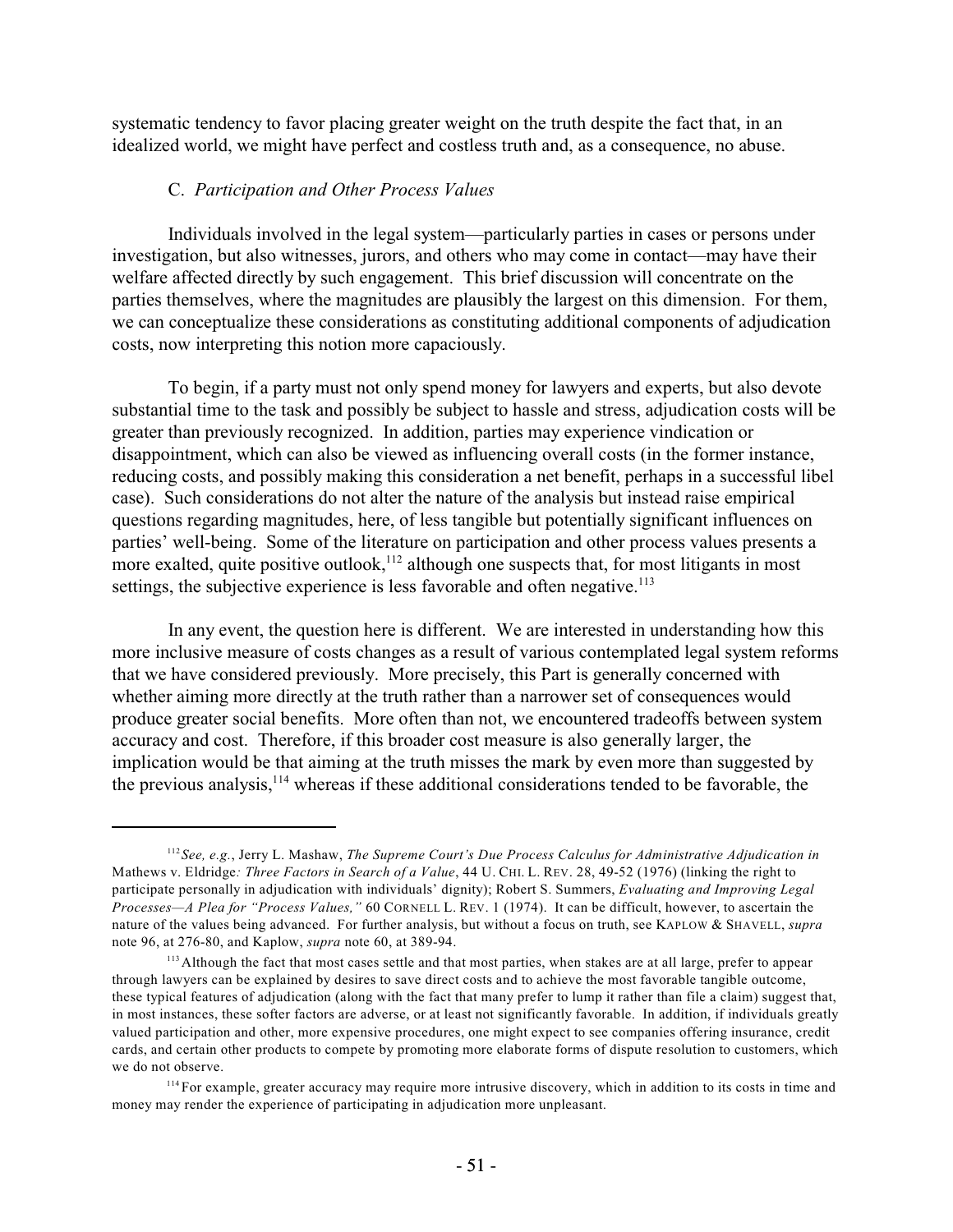optimal system would shift somewhat closer to producing truthful outcomes.<sup>115</sup> Fundamentally, these modifications are modest, and in many settings the role of truth was more obscure, so even unidirectional changes in our assessment of system costs would not have clear implications regarding whether legal system design should aim more at the truth.

We can also consider causation in the opposite direction: participation and other appealing procedural features may influence accuracy and thus the degree to which adjudication generates truthful outcomes. This channel of influence is certainly present and indeed underlies some of the analysis earlier in the Article. It does not, however, shift how we should think about legal system design. On this reasoning, it is suggested that some design features—say, allowing a party to respond more directly to the opposition's arguments—enhance accuracy. If they do, and that is the end of the claim, then we merely have identified a particular means of achieving greater accuracy and we can ask, just as we did throughout Part III, whether it is worth the cost. This method would only be distinctive if it had additional consequences that are not generic to other ways of improving accuracy, such as by producing benefits—or raising costs—to the participants themselves, a point we have already considered. And if it does have such further effects on social welfare, those consequences are by definition distinct from those flowing from aiming more directly at the truth per se.

So far, we have seen that participation and other process values may have consequences that are relevant to social welfare, but they do not systematically relate to the truth or to the oftenpresent divergence between the pursuit of truth and of consequences in legal system design. A stronger linkage would arise if the degree of truth embodied in various ways in the legal system itself affected the way that participants experience adjudication. Such a connection is certainly possible but, like some of the others considered in this Part, is difficult to measure. Note also that this point relates to that considered in the next Subpart, addressing the possibility that individuals have a taste for a truthful legal system.<sup>116</sup>

# D. *Preferences for Truth Per Se*

Members of society may have direct preferences for their legal system to embody truth, whether in the formulation of substantive legal commands or in the conduct and outcomes of adjudication. To the extent that they do, truth would have a direct, welfare-relevant consequence, and it would be optimal to place greater weight on truth when designing the legal system.

First, as a matter of taxonomy, it is helpful to clarify what is meant in saying that individuals have preferences for truth per se. Individuals may value truth as a means to another end—here, good social policy—or as a proxy target for promoting good policy. They may also

<sup>&</sup>lt;sup>115</sup>One way this might come about is through cost-reducing feedback effects from greater accuracy; for example, if fewer frivolous cases are filed when adjudication is more accurate, the legal system may be less intrusive on average.

To the extent that people do have such tastes, it is not obvious that they are amplified for participants, for they 116 both must endure the stress and hassle and, when they are parties, their generalized preferences for truth may recede in light of their focused desire to prevail. *Cf*. Jerry L. Mashaw, *Administrative Due Process: The Quest for a Dignitary Theory*, 61 B.U. L. REV. 885, 887 (1981) ("We all feel that process matters to us irrespective of result. This intuition may, of course, be a delusion.").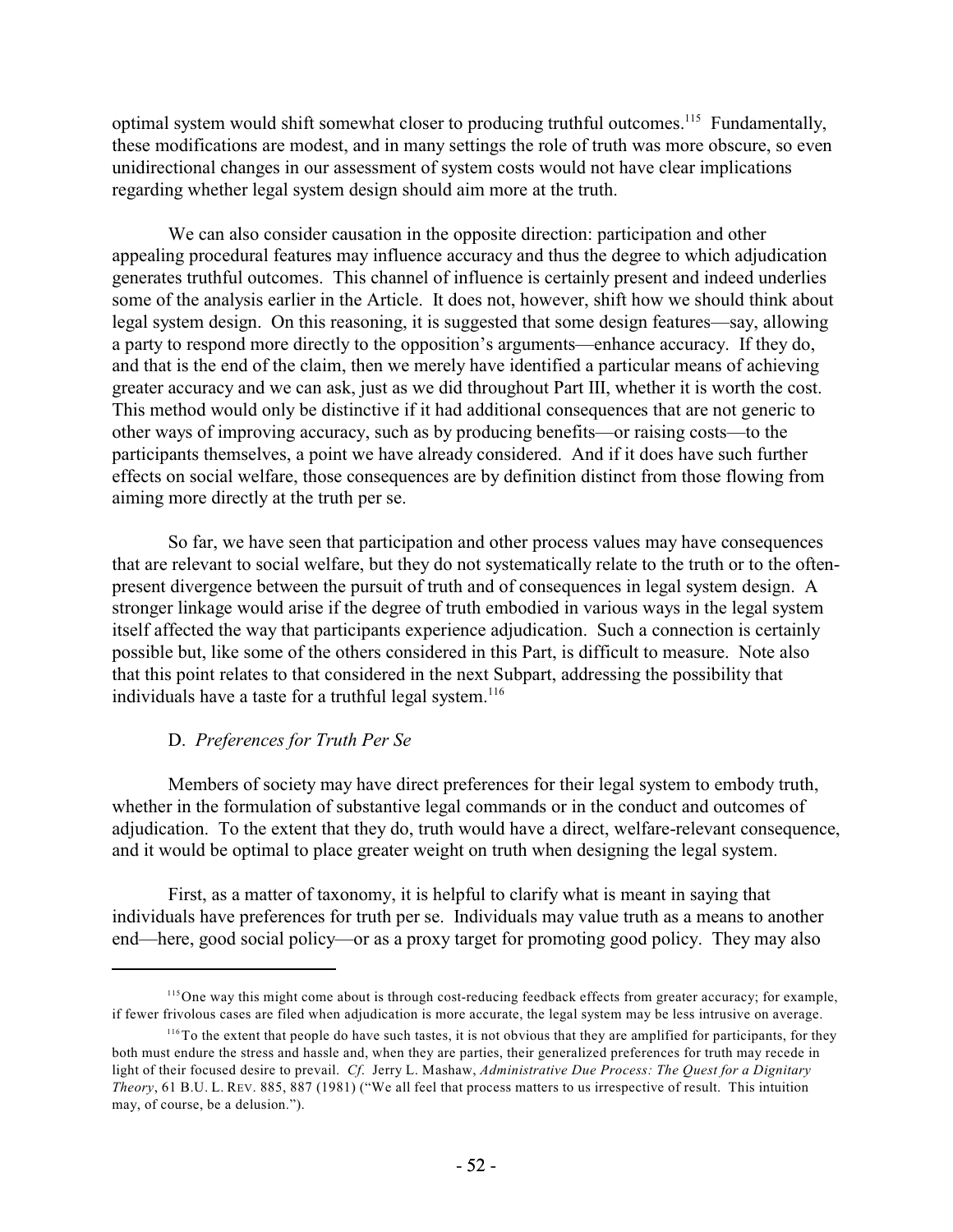be confused about what constitutes good policy and mistakenly believe that it necessarily embodies truth, perhaps in the most direct or to the maximum extent feasible. Such views, however, are not tastes for the truth per se, but they may well relate to the possible interaction of truth and perceived legitimacy that was considered in Subpart  $A$ .<sup>117</sup> Instead (or in addition), some individuals might regard truth not to be a preference but rather to constitute an independent normative principle, a subject pursued in Part VI.

By a preference or taste for truth, this Subpart contemplates individuals actually deriving utility—having an improved sense of well-being—as a consequence of knowing that their legal system embodies truth. Again, we have identified a phenomenon that may sometimes be present but is difficult to measure. In particular, to determine how preferences for truth should influence system design, we would need to know how various changes in the legal system, which implicate truth directly, indirectly, or perhaps seemingly but not actually, translate into changes in individuals' utility through this route.<sup>118</sup> A conjecture is that, for system features that have significant and straightforward effects on accuracy, such tastes may be present, although their weight remains uncertain. For many others examined in this Article, the degree of subtlety and even indirection, including the point that truth was often not implicated or was influenced in an ambiguous manner, suggests that in such realms preferences for truth are unlikely to have significant relevance to legal system design. $119$ 

Reflecting on the four ways explored in this Part that truth may have additional consequences for social welfare, a couple of conclusions are suggested. First, sometimes truth may deserve greater weight and, to that extent, might be justified as a specific aim of system designers, as long as they keep in mind that its importance is determined by the magnitude of those consequences. This message seems, perhaps, most important in some settings in which certain reforms may raise questions about system legitimacy or some designs might offer too much opportunity for abuse of power and corruption. Second, in most of the settings analyzed in Parts I through IV, there remains a substantial gulf between truth and consequences as aims of adjudication, and one that in many instances seems largely unaffected by the factors considered in this Part.

#### **VI. TRUTH INSTEAD OF CONSEQUENCES**

The entire Article until now has proceeded on the assumption that the legal system should be designed so as to maximize social welfare. This Part briefly discusses departure from this

 $117$  These phenomena can be related, however, because truth might initially have been valued instrumentally but, like some other proxy principles, come to take on a life of its own, which might manifest itself, in part, as a preference. For a broader exploration of the relationship between preferences for various principles and social welfare, see KAPLOW & SHAVELL, *supra* note 96, at 62-81, 275-80, 431-36.

<sup>&</sup>lt;sup>118</sup> Note that this sharpness is required to address this Article's truth versus consequences theme but is not required more broadly, to undertake system design: it would be sufficient to know how strongly individuals' preferred one regime to another, as a matter of pure taste, without needing to state further whether the underlying source of that preference reflected truth or some other traits.

<sup>&</sup>lt;sup>119</sup>Recall also the two warnings issued at the conclusion of Subpart A.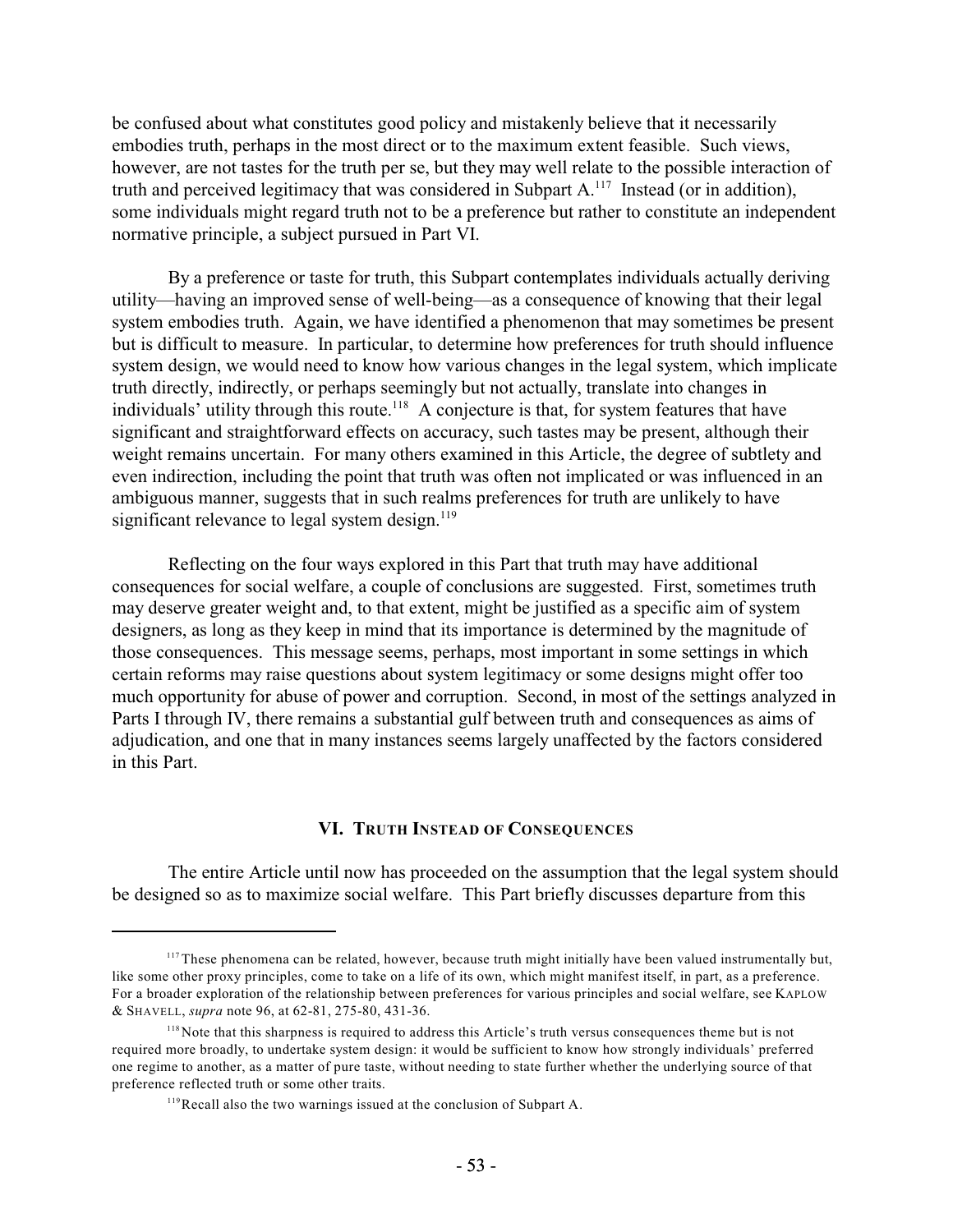assumption, in particular, by pursuing truth as an objective of the legal system, either without regard to consequences or, more moderately, in spite of the fact that some detrimental welfare effects will ensue. This alternative will be analyzed in two steps: first, consideration of the welfarist perspective more generally, and second, examination of some implications of pursuing truth instead of consequences.<sup>120</sup>

Because Steven Shavell and I have written a book<sup>121</sup> on the conflict between welfare and various principles of fairness—defined broadly, in a way that would encompass deeming truth in various guises to be such a principle—this Part begins by offering a snapshot of some of the main ideas. Initially, we define notions of fairness (here, think of truth) as including only aspects that are not reducible in some manner to social welfare (thereby excluding considerations of the sort considered in Part V). A welfare-based assessment, in turn, is understood as one that depends exclusively on how regimes influence the well-being of all individuals in society. The welfarist view, therefore, is one in which everything that matters to individuals is relevant, but precisely and only to the extent of the impact on individuals' welfare. Therefore, to advance the proposition that truth matters in its own right, whether without regard to, or above and beyond, its consequences for well-being, is to embrace a principle of fairness in the sense we mean. We advanced a number of arguments in general terms and via specific legal applications—including, of particular relevance for present purposes, a chapter on legal procedure, half of which addresses accuracy in adjudication.<sup>122</sup>

One of our main points concerns the reasons, or lack thereof, for elevating notions of fairness, like truth, to the status of independent evaluative principles. We observe that much of the literature, early and modern, takes the independent value for granted or offers conclusory justifications, such as in arguing that retributive justice is important because it restores the moral balance in the universe. Other justifications appear to be more descriptive than normative, such as in elaborating how the torts system instantiates corrective justice. There are also significant definitional problems involving incompleteness. For example, corrective justice demands compensation for wrongs but does not contain an independent concept of what counts as a wrong that must be compensated. Promise-keeping demands that promises be kept but does not provide a sufficiently operational manner of defining the content of promises and, for some adherents, does not insist, in the end, that enforcement ensures that promises will not be broken. Or retributive justice demands that punishment be proportional to the offense but does not contain a

 $120$  Although this Article is not concerned with the question of what normative principles are in fact understood to guide the design of legal systems, it is interesting to note that the Federal Rules of Civil Procedure take a consequentialist view. *See* FED. R. CIV. P. 1 (stating that its rules "should be construed and administered to secure the just, speedy, and inexpensive determination of every action and proceeding"); *see also* In re Winship, 397 U.S. 358, 371 (1970) (Harlan, J., concurring) ("[T]he choice of the [proof] standard to be applied in a particular kind of litigation should, in a rational world, reflect an assessment of the comparative social disutility of each [type of error]."). The latter statement is in explicitly welfarist terms, whereas the former, although consequentialist (viewing the rules as means to an end rather than seeing the rules or the process as ends in themselves) is more obscure regarding the ends (in not stating a common denominator and in failing to state the sense in which just determinations are to be understood).

KAPLOW & SHAVELL, *supra* note 96; *see also* Louis Kaplow & Steven Shavell, *Fairness Versus Welfare*, 114 121 Harv. L. Rev. 961 (2001). We also provide extensive references to and discussion of the vast literature that disagrees with our views.

<sup>&</sup>lt;sup>122</sup> The latter appears in KAPLOW & SHAVELL, *supra* note 96, at 248-75.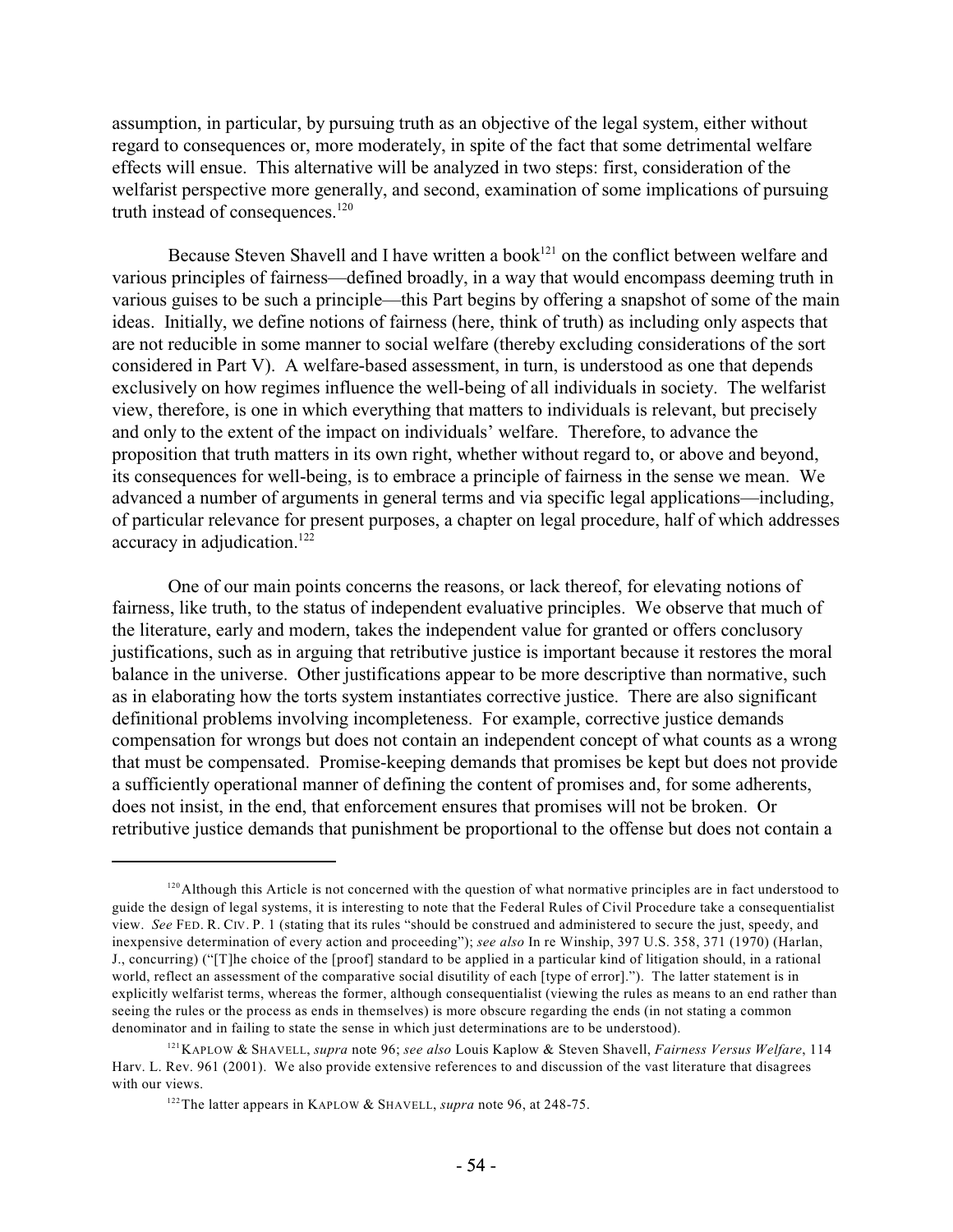metric for translating diverse offenses into punishments.

If one were to advance truth as an independent principle, such problems would need to be addressed. As demonstrated in Parts I through IV, the senses in which various aspects of the legal system might be said to advance or be aligned with truth vary a good deal and sometimes were difficult to articulate. These, of course, are shortcomings only to the extent one wishes to advance truth per se as a design principle, one that analysts should aim to implement.

The greater problem we identified in our broader examination of fairness versus welfare relates to the lack of normative justification but goes further: when one carefully examines the concepts and attempts to assess justifications that might be offered, the implications are worrisome. For example, inattention to consequences raises conundrums. <sup>123</sup> Retributive justice deems the crimes it seeks to rectify as themselves involving moral wrong, so is the overall moral sense of justice advanced or undermined if unfitting punishments eliminate via deterrence many of the underlying wrongs—even all of them, so that the unjust punishments never need to be imposed? What if the requisite enforcement of promises has the effect that no one wishes to make promises anymore? Or if providing the rightful procedures makes them so expensive that no one can afford them? Likewise, we might ask how to assess the truthfulness of a legal system that rarely errs but is usually prohibitively costly to deploy. Or whether a legal system whose outcomes in adjudicated cases more instantiate the truth should be deemed more truthful when it results in individuals' (possibly far more frequent) ex ante behavior being less in accord with the law's sense of truth, such as in some of the cases examined in Part I.

These and many other difficulties may seem to flow either from poorly specified principles or from taking the principles as absolutes. We might imagine that the first defect could be remedied by greater thought, although for principles advanced by great thinkers over the ages and embraced by most moral philosophers and legal scholars over the last century, we should not be very optimistic when such glaring difficulties have remained unsolved after all that time. The second problem is often addressed by adopting a more pluralistic attitude under which it is thought appropriate to give, say, some weight to the truth in its own right without taking the idea to the extreme (such as by implicitly suggesting that we should spend the entire GDP to ascertain the truth in a single torts dispute). This more moderate stance still requires that the principle be defined in an operational fashion and supported by affirmative justifications.

We argue, however, that the latter problem is unsolvable in any satisfactory manner. The reason, in essence, involves a tautology, but one that we prefer to defend rather than oppose. Specifically, because we have defined notions of fairness as principles that carry normative weight independent of individuals' well-being, this means that whatever weight is given to fairness is at the expense of individuals' well-being. That is, to advance fairness—here, truth—in the sense under consideration is to embrace the proposition that it is a good thing (to that extent) to reduce the welfare of individuals in society, wherein the purported benefit does not

 $123$  These sorts of difficulties reflect that notions of fairness, like various understandings of truth examined in this Article, often adopt an ex post perspective that considers only outcomes of adjudicated cases rather than ex ante behavior or potential cases that are not processed by the legal system. *See* KAPLOW & SHAVELL, *supra* note 96, at 48-51.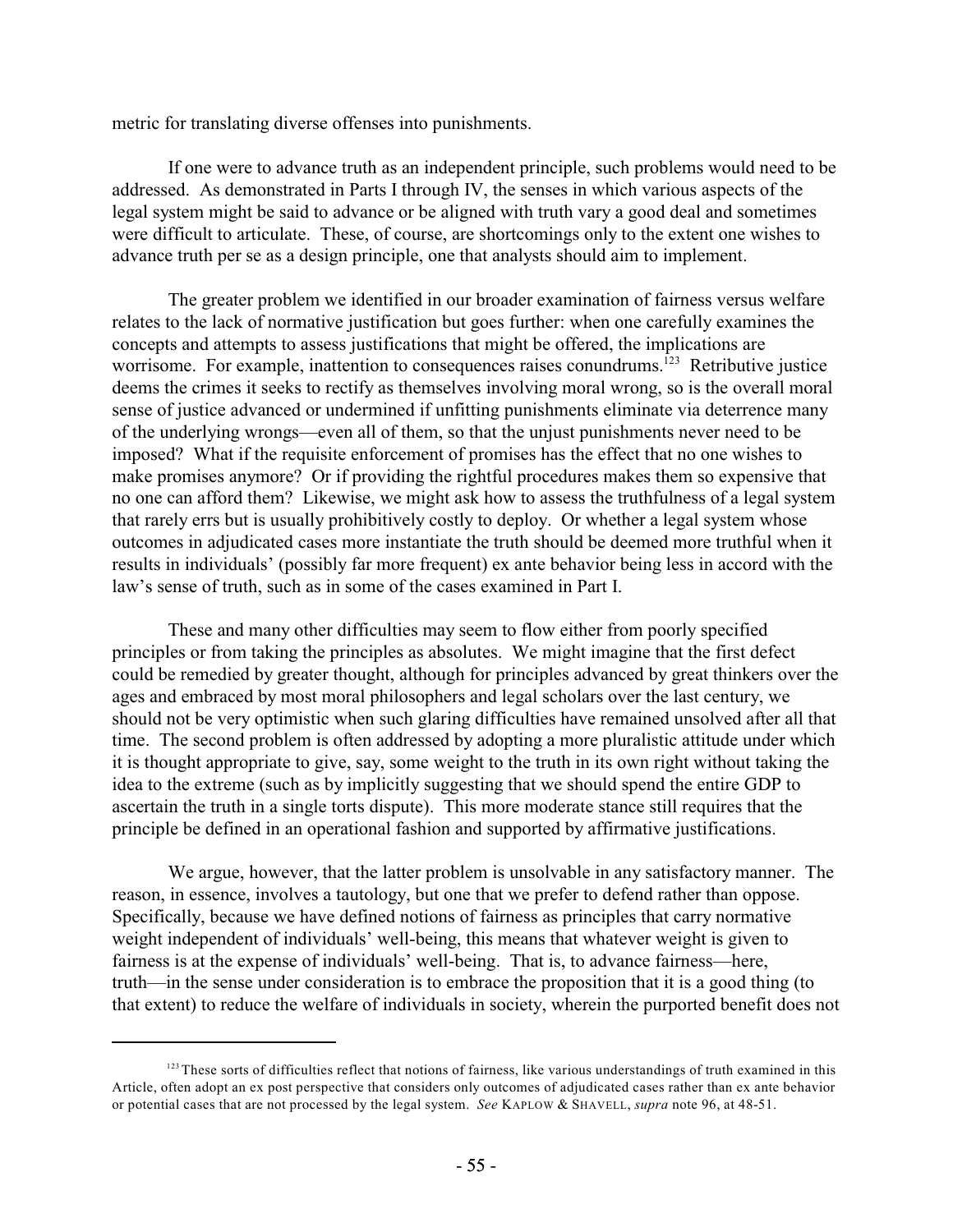involve an increase in anyone's well-being.

In the course of our investigation, we discovered that the problem runs deeper. Through multiple illustrations and two more abstract constructions (proofs), we showed that consistent adherence to any principle of fairness implies that there exist settings in which it would be deemed socially desirable to make literally everyone worse off.<sup>124</sup> One is led to ask to whom one is being fair if the notion of fairness demands a regime under which every person suffers at fairness's altar.

For these reasons, we can expect that if independent weight were given to truth, as a matter of first principles, perverse consequences will follow. Indeed that is the case. To illustrate the sorts of problems that arise in the present context, let us revisit the subject of the burden of proof from Part II.A, a realm in which some scholars have indeed advanced truthrelated, welfare-independent principles for evaluating the legal system. Moreover, this context seems to be one in which truth-based norms might be given life since it directly concerns the criterion that governs announcements by the legal system about the truth of the matter: "guilty" or "not guilty"; "liable" or "not liable."

Most of these proffered criteria relate in some way to the errors generated by the outcomes of adjudication, but focusing on these symptoms instead of welfare-relevant consequences would lead system design seriously astray.<sup>125</sup> If one seeks to minimize errors in adjudication, the prescription is simple: abolish the legal system. Any realistic system will inevitably involve some errors, so abolition would be the only way to go.

Other criteria aim for good error rates, variously measured, in adjudicated cases. <sup>126</sup> To make these approaches concrete, suppose that our measure of truth is the ratio of mistaken to correct findings of liability (zero is a perfect score). Consider two illustrations.

First, imagine a system that almost always applies a sanction, which is steep, to truly harmful acts that enter the legal system, such that virtually every harmful act is deterred. Moreover, it almost never applies sanctions to benign acts, so there is negligible chilling. So far, so good, it would seem. Observe, however, that nearly complete deterrence means that harmful acts virtually never enter the legal system. Therefore, correct findings of liability are rare. In contrast, because myriad benign acts remain unchilled, inevitably some will enter the legal system, and, even though most result in exoneration, some generate liability. If the base level of benign conduct is large, then most findings of liability will be mistaken, and the ratio of mistaken

<sup>&</sup>lt;sup>124</sup>In addition to our book, the reader is referred to Louis Kaplow & Steven Shavell, *Any Non-welfarist Method of Policy Assessment Violates the Pareto Principle*, 109 J. POLIT. ECON. 281 (2001), and Louis Kaplow & Steven Shavell, *The Conflict Between Notions of Fairness and the Pareto Principle*, 1 AM. L. & ECON. REV. 63 (1999).

*See* Kaplow, *Burden of Proof*, *supra* note 25, at 799-805 & n.103; *see also* Michael L. DeKay, *The Difference* 125 *Between Blackstone-Like Error Ratios and Probabilistic Standards of Proof*, 21 LAW & SOC. INQUIRY 95 (1996) (discussing many of the previously proffered criteria, with an emphasis on their divergence from the dictates of probabilistic standards of proof).

 $126$  Note that the error rate, by many measures, when adjudication is abolished would be given by zero divided by zero, which is undefined. One can wonder how adherents to such metrics would make the comparison.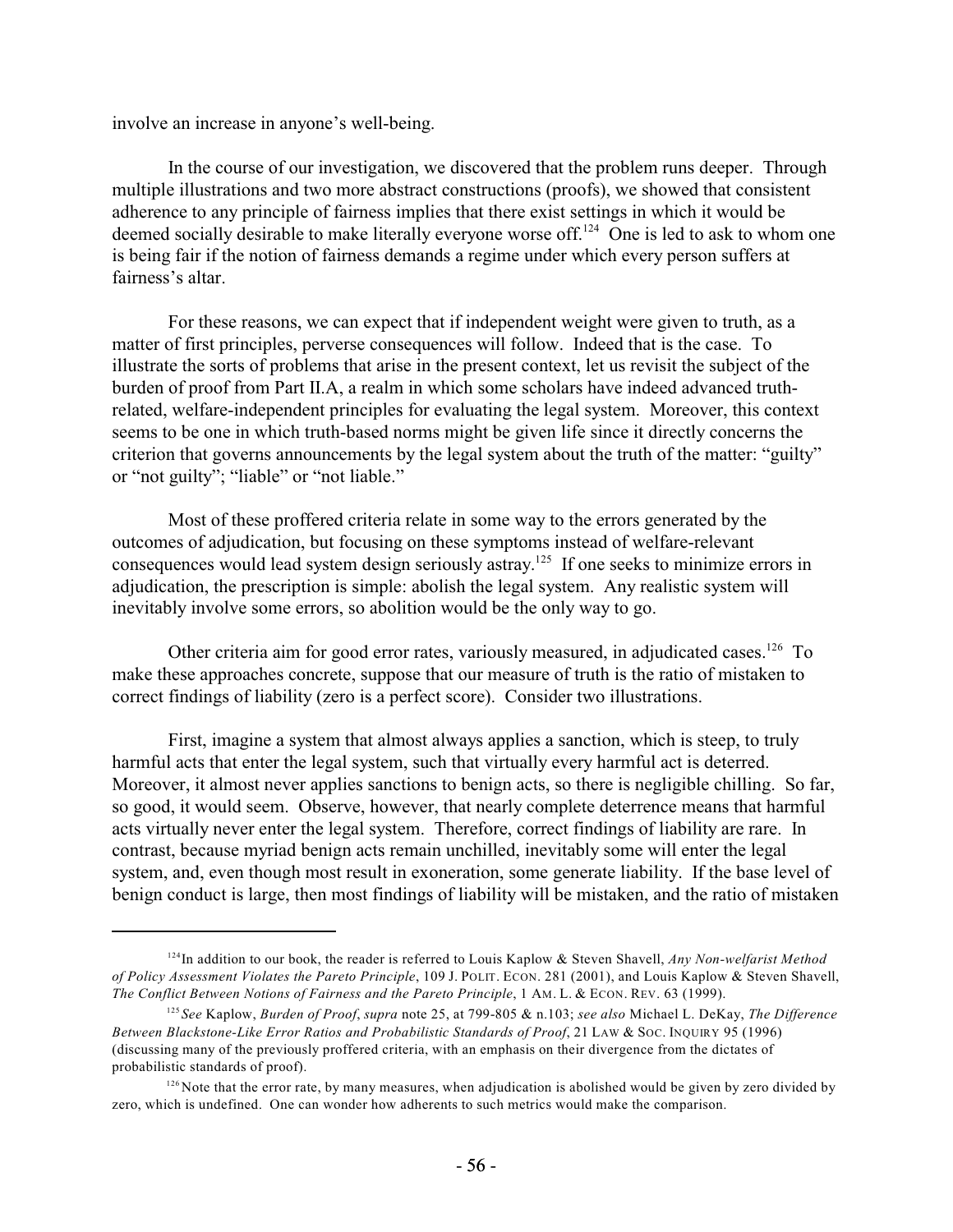to correct findings of liability will be high. A terrible score. Moreover, it could be improved by intentionally exonerating a significant fraction of obviously harmful acts, so as to undermine deterrence, thereby increasing the flow of harmful acts into the legal system, which in turn would generate more correct findings of liability (even though many of these cases do result in exoneration), boosting our denominator.

Second, suppose that individuals will put money in parking meters only if this act is favored by a private cost-benefit calculus. In addition, assume that parking tickets are given out entirely randomly, that is, without regard to whether money was placed in the meter. Finally, suppose that all adjudications are determined by a flip of a coin. That is, we have an essentially anarchic legal system. But what's our truth score? Note initially that no one will ever put money in a parking meter, because it is costly to do so but has no effect on the expected sanction. This means that every case entering adjudication involves an individual who actually violated the law. As a consequence, literally every finding of liability (when so determined by our prescient coin) will be correct. What is the ratio of mistaken to correct findings of liability? Zero.

Summarizing these two examples, we have a fantastic legal system that receives a poor truth score—but one that might be improved by intentionally exonerating known guilty individuals—and a horrible legal system that receives a perfect truth score. Aiming at the truth is surely quite unattractive in terms of consequences. Recall, however, that our question in this Part is somewhat different: whether we might wish to aim more directly at the truth instead of being concerned (exclusively) with consequences for social welfare. Nevertheless, in these examples and in many others that may be adduced, it is difficult to see the point. That is, it is hard to understand how one can justify giving truth independent weight, thereby embracing the view that the welfare of society should be sacrificed for the sake of improving the rating on some scorecard in the sky.

Note as well that the fact that there is substantial diversity of opinion about which of many scoring systems should be employed does not help matters. Others that have been proposed likewise have perverse consequences.<sup>127</sup> Suppose, for example, that one targets, at least in part, the ratio of mistaken assignments of liability to correct exonerations with respect to individuals in adjudication who truly committed benign acts. Consider how this ratio might be lowered. Mistakes are most likely in cases where benign acts look especially like harmful ones. Therefore, we could readily make the system better by rounding up and tossing into it as many *un*usual suspects as possible, perhaps individuals chosen at random. Note that this significantly improves the truth score (by greatly raising the denominator) even if some fraction of these unfortunate litigants are found liable. 128

At this point, brief mention should also be made of another general theme of Steven Shavell's and my book on the clash between fairness and welfare. We devote significant attention, at a general level and with regard to all the major fairness principles we examine, to

*See* Kaplow, *Burden of Proof*, *supra* note 25, at 799-805. 127

 $128$  It might seem that an obvious answer to this and some of the other posited criteria is to aim at reducing total errors instead, but we already saw that this is accomplished by eliminating the legal system.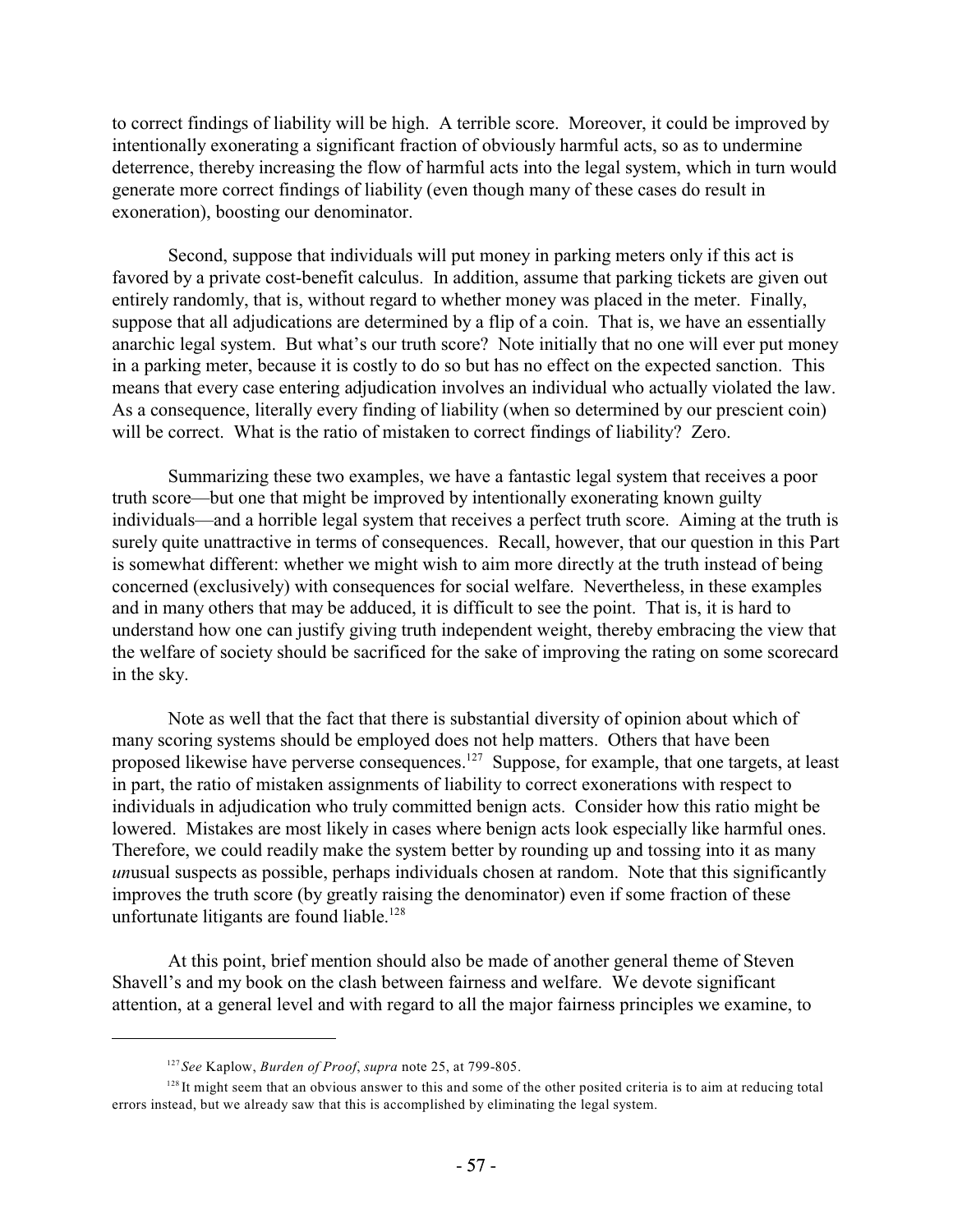why it is that the notions seem appealing despite their lack of rationale and destructive implications for policy design. We find an answer in broader social norms that guide everyday life, a realm in which principles such as truth are obviously important, and explain how this functional use of normative principles differs qualitatively from their use as independent objectives for policy.<sup>129</sup> We also explain how this feature of fairness notions suggests that they may serve as proxies that may be suggestive for purposes of policy analysis, but that they are not a substitute for it and in particular tend to lead us astray in contexts that differ in important ways from the simpler settings of ordinary human interaction in which the fairness principles emerged. Many of the analyses in Parts I through IV here well illustrate this view as applied to the pursuit of truth in adjudication. As the Introduction explained, truth would usually be an excellent proxy for consequences in an ideal world in which information was costless and perfect, but when information is costly and imperfect, truth is often only a partial indicator, sometimes is irrelevant, and occasionally is a perverse beacon.

The foregoing discussion is argumentative and incomplete, the latter in failing to consider other notions of truth as candidate principles that might be appealing in some system design contexts. It is impossible, of course, to exhaustively eliminate every conceivable truth concept that might be advanced. However, in light of the general problem with all notions of fairness as independent normative principles, the systematic examination of many of the leading ones in important areas of law by Shavell and me, and these brief illustrations, one should be skeptical that there are important truth principles to be found that should be given significant independent weight in the design of legal institutions. This Part, at a minimum, frames the question, which others are free to pursue going forward.

# **CONCLUSION**

The central questions examined in this Article are whether, when, and to what extent social welfare will be sacrificed if the legal system's engineers aim at the truth rather than explicitly working out the consequences of different regimes.<sup>130</sup> The Introduction raised the

<sup>&</sup>lt;sup>129</sup> See KAPLOW & SHAVELL, *supra* note 96, at 62-81; *id*. at 381-402 (contrasting the relevance of notions of fairness for ordinary individuals, academics, and government decision-makers); *id*. at 241-44, 262-64 (applying the analysis to legal procedure); *see also id*. at 155-223 (exploring the promise-keeping norm, which in some respects is similar to truth in that keeping one's promises can be understood as an important category of telling the truth).

<sup>&</sup>lt;sup>130</sup> Although it should be clear throughout that this Article is addressed to legal system designers, it less obvious in practice who—on the continuum from scholars to think tanks to legislative committees and administrative agencies to courts—should embrace a social engineering perspective and to what degree. Matters of institutional competence in the sense of resources and expertise, expedience, and accountability are all relevant but beyond the scope of this investigation. *See* KAPLOW & SHAVELL, *supra* note 96, at 383-96.

One might also wonder how legal systems in many developed countries can operate as well as they do in light of this Article's critique. A speculation is that consequences often do receive great weight, albeit informally, reflecting both analysts' and policy-makers' common sense. For example, it is obviously important to spend more than a trivial amount on accuracy—so that adjudication is not almost entirely random—and not to spend a significant chunk of GDP. But if the question instead is whether it would be a good investment to spend an additional ten billion dollars, and where and how, a general sense that truth matters, moderated by a general admonition that costs also matter, offers little guidance. Given the rather limited degree of explicit analysis to date and the lack of empirical evidence (wherein research needs to be guided by relevant, operational questions), it seems plausible that substantial improvements may be possible on many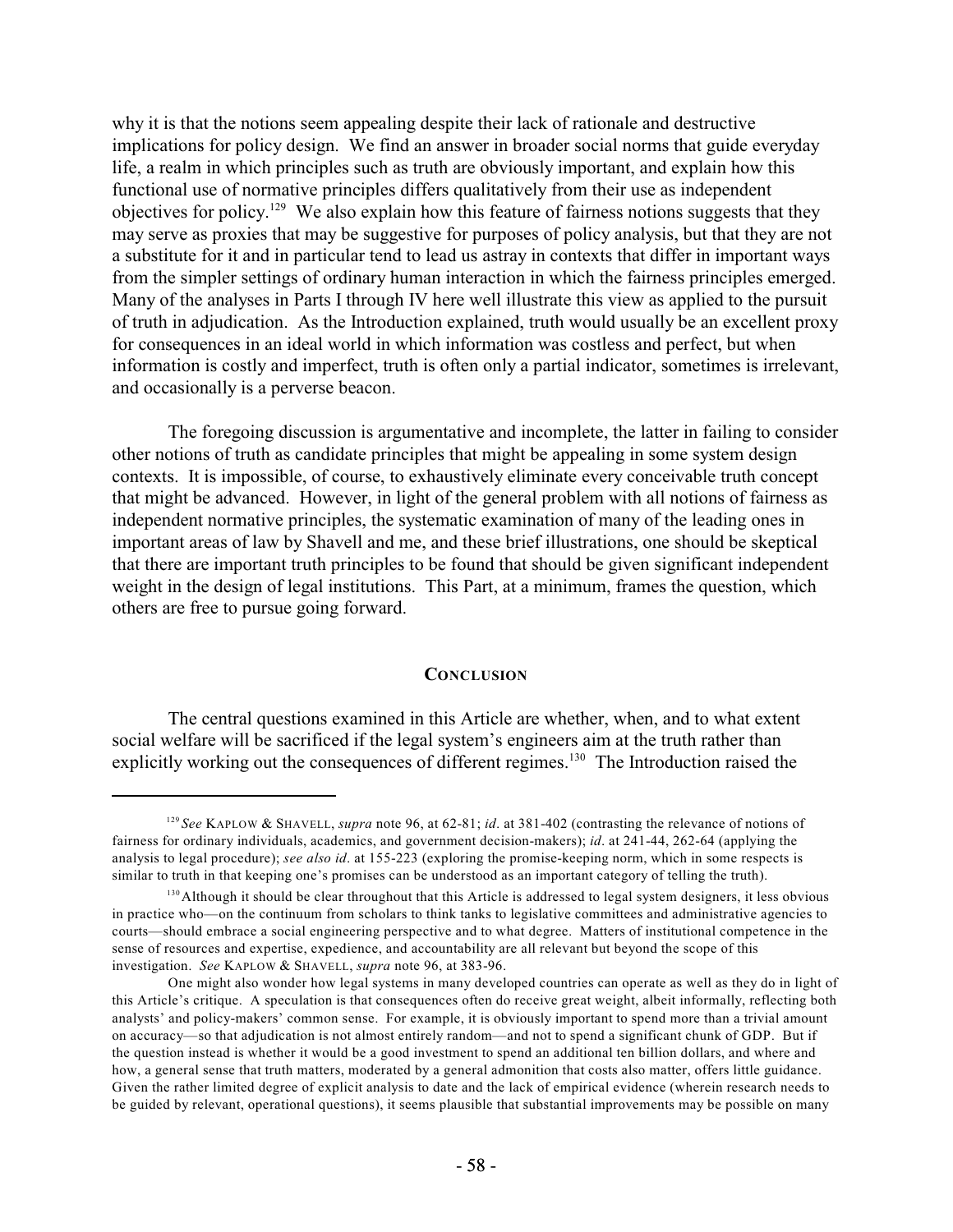possibility that the construction of legal machinery may be more akin to building a road up a steep, treacherous mountain than one that ascends a gentle hill with occasional bumps along the way. As we have seen in Parts I through IV, the former analogy often seems more apt.

To begin an exploration of the relationship between truth and consequences, it is important to recognize that information is central to the formulation of substantive legal commands. Whether choosing between rules and standards or selecting the degree of precision of legal regulation, there are not only a variety of cost tradeoffs but there also exists substantial endogeneity regarding individuals' behavior that is meant to be channeled by the law. As a result, design choices that generate greater truth at the conclusion of adjudication may well result in individuals' actions being less in accord with it than under a regime aimed explicitly at consequences, one that gives no weight to truth per se.

Decision criteria in adjudication, such as the setting of the burden of proof, also pose serious challenges. In the analytically simpler setting in which adjudication determines the permissibility of proposed conduct, it can be seen that the truth of the matter at hand—whether the proposed act before the tribunal is actually harmful rather than benign—is an important element of the pertinent cost-benefit test. Nevertheless, the consequences of outcomes for social welfare, both the gain from prohibiting harmful acts and the cost from prohibiting benign ones, matter as well. Therefore, the optimal evidence threshold may well tilt heavily toward prohibition or toward permission relative to the standard that would minimize errors (which is the preponderance of the evidence rule), just as the optimal rule for medical decision-making may dictate treatment when the probability of benefit is low (but the magnitude is great and sideeffects are negligible) or nontreatment when the probability is high (but the magnitude of the gain is modest and the risk of a seriously adverse outcome is large). When adjudication instead provides incentives for ex ante behavior, where our concern is with the deterrence of harmful acts as well as the chilling of benign ones, determination of the optimal evidence threshold is notably more complex. Interestingly, in this setting it turns out that the truth of the matter at hand—the likelihood that the act before the tribunal is of the harmful type—is not even one of the relevant factors.

Despite these many divergences between truth and consequences, one may suppose that greater truth in the sense of higher accuracy in adjudication is generally valuable, although of course one must account for its costs. Even this moderate claim masks a great deal. Most fundamentally, it is not very helpful to recognize a truth-cost tradeoff when truth has no obvious metric and, in any case, not one that has a common denominator with system costs. In order to engage in system design, it is necessary to place a social value on truth, and that in turn is only possible if one traces the consequences of different degrees of accuracy. This exercise is undertaken with regard to accuracy in the determination of liability and for damages, and the latter for the case in which damages provide an incentive for ex ante behavior and that in which they serve to compensate victims. Across these settings and also within them, the value of accuracy—greater truth—can vary greatly, and in some cases it has no value at all.

fronts.